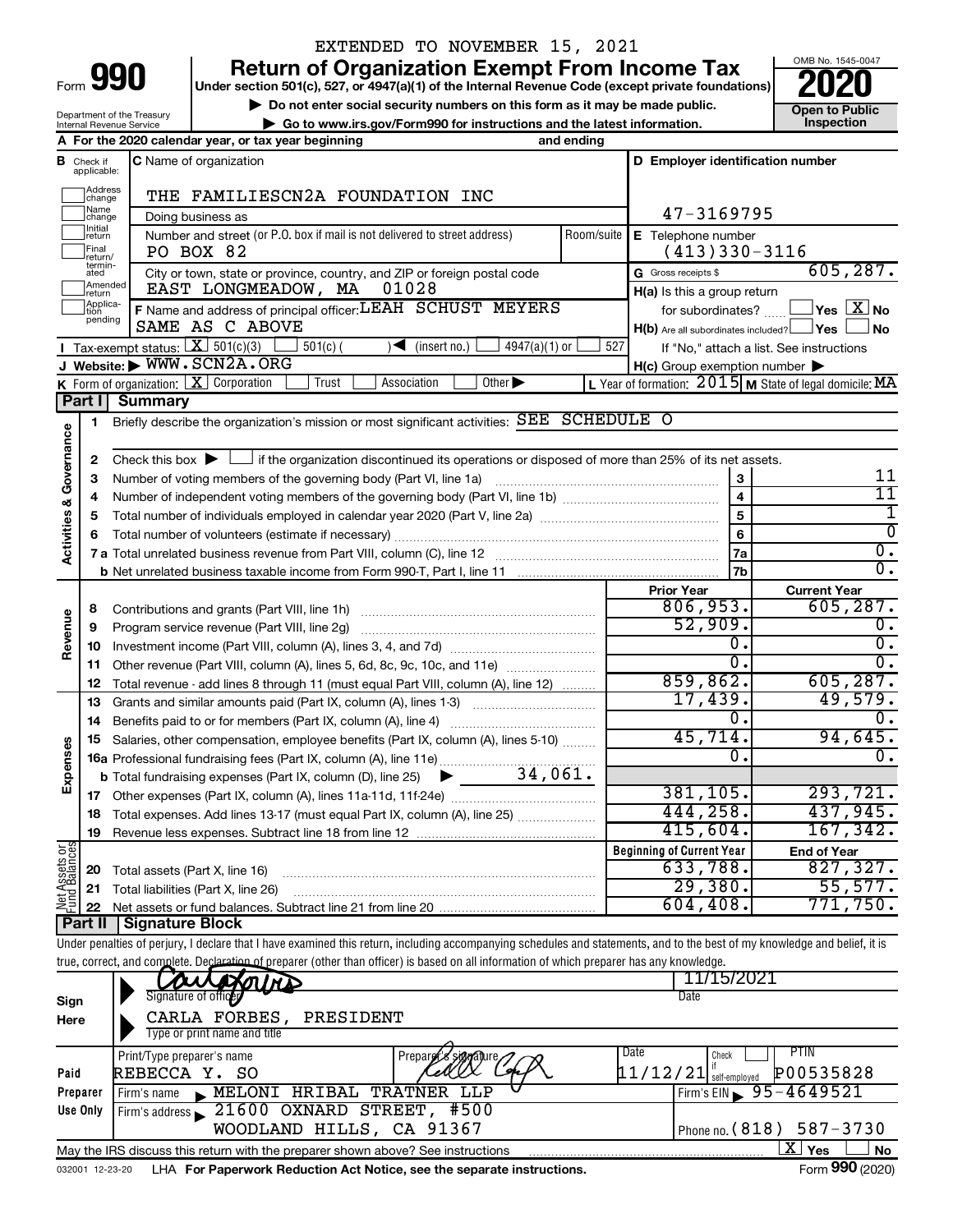| 4е           | 369,814.<br>Total program service expenses                                                                                                                                              |                  | Form 990 (2020)                     |
|--------------|-----------------------------------------------------------------------------------------------------------------------------------------------------------------------------------------|------------------|-------------------------------------|
| 4d           | Other program services (Describe on Schedule O.)<br>(Expenses \$<br>(Revenue \$<br>including grants of \$                                                                               |                  |                                     |
|              |                                                                                                                                                                                         |                  |                                     |
|              |                                                                                                                                                                                         |                  |                                     |
|              |                                                                                                                                                                                         |                  |                                     |
|              |                                                                                                                                                                                         |                  |                                     |
|              |                                                                                                                                                                                         |                  |                                     |
|              |                                                                                                                                                                                         |                  |                                     |
| 4с           | including grants of \$<br>) (Expenses \$<br>) (Revenue \$                                                                                                                               |                  |                                     |
|              |                                                                                                                                                                                         |                  |                                     |
|              |                                                                                                                                                                                         |                  |                                     |
|              |                                                                                                                                                                                         |                  |                                     |
|              |                                                                                                                                                                                         |                  |                                     |
|              |                                                                                                                                                                                         |                  |                                     |
|              |                                                                                                                                                                                         |                  |                                     |
| 4b           | (Expenses \$<br>(Revenue \$<br>(Code:<br>including grants of \$                                                                                                                         |                  |                                     |
|              |                                                                                                                                                                                         |                  |                                     |
|              |                                                                                                                                                                                         |                  |                                     |
|              |                                                                                                                                                                                         |                  |                                     |
|              |                                                                                                                                                                                         |                  |                                     |
|              |                                                                                                                                                                                         |                  |                                     |
|              | PROVIDING ADVANCED RESEARCH TOWARDS EARLY DETECTION,<br>CURE FOR SCN2A DISORDERS.                                                                                                       | TREATMENTS AND A |                                     |
| 4a           | revenue, if any, for each program service reported.<br>49,579. (Revenue \$<br>369, 814 . including grants of \$<br>) (Expenses \$<br>(Code:                                             |                  |                                     |
|              | Section 501(c)(3) and 501(c)(4) organizations are required to report the amount of grants and allocations to others, the total expenses, and                                            |                  |                                     |
| 4            | If "Yes," describe these changes on Schedule O.<br>Describe the organization's program service accomplishments for each of its three largest program services, as measured by expenses. |                  |                                     |
| 3            | If "Yes," describe these new services on Schedule O.<br>Did the organization cease conducting, or make significant changes in how it conducts, any program services?                    |                  | $\exists$ Yes $\boxed{\text{X}}$ No |
| $\mathbf{2}$ | Did the organization undertake any significant program services during the year which were not listed on the<br>prior Form 990 or 990-EZ?                                               |                  | $\exists$ Yes $\boxed{\text{X}}$ No |
|              |                                                                                                                                                                                         |                  |                                     |
|              | SCN2A RELATED DISORDERS THROUGH RESEARCH, PUBLIC AWARENESS, FAMILY<br>SUPPORT AND PATIENT ADVOCACY.                                                                                     |                  |                                     |
| 1            | Briefly describe the organization's mission:<br>THE FAMILIESCN2A'S MISSION IS TO IMPROVE LIVES OF THOSE AFFECTED BY                                                                     |                  |                                     |
|              |                                                                                                                                                                                         |                  |                                     |
|              | Part III   Statement of Program Service Accomplishments                                                                                                                                 |                  |                                     |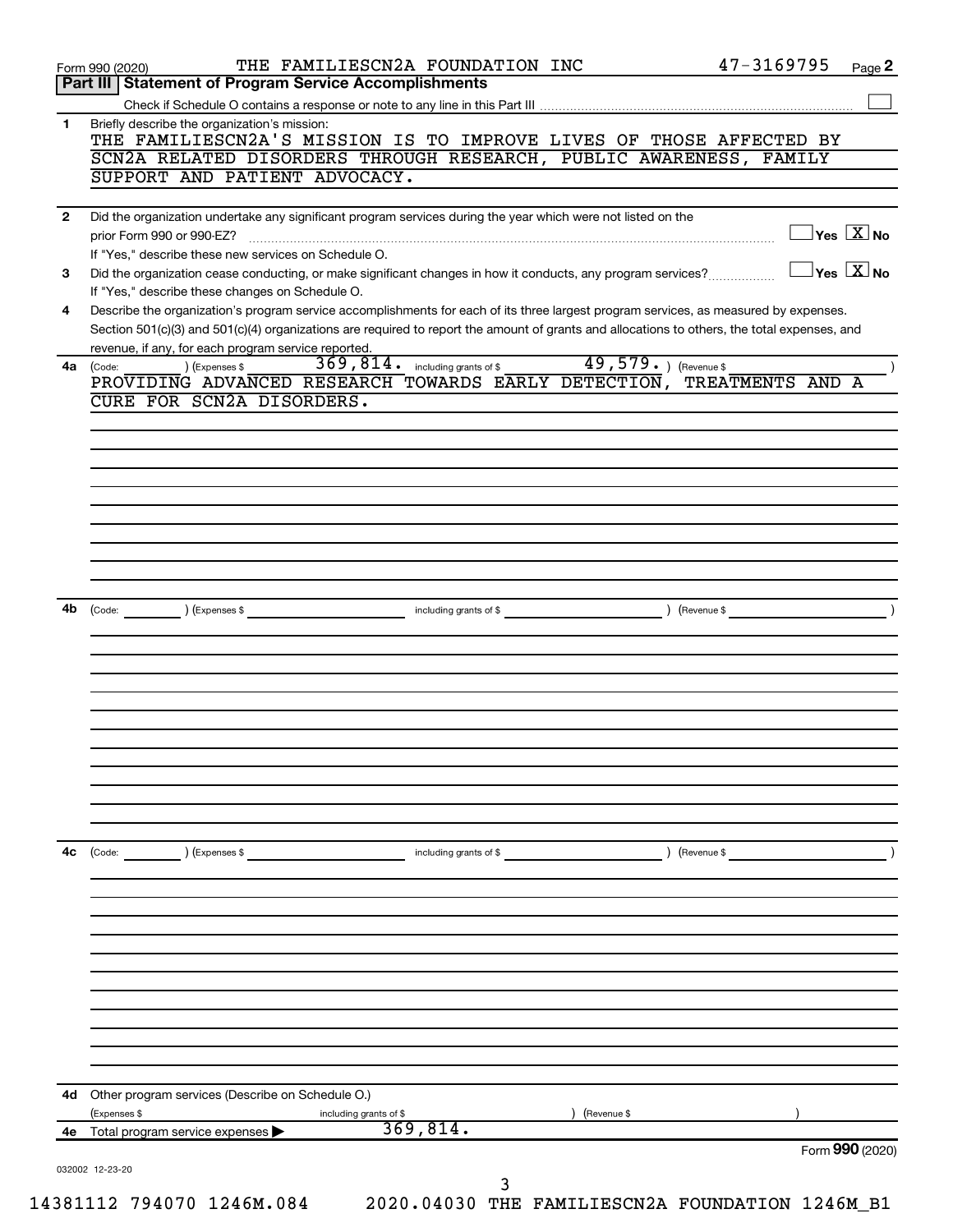|  | Form 990 (2020) |
|--|-----------------|
|  |                 |

**Part IV Checklist of Required Schedules** 

THE FAMILIESCN2A FOUNDATION INC

|    |                                                                                                                                                                                                                                     |                  | Yes | No                           |
|----|-------------------------------------------------------------------------------------------------------------------------------------------------------------------------------------------------------------------------------------|------------------|-----|------------------------------|
| 1. | Is the organization described in section $501(c)(3)$ or $4947(a)(1)$ (other than a private foundation)?                                                                                                                             |                  |     |                              |
|    | If "Yes," complete Schedule A                                                                                                                                                                                                       | 1                | x   |                              |
| 2  |                                                                                                                                                                                                                                     | $\mathbf{2}$     | x   |                              |
| 3  | Did the organization engage in direct or indirect political campaign activities on behalf of or in opposition to candidates for                                                                                                     |                  |     | x                            |
|    | public office? If "Yes," complete Schedule C, Part I                                                                                                                                                                                | 3                |     |                              |
| 4  | Section 501(c)(3) organizations. Did the organization engage in lobbying activities, or have a section 501(h) election in effect                                                                                                    |                  |     | x                            |
| 5  | Is the organization a section 501(c)(4), 501(c)(5), or 501(c)(6) organization that receives membership dues, assessments, or                                                                                                        | 4                |     |                              |
|    |                                                                                                                                                                                                                                     | 5                |     | x                            |
| 6  | Did the organization maintain any donor advised funds or any similar funds or accounts for which donors have the right to                                                                                                           |                  |     |                              |
|    | provide advice on the distribution or investment of amounts in such funds or accounts? If "Yes," complete Schedule D, Part I                                                                                                        | 6                |     | x.                           |
| 7  | Did the organization receive or hold a conservation easement, including easements to preserve open space,                                                                                                                           |                  |     |                              |
|    | the environment, historic land areas, or historic structures? If "Yes," complete Schedule D, Part II                                                                                                                                | $\overline{7}$   |     | х                            |
| 8  | Did the organization maintain collections of works of art, historical treasures, or other similar assets? If "Yes," complete                                                                                                        |                  |     |                              |
|    | Schedule D, Part III                                                                                                                                                                                                                | 8                |     | х                            |
| 9  | Did the organization report an amount in Part X, line 21, for escrow or custodial account liability, serve as a custodian for                                                                                                       |                  |     |                              |
|    | amounts not listed in Part X; or provide credit counseling, debt management, credit repair, or debt negotiation services?                                                                                                           |                  |     |                              |
|    |                                                                                                                                                                                                                                     | 9                |     | x                            |
| 10 | Did the organization, directly or through a related organization, hold assets in donor-restricted endowments                                                                                                                        |                  |     |                              |
|    |                                                                                                                                                                                                                                     | 10               |     | x.                           |
| 11 | If the organization's answer to any of the following questions is "Yes," then complete Schedule D, Parts VI, VII, VIII, IX, or X                                                                                                    |                  |     |                              |
|    | as applicable.                                                                                                                                                                                                                      |                  |     |                              |
|    | a Did the organization report an amount for land, buildings, and equipment in Part X, line 10? If "Yes," complete Schedule D,                                                                                                       |                  |     |                              |
|    | Part VI                                                                                                                                                                                                                             | 11a              |     | х                            |
|    | <b>b</b> Did the organization report an amount for investments - other securities in Part X, line 12, that is 5% or more of its total                                                                                               |                  |     | x                            |
|    | assets reported in Part X, line 16? If "Yes," complete Schedule D, Part VII<br>c Did the organization report an amount for investments - program related in Part X, line 13, that is 5% or more of its total                        | 11b              |     |                              |
|    |                                                                                                                                                                                                                                     | 11c              |     | x                            |
|    | d Did the organization report an amount for other assets in Part X, line 15, that is 5% or more of its total assets reported in                                                                                                     |                  |     |                              |
|    |                                                                                                                                                                                                                                     | 11d              |     | x                            |
|    | e Did the organization report an amount for other liabilities in Part X, line 25? If "Yes," complete Schedule D, Part X                                                                                                             | 11e              | X   |                              |
| f. | Did the organization's separate or consolidated financial statements for the tax year include a footnote that addresses                                                                                                             |                  |     |                              |
|    | the organization's liability for uncertain tax positions under FIN 48 (ASC 740)? If "Yes," complete Schedule D, Part X                                                                                                              | 11f              |     | x                            |
|    | 12a Did the organization obtain separate, independent audited financial statements for the tax year? If "Yes," complete                                                                                                             |                  |     |                              |
|    | Schedule D, Parts XI and XII                                                                                                                                                                                                        | 12a              | x   |                              |
|    | <b>b</b> Was the organization included in consolidated, independent audited financial statements for the tax year?                                                                                                                  |                  |     |                              |
|    | If "Yes," and if the organization answered "No" to line 12a, then completing Schedule D, Parts XI and XII is optional                                                                                                               | 12 <sub>b</sub>  |     | х<br>$\overline{\textbf{x}}$ |
| 13 | Is the organization a school described in section 170(b)(1)(A)(ii)? If "Yes," complete Schedule E [[[[[[[[[[[[                                                                                                                      | 13               |     | x                            |
|    | 14a Did the organization maintain an office, employees, or agents outside of the United States?<br><b>b</b> Did the organization have aggregate revenues or expenses of more than \$10,000 from grantmaking, fundraising, business, | 14a              |     |                              |
|    | investment, and program service activities outside the United States, or aggregate foreign investments valued at \$100,000                                                                                                          |                  |     |                              |
|    |                                                                                                                                                                                                                                     | 14b              |     | x                            |
| 15 | Did the organization report on Part IX, column (A), line 3, more than \$5,000 of grants or other assistance to or for any                                                                                                           |                  |     |                              |
|    |                                                                                                                                                                                                                                     | 15               |     | x                            |
| 16 | Did the organization report on Part IX, column (A), line 3, more than \$5,000 of aggregate grants or other assistance to                                                                                                            |                  |     |                              |
|    |                                                                                                                                                                                                                                     | 16               |     | x                            |
| 17 | Did the organization report a total of more than \$15,000 of expenses for professional fundraising services on Part IX,                                                                                                             |                  |     |                              |
|    |                                                                                                                                                                                                                                     | 17               |     | x                            |
| 18 | Did the organization report more than \$15,000 total of fundraising event gross income and contributions on Part VIII, lines                                                                                                        |                  |     |                              |
|    |                                                                                                                                                                                                                                     | 18               |     | x                            |
| 19 | Did the organization report more than \$15,000 of gross income from gaming activities on Part VIII, line 9a? If "Yes,"                                                                                                              |                  |     | x                            |
|    |                                                                                                                                                                                                                                     | 19<br><b>20a</b> |     | x                            |
|    |                                                                                                                                                                                                                                     | 20 <sub>b</sub>  |     |                              |
| 21 | Did the organization report more than \$5,000 of grants or other assistance to any domestic organization or                                                                                                                         |                  |     |                              |
|    |                                                                                                                                                                                                                                     | 21               | х   |                              |
|    |                                                                                                                                                                                                                                     |                  |     |                              |

032003 12-23-20

14381112 794070 1246M.084

4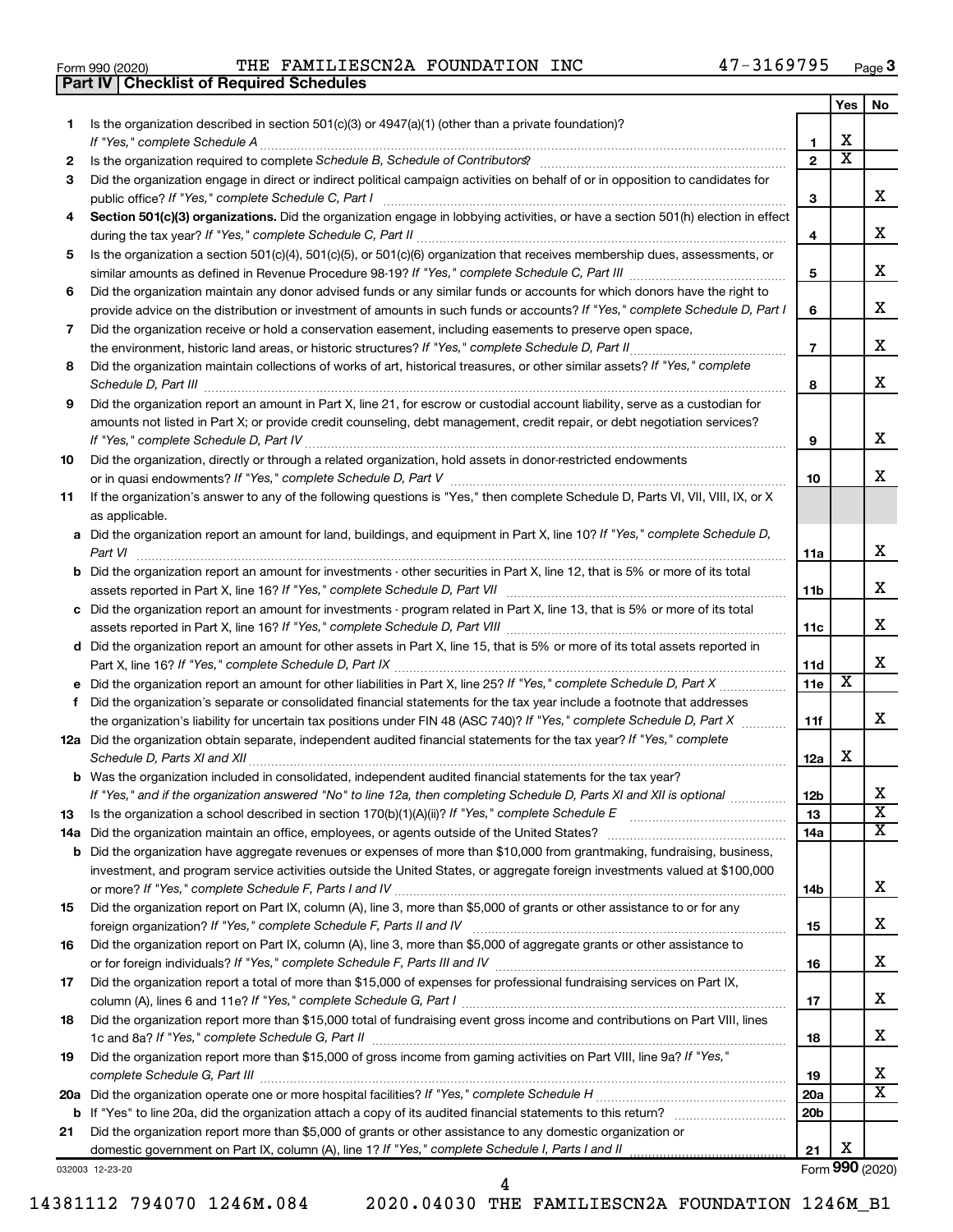|  | Form 990 (2020) |
|--|-----------------|
|  |                 |

**Part IV | Checklist of Required Schedules (continued)** 

|        |                                                                                                                                                                                                                                                                     |                 | Yes | No                         |
|--------|---------------------------------------------------------------------------------------------------------------------------------------------------------------------------------------------------------------------------------------------------------------------|-----------------|-----|----------------------------|
| 22     | Did the organization report more than \$5,000 of grants or other assistance to or for domestic individuals on<br>Part IX, column (A), line 2? If "Yes," complete Schedule I, Parts I and III [11]] [11]] [11] [11] [11] [11] [1                                     | 22              |     | х                          |
| 23     | Did the organization answer "Yes" to Part VII, Section A, line 3, 4, or 5 about compensation of the organization's current                                                                                                                                          |                 |     |                            |
|        | and former officers, directors, trustees, key employees, and highest compensated employees? If "Yes," complete                                                                                                                                                      | 23              |     | х                          |
|        | 24a Did the organization have a tax-exempt bond issue with an outstanding principal amount of more than \$100,000 as of the                                                                                                                                         |                 |     |                            |
|        | last day of the year, that was issued after December 31, 2002? If "Yes," answer lines 24b through 24d and complete                                                                                                                                                  |                 |     |                            |
|        |                                                                                                                                                                                                                                                                     | 24a             |     | x                          |
|        | <b>b</b> Did the organization invest any proceeds of tax-exempt bonds beyond a temporary period exception?                                                                                                                                                          | 24 <sub>b</sub> |     |                            |
|        | c Did the organization maintain an escrow account other than a refunding escrow at any time during the year to defease                                                                                                                                              |                 |     |                            |
|        |                                                                                                                                                                                                                                                                     | 24c             |     |                            |
|        |                                                                                                                                                                                                                                                                     | 24d             |     |                            |
|        | 25a Section 501(c)(3), 501(c)(4), and 501(c)(29) organizations. Did the organization engage in an excess benefit                                                                                                                                                    |                 |     |                            |
|        |                                                                                                                                                                                                                                                                     | 25a             |     | x                          |
|        | <b>b</b> Is the organization aware that it engaged in an excess benefit transaction with a disqualified person in a prior year, and                                                                                                                                 |                 |     |                            |
|        | that the transaction has not been reported on any of the organization's prior Forms 990 or 990-EZ? If "Yes," complete                                                                                                                                               |                 |     |                            |
|        | Schedule L, Part I                                                                                                                                                                                                                                                  | 25b             |     | х                          |
| 26     | Did the organization report any amount on Part X, line 5 or 22, for receivables from or payables to any current                                                                                                                                                     |                 |     |                            |
|        | or former officer, director, trustee, key employee, creator or founder, substantial contributor, or 35%                                                                                                                                                             |                 |     |                            |
|        |                                                                                                                                                                                                                                                                     | 26              |     | х                          |
| 27     | Did the organization provide a grant or other assistance to any current or former officer, director, trustee, key employee,                                                                                                                                         |                 |     |                            |
|        | creator or founder, substantial contributor or employee thereof, a grant selection committee member, or to a 35% controlled                                                                                                                                         |                 |     |                            |
|        | entity (including an employee thereof) or family member of any of these persons? If "Yes," complete Schedule L, Part III                                                                                                                                            | 27              |     | х                          |
| 28     | Was the organization a party to a business transaction with one of the following parties (see Schedule L, Part IV                                                                                                                                                   |                 |     |                            |
|        | instructions, for applicable filing thresholds, conditions, and exceptions):                                                                                                                                                                                        |                 |     |                            |
|        | a A current or former officer, director, trustee, key employee, creator or founder, or substantial contributor? If                                                                                                                                                  |                 |     |                            |
|        |                                                                                                                                                                                                                                                                     | 28a             |     | х<br>$\overline{\text{x}}$ |
|        |                                                                                                                                                                                                                                                                     | 28 <sub>b</sub> |     |                            |
|        | c A 35% controlled entity of one or more individuals and/or organizations described in lines 28a or 28b? If                                                                                                                                                         |                 |     | X                          |
|        |                                                                                                                                                                                                                                                                     | 28c<br>29       | X   |                            |
| 29     |                                                                                                                                                                                                                                                                     |                 |     |                            |
| 30     | Did the organization receive contributions of art, historical treasures, or other similar assets, or qualified conservation                                                                                                                                         | 30              |     | х                          |
| 31     | Did the organization liquidate, terminate, or dissolve and cease operations? If "Yes," complete Schedule N, Part I                                                                                                                                                  | 31              |     | $\overline{\text{x}}$      |
| 32     | Did the organization sell, exchange, dispose of, or transfer more than 25% of its net assets? If "Yes," complete                                                                                                                                                    |                 |     |                            |
|        | Schedule N, Part II                                                                                                                                                                                                                                                 | 32              |     | х                          |
| 33     | Did the organization own 100% of an entity disregarded as separate from the organization under Regulations                                                                                                                                                          |                 |     |                            |
|        |                                                                                                                                                                                                                                                                     | 33              |     | х                          |
| 34     | Was the organization related to any tax-exempt or taxable entity? If "Yes," complete Schedule R, Part II, III, or IV, and                                                                                                                                           |                 |     |                            |
|        | Part V, line 1                                                                                                                                                                                                                                                      | 34              |     | х                          |
|        |                                                                                                                                                                                                                                                                     | 35a             |     | $\overline{\textbf{X}}$    |
|        | b If "Yes" to line 35a, did the organization receive any payment from or engage in any transaction with a controlled entity                                                                                                                                         |                 |     |                            |
|        |                                                                                                                                                                                                                                                                     | 35 <sub>b</sub> |     |                            |
| 36     | Section 501(c)(3) organizations. Did the organization make any transfers to an exempt non-charitable related organization?                                                                                                                                          |                 |     |                            |
|        |                                                                                                                                                                                                                                                                     | 36              |     | х                          |
| 37     | Did the organization conduct more than 5% of its activities through an entity that is not a related organization                                                                                                                                                    |                 |     |                            |
|        | and that is treated as a partnership for federal income tax purposes? If "Yes," complete Schedule R, Part VI                                                                                                                                                        | 37              |     | х                          |
| 38     | Did the organization complete Schedule O and provide explanations in Schedule O for Part VI, lines 11b and 19?                                                                                                                                                      |                 |     |                            |
|        | Note: All Form 990 filers are required to complete Schedule O                                                                                                                                                                                                       | 38              | х   |                            |
| Part V | <b>Statements Regarding Other IRS Filings and Tax Compliance</b>                                                                                                                                                                                                    |                 |     |                            |
|        |                                                                                                                                                                                                                                                                     |                 |     |                            |
|        |                                                                                                                                                                                                                                                                     |                 | Yes | No                         |
|        | 1a                                                                                                                                                                                                                                                                  |                 |     |                            |
|        | <b>b</b> Enter the number of Forms W-2G included in line 1a. Enter -0- if not applicable <i>manumerane in</i> the setting<br>1 <sub>b</sub><br>c Did the organization comply with backup withholding rules for reportable payments to vendors and reportable gaming |                 |     |                            |
|        | (gambling) winnings to prize winners?                                                                                                                                                                                                                               | 1c              | х   |                            |
|        | 032004 12-23-20                                                                                                                                                                                                                                                     |                 |     | Form 990 (2020)            |
|        | г,                                                                                                                                                                                                                                                                  |                 |     |                            |

14381112 794070 1246M.084 2020.04030 THE FAMILIESCN2A FOUNDATION 1246M\_B1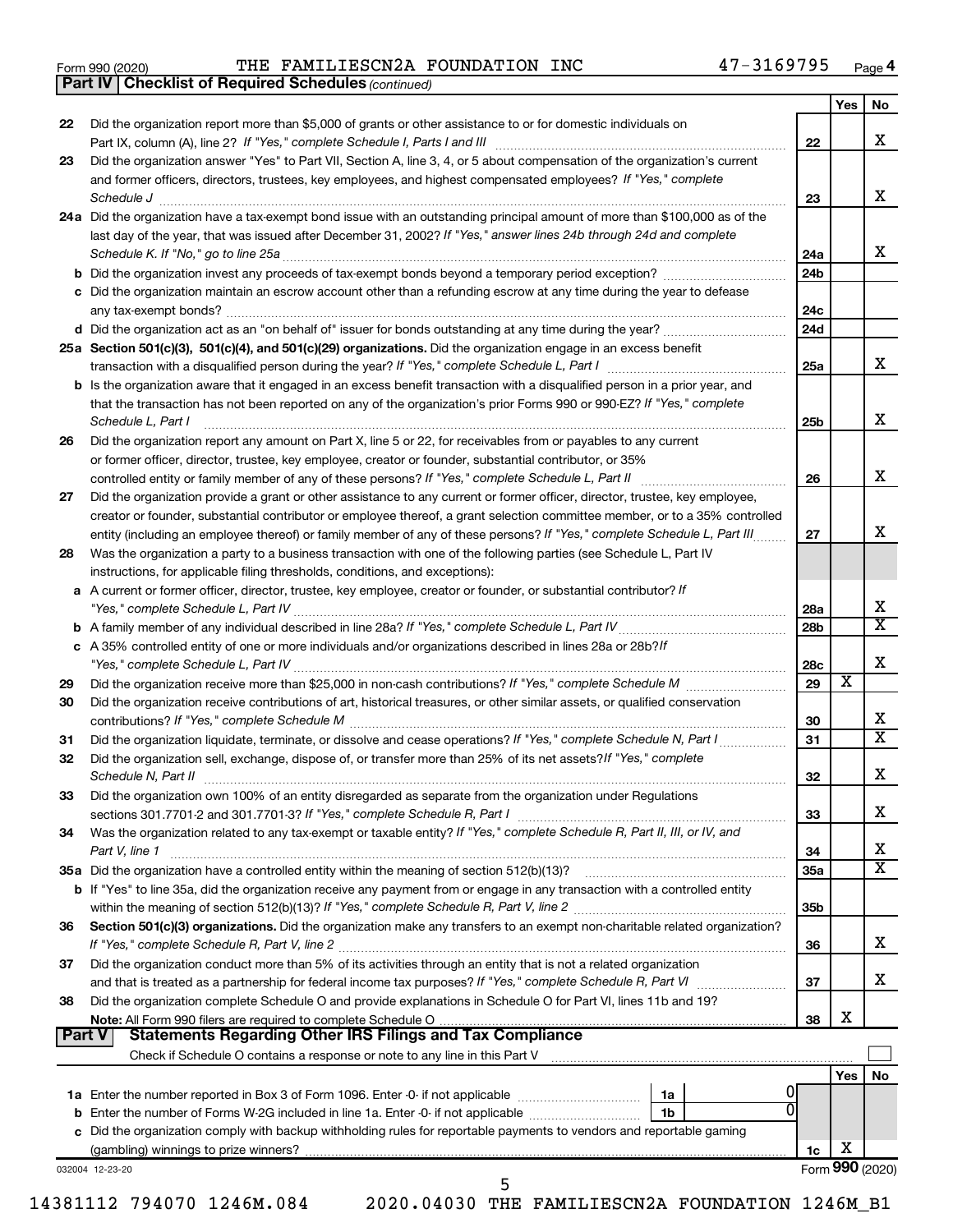| Form 990 (2020) |     |
|-----------------|-----|
| <b>Part V</b>   | Sta |

Statements Regarding Other IRS Filings and Tax Compliance (continued)

|         |                                                                                                                                                                                                                                                                              |                      | Yes | No                      |
|---------|------------------------------------------------------------------------------------------------------------------------------------------------------------------------------------------------------------------------------------------------------------------------------|----------------------|-----|-------------------------|
|         | 2a Enter the number of employees reported on Form W-3, Transmittal of Wage and Tax Statements,                                                                                                                                                                               |                      |     |                         |
|         | $\mathbf{1}$<br>filed for the calendar year ending with or within the year covered by this return<br>2a                                                                                                                                                                      |                      |     |                         |
|         |                                                                                                                                                                                                                                                                              | 2 <sub>b</sub>       | х   |                         |
|         |                                                                                                                                                                                                                                                                              |                      |     |                         |
|         | 3a Did the organization have unrelated business gross income of \$1,000 or more during the year?                                                                                                                                                                             | 3a                   |     | x                       |
|         |                                                                                                                                                                                                                                                                              | 3b                   |     |                         |
|         | 4a At any time during the calendar year, did the organization have an interest in, or a signature or other authority over, a                                                                                                                                                 |                      |     |                         |
|         | financial account in a foreign country (such as a bank account, securities account, or other financial account)?                                                                                                                                                             | 4a                   |     | х                       |
|         | <b>b</b> If "Yes," enter the name of the foreign country $\blacktriangleright$                                                                                                                                                                                               |                      |     |                         |
|         | See instructions for filing requirements for FinCEN Form 114, Report of Foreign Bank and Financial Accounts (FBAR).                                                                                                                                                          |                      |     | х                       |
|         |                                                                                                                                                                                                                                                                              | 5a<br>5 <sub>b</sub> |     | X                       |
|         |                                                                                                                                                                                                                                                                              | 5c                   |     |                         |
| с       | 6a Does the organization have annual gross receipts that are normally greater than \$100,000, and did the organization solicit                                                                                                                                               |                      |     |                         |
|         | any contributions that were not tax deductible as charitable contributions?                                                                                                                                                                                                  | 6a                   |     | х                       |
|         | b If "Yes," did the organization include with every solicitation an express statement that such contributions or gifts                                                                                                                                                       |                      |     |                         |
|         | were not tax deductible?                                                                                                                                                                                                                                                     | 6b                   |     |                         |
| 7       | Organizations that may receive deductible contributions under section 170(c).                                                                                                                                                                                                |                      |     |                         |
| а       | Did the organization receive a payment in excess of \$75 made partly as a contribution and partly for goods and services provided to the payor?                                                                                                                              | 7a                   |     | x                       |
|         |                                                                                                                                                                                                                                                                              | 7b                   |     |                         |
| с       | Did the organization sell, exchange, or otherwise dispose of tangible personal property for which it was required                                                                                                                                                            |                      |     |                         |
|         | to file Form 8282?                                                                                                                                                                                                                                                           | 7c                   |     | x                       |
| d       | 7d<br>If "Yes," indicate the number of Forms 8282 filed during the year [11,111] [11] If "Yes," indicate the number of Forms 8282 filed during the year                                                                                                                      |                      |     |                         |
|         | Did the organization receive any funds, directly or indirectly, to pay premiums on a personal benefit contract?                                                                                                                                                              | 7e                   |     | х                       |
|         | Did the organization, during the year, pay premiums, directly or indirectly, on a personal benefit contract?                                                                                                                                                                 | 7f                   |     | $\overline{\textbf{x}}$ |
| g       | If the organization received a contribution of qualified intellectual property, did the organization file Form 8899 as required?                                                                                                                                             | 7g                   |     | х                       |
| h       | If the organization received a contribution of cars, boats, airplanes, or other vehicles, did the organization file a Form 1098-C?                                                                                                                                           | 7h                   |     | х                       |
| 8       | Sponsoring organizations maintaining donor advised funds. Did a donor advised fund maintained by the                                                                                                                                                                         |                      |     |                         |
|         | sponsoring organization have excess business holdings at any time during the year?                                                                                                                                                                                           | 8                    |     | x                       |
| 9       | Sponsoring organizations maintaining donor advised funds.                                                                                                                                                                                                                    | <b>9a</b>            |     | х                       |
|         | Did the sponsoring organization make any taxable distributions under section 4966?<br>а                                                                                                                                                                                      |                      |     |                         |
| b<br>10 | Section 501(c)(7) organizations. Enter:                                                                                                                                                                                                                                      | 9b                   |     | X                       |
| а       | 10a                                                                                                                                                                                                                                                                          |                      |     |                         |
| b       | 10 <sub>b</sub><br>Gross receipts, included on Form 990, Part VIII, line 12, for public use of club facilities                                                                                                                                                               |                      |     |                         |
| 11      | Section 501(c)(12) organizations. Enter:                                                                                                                                                                                                                                     |                      |     |                         |
|         | 11a                                                                                                                                                                                                                                                                          |                      |     |                         |
|         | b Gross income from other sources (Do not net amounts due or paid to other sources against                                                                                                                                                                                   |                      |     |                         |
|         | amounts due or received from them.)<br>11b                                                                                                                                                                                                                                   |                      |     |                         |
|         | 12a Section 4947(a)(1) non-exempt charitable trusts. Is the organization filing Form 990 in lieu of Form 1041?                                                                                                                                                               | 12a                  |     |                         |
|         | <b>b</b> If "Yes," enter the amount of tax-exempt interest received or accrued during the year<br>12b                                                                                                                                                                        |                      |     |                         |
| 13      | Section 501(c)(29) qualified nonprofit health insurance issuers.                                                                                                                                                                                                             |                      |     |                         |
|         |                                                                                                                                                                                                                                                                              | <b>13a</b>           |     |                         |
|         | Note: See the instructions for additional information the organization must report on Schedule O.                                                                                                                                                                            |                      |     |                         |
|         | <b>b</b> Enter the amount of reserves the organization is required to maintain by the states in which the                                                                                                                                                                    |                      |     |                         |
|         | 13 <sub>b</sub>                                                                                                                                                                                                                                                              |                      |     |                         |
|         | 13 <sub>c</sub>                                                                                                                                                                                                                                                              |                      |     | х                       |
|         | 14a Did the organization receive any payments for indoor tanning services during the tax year?                                                                                                                                                                               | 14a<br>14b           |     |                         |
| 15      | b If "Yes," has it filed a Form 720 to report these payments? If "No," provide an explanation on Schedule O<br><u> 1986 - John Bernstein, skriuwer en s</u><br>Is the organization subject to the section 4960 tax on payment(s) of more than \$1,000,000 in remuneration or |                      |     |                         |
|         |                                                                                                                                                                                                                                                                              | 15                   |     | x                       |
|         | If "Yes," see instructions and file Form 4720, Schedule N.                                                                                                                                                                                                                   |                      |     |                         |
| 16      | Is the organization an educational institution subject to the section 4968 excise tax on net investment income?                                                                                                                                                              | 16                   |     | х                       |
|         | If "Yes," complete Form 4720, Schedule O.                                                                                                                                                                                                                                    |                      |     |                         |

Form 990 (2020)

032005 12-23-20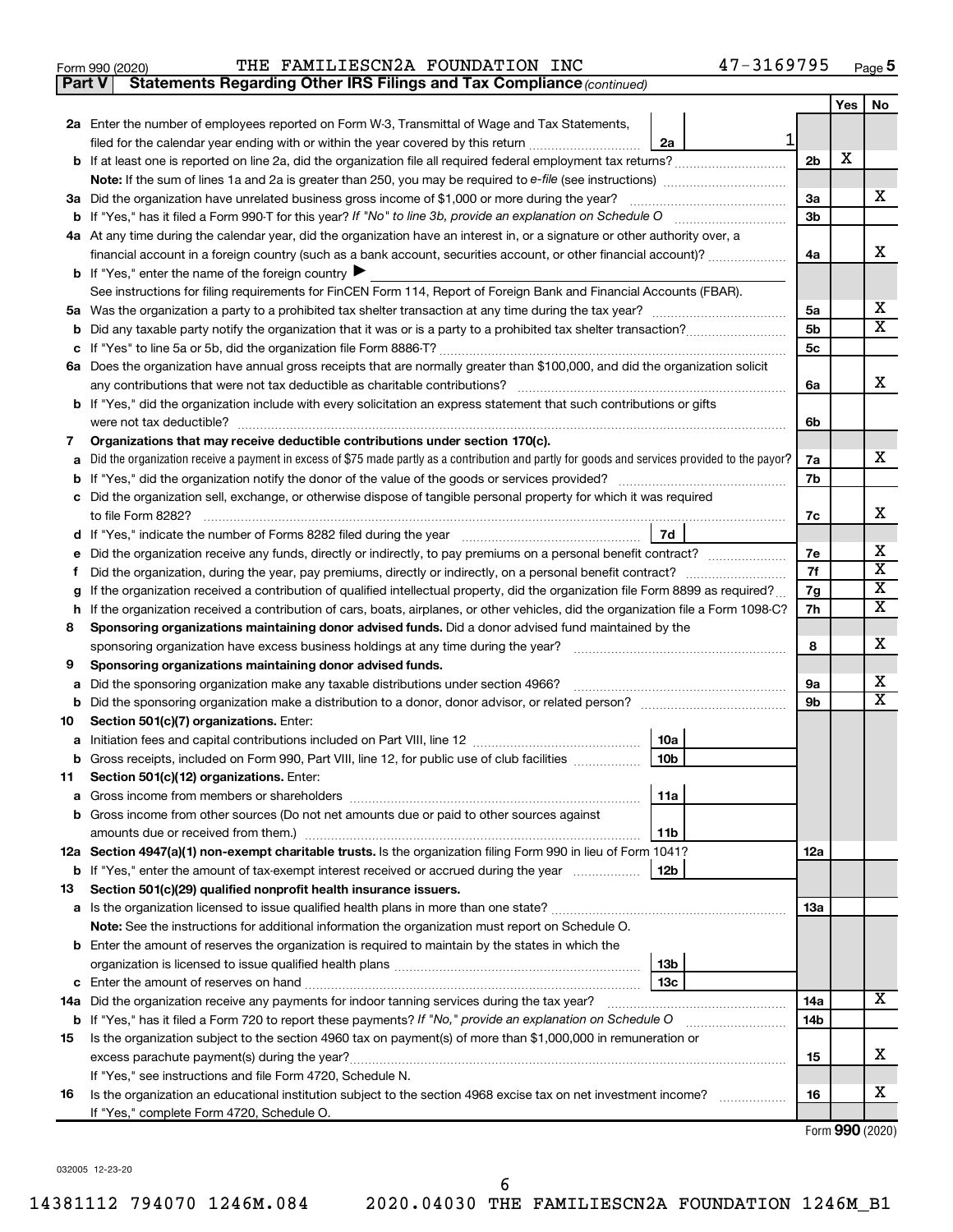| Form 990 (2020) |  |
|-----------------|--|
|-----------------|--|

Part VI | Governance, Management, and Disclosure For each "Yes" response to lines 2 through 7b below, and for a "No" response to line 8a, 8b, or 10b below, describe the circumstances, processes, or changes on Schedule O. See instructions.

|     | Check if Schedule O contains a response or note to any line in this Part VI [11] [12] Check if Schedule O contains a response or note to any line in this Part VI |                               |                 |                              |  |
|-----|-------------------------------------------------------------------------------------------------------------------------------------------------------------------|-------------------------------|-----------------|------------------------------|--|
|     | <b>Section A. Governing Body and Management</b>                                                                                                                   |                               |                 |                              |  |
|     |                                                                                                                                                                   |                               |                 | <b>Yes</b>                   |  |
|     | 1a Enter the number of voting members of the governing body at the end of the tax year                                                                            | 11<br>1a                      |                 |                              |  |
|     | If there are material differences in voting rights among members of the governing body, or if the governing                                                       |                               |                 |                              |  |
|     | body delegated broad authority to an executive committee or similar committee, explain on Schedule O.                                                             |                               |                 |                              |  |
| b   | Enter the number of voting members included on line 1a, above, who are independent                                                                                | 11<br>1b                      |                 |                              |  |
| 2   | Did any officer, director, trustee, or key employee have a family relationship or a business relationship with any other                                          |                               |                 |                              |  |
|     | officer, director, trustee, or key employee?                                                                                                                      |                               | $\mathbf{2}$    | X                            |  |
| 3   | Did the organization delegate control over management duties customarily performed by or under the direct supervision                                             |                               |                 |                              |  |
|     |                                                                                                                                                                   |                               | 3               |                              |  |
| 4   | Did the organization make any significant changes to its governing documents since the prior Form 990 was filed?                                                  |                               | $\overline{4}$  |                              |  |
| 5   |                                                                                                                                                                   |                               | 5               |                              |  |
| 6   |                                                                                                                                                                   |                               | 6               |                              |  |
| 7a  | Did the organization have members, stockholders, or other persons who had the power to elect or appoint one or                                                    |                               |                 |                              |  |
|     |                                                                                                                                                                   |                               | 7a              |                              |  |
|     | <b>b</b> Are any governance decisions of the organization reserved to (or subject to approval by) members, stockholders, or                                       |                               |                 |                              |  |
|     | persons other than the governing body?                                                                                                                            |                               | 7b              |                              |  |
| 8   | Did the organization contemporaneously document the meetings held or written actions undertaken during the year by the following:                                 |                               |                 |                              |  |
|     |                                                                                                                                                                   |                               | 8а              | х                            |  |
|     |                                                                                                                                                                   |                               | 8b              | $\overline{\mathbf{x}}$      |  |
| 9   | Is there any officer, director, trustee, or key employee listed in Part VII, Section A, who cannot be reached at the                                              |                               |                 |                              |  |
|     |                                                                                                                                                                   |                               | 9               |                              |  |
|     | Section B. Policies (This Section B requests information about policies not required by the Internal Revenue Code.)                                               |                               |                 |                              |  |
|     |                                                                                                                                                                   |                               |                 | Yes                          |  |
|     |                                                                                                                                                                   |                               | 10a             |                              |  |
|     | b If "Yes," did the organization have written policies and procedures governing the activities of such chapters, affiliates,                                      |                               |                 |                              |  |
|     |                                                                                                                                                                   |                               | 10 <sub>b</sub> |                              |  |
|     | and branches to ensure their operations are consistent with the organization's exempt purposes? <i>managereconominion</i>                                         |                               |                 | $\overline{\mathbf{X}}$      |  |
|     | 11a Has the organization provided a complete copy of this Form 990 to all members of its governing body before filing the form?                                   |                               | 11a             |                              |  |
|     | <b>b</b> Describe in Schedule O the process, if any, used by the organization to review this Form 990.                                                            |                               |                 | х                            |  |
| 12a |                                                                                                                                                                   |                               | 12a             | $\overline{\text{x}}$        |  |
| b   | Were officers, directors, or trustees, and key employees required to disclose annually interests that could give rise to conflicts?                               |                               | 12 <sub>b</sub> |                              |  |
|     | c Did the organization regularly and consistently monitor and enforce compliance with the policy? If "Yes," describe                                              |                               |                 |                              |  |
|     | in Schedule O how this was done manufactured and continuum and contact the way to the set of the set of the schedule O how this was done                          |                               | 12c             | х<br>$\overline{\textbf{x}}$ |  |
| 13  |                                                                                                                                                                   |                               | 13              |                              |  |
| 14  | Did the organization have a written document retention and destruction policy? [11] manufaction manufaction in                                                    |                               | 14              | $\overline{\textbf{x}}$      |  |
| 15  | Did the process for determining compensation of the following persons include a review and approval by independent                                                |                               |                 |                              |  |
|     | persons, comparability data, and contemporaneous substantiation of the deliberation and decision?                                                                 |                               |                 |                              |  |
|     |                                                                                                                                                                   |                               | 15a             | x                            |  |
|     |                                                                                                                                                                   |                               | 15b             |                              |  |
|     | If "Yes" to line 15a or 15b, describe the process in Schedule O (see instructions).                                                                               |                               |                 |                              |  |
|     | 16a Did the organization invest in, contribute assets to, or participate in a joint venture or similar arrangement with a                                         |                               |                 |                              |  |
|     | taxable entity during the year?                                                                                                                                   |                               | 16a             |                              |  |
|     | b If "Yes," did the organization follow a written policy or procedure requiring the organization to evaluate its participation                                    |                               |                 |                              |  |
|     | in joint venture arrangements under applicable federal tax law, and take steps to safeguard the organization's                                                    |                               |                 |                              |  |
|     | exempt status with respect to such arrangements?                                                                                                                  |                               | 16b             |                              |  |
|     | <b>Section C. Disclosure</b>                                                                                                                                      |                               |                 |                              |  |
| 17  | List the states with which a copy of this Form 990 is required to be filed $\blacktriangleright$ MA, CA                                                           |                               |                 |                              |  |
| 18  | Section 6104 requires an organization to make its Forms 1023 (1024 or 1024-A, if applicable), 990, and 990-T (Section 501(c)(3)s only) available                  |                               |                 |                              |  |
|     | for public inspection. Indicate how you made these available. Check all that apply.                                                                               |                               |                 |                              |  |
|     | X   Own website<br>$ \underline{X} $ Upon request<br>Another's website                                                                                            | Other (explain on Schedule O) |                 |                              |  |
| 19  | Describe on Schedule O whether (and if so, how) the organization made its governing documents, conflict of interest policy, and financial                         |                               |                 |                              |  |
|     | statements available to the public during the tax year.                                                                                                           |                               |                 |                              |  |
|     |                                                                                                                                                                   |                               |                 |                              |  |
|     |                                                                                                                                                                   |                               |                 |                              |  |
| 20  | State the name, address, and telephone number of the person who possesses the organization's books and records                                                    |                               |                 |                              |  |
|     | FORTISS, LLC - (323) 415-4917                                                                                                                                     |                               |                 |                              |  |
|     | 1100 S FLOWER ST, STE 3100, LOS ANGELES,<br>CA<br>90015<br>032006 12-23-20                                                                                        |                               |                 | Form 990 (2020)              |  |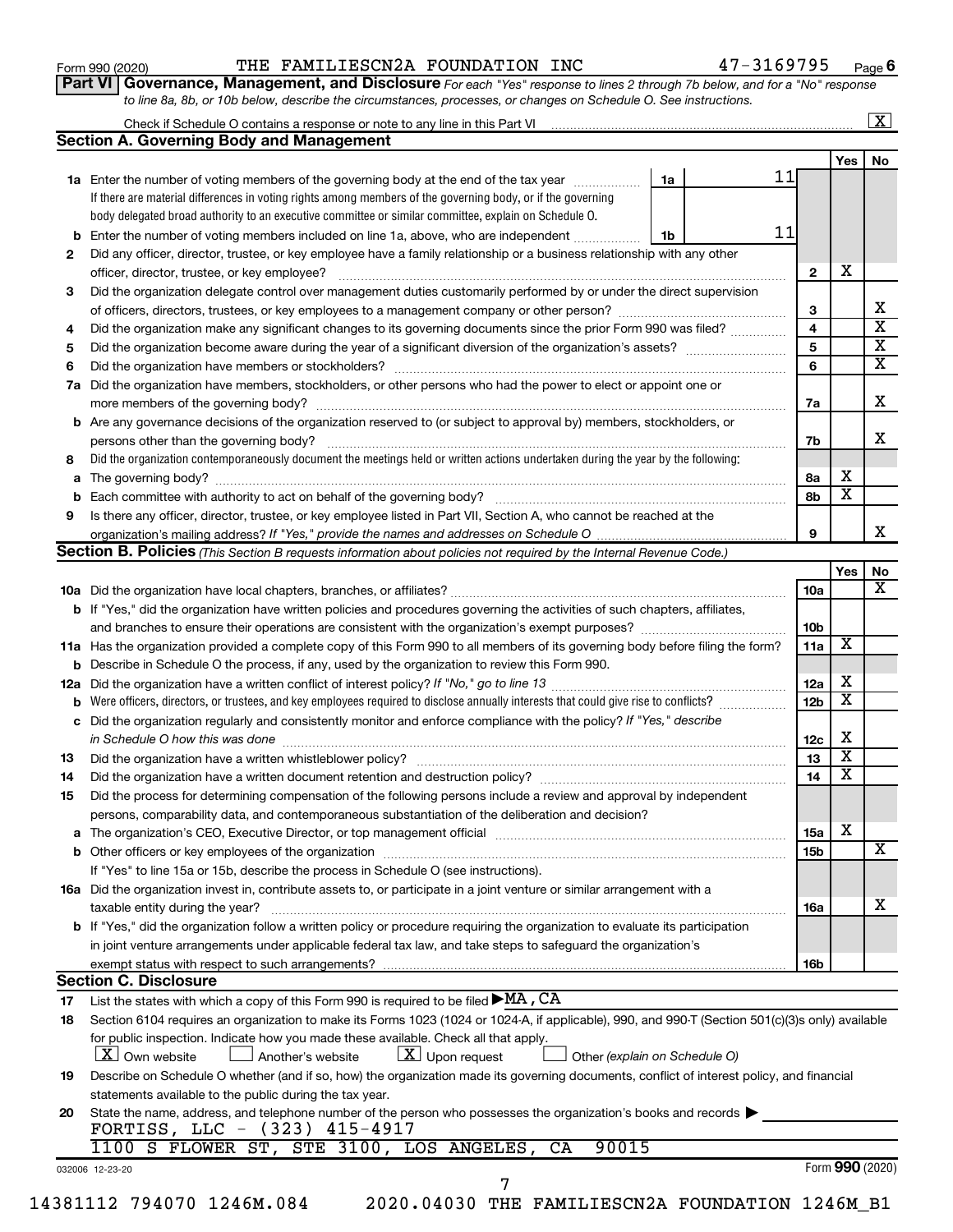$/E<sub>1</sub>$ 

| Part VII Compensation of Officers, Directors, Trustees, Key Employees, Highest Compensated |  |  |  |
|--------------------------------------------------------------------------------------------|--|--|--|
| <b>Employees, and Independent Contractors</b>                                              |  |  |  |

Check if Schedule O contains a response or note to any line in this Part VII

 $\mathbf{I}$ 

 $ID<sub>1</sub>$ 

Section A. Officers, Directors, Trustees, Key Employees, and Highest Compensated Employees

1a Complete this table for all persons required to be listed. Report compensation for the calendar year ending with or within the organization's tax year. · List all of the organization's current officers, directors, trustees (whether individuals or organizations), regardless of amount of compensation.

Enter -0- in columns (D), (E), and (F) if no compensation was paid.

• List all of the organization's current key employees, if any. See instructions for definition of "key employee."

• List the organization's five current highest compensated employees (other than an officer, director, trustee, or key employee) who received reportable compensation (Box 5 of Form W-2 and/or Box 7 of Form 1099-MISC) of more than \$100,000 from the organization and any related organizations.

 $\sim$ 

Т

 $\mathbf{m}$ 

 $($  $\Box$ 

• List all of the organization's former officers, key employees, and highest compensated employees who received more than \$100,000 of reportable compensation from the organization and any related organizations.

**•** List all of the organization's former directors or trustees that received, in the capacity as a former director or trustee of the organization, more than \$10,000 of reportable compensation from the organization and any related organizations.

See instructions for the order in which to list the persons above.

 $\overline{11}$ 

Check this box if neither the organization nor any related organization compensated any current officer, director, or trustee  $\mathbf{I}$ 

| (A)                                 | נכון (                 |                                |                                                                  | ru<br>Position |              |                                   |        | וש)                 | <b>IEI</b>                       | VГ)                      |
|-------------------------------------|------------------------|--------------------------------|------------------------------------------------------------------|----------------|--------------|-----------------------------------|--------|---------------------|----------------------------------|--------------------------|
| Name and title                      | Average                |                                | (do not check more than one                                      |                |              |                                   |        | Reportable          | Reportable                       | Estimated                |
|                                     | hours per              |                                | box, unless person is both an<br>officer and a director/trustee) |                |              |                                   |        | compensation        | compensation                     | amount of                |
|                                     | week                   |                                |                                                                  |                |              |                                   |        | from                | from related                     | other                    |
|                                     | (list any<br>hours for |                                |                                                                  |                |              |                                   |        | the<br>organization | organizations<br>(W-2/1099-MISC) | compensation<br>from the |
|                                     | related                |                                |                                                                  |                |              |                                   |        | (W-2/1099-MISC)     |                                  | organization             |
|                                     | organizations          |                                |                                                                  |                |              |                                   |        |                     |                                  | and related              |
|                                     | below                  |                                |                                                                  |                |              |                                   |        |                     |                                  | organizations            |
|                                     | line)                  | Individual trustee or director | Institutional trustee                                            | Officer        | Key employee | Highest compensated<br>  employee | Former |                     |                                  |                          |
| LEAH SCHUST MEYERS<br>(1)           | 60.00                  |                                |                                                                  |                |              |                                   |        |                     |                                  |                          |
| EXECUTIVE DIRECTOR                  |                        |                                |                                                                  | $\mathbf X$    |              |                                   |        | 87,576.             | 0.                               | $\mathbf 0$ .            |
| (2)<br>CARLA FORBES                 | 20.00                  |                                |                                                                  |                |              |                                   |        |                     |                                  |                          |
| PRESIDENT                           |                        |                                |                                                                  | $\mathbf X$    |              |                                   |        | $\mathbf 0$ .       | 0.                               | $\mathbf 0$ .            |
| (3)<br><b>JENNIFER BURKE</b>        | 5.00                   |                                |                                                                  |                |              |                                   |        |                     |                                  |                          |
| <b>SECRETARY</b>                    |                        |                                |                                                                  | $\mathbf X$    |              |                                   |        | $\mathbf 0$         | $\mathbf 0$ .                    | $\mathbf 0$ .            |
| MICHELLE LEWIS<br>(4)               | 5.00                   |                                |                                                                  |                |              |                                   |        |                     |                                  |                          |
| VICE PRESIDENT                      |                        |                                |                                                                  | $\mathbf X$    |              |                                   |        | $\mathbf 0$ .       | 0.                               | $\mathbf 0$ .            |
| (5)<br>CATALINA BETANCUR SANTAMARIA | 2.00                   |                                |                                                                  |                |              |                                   |        |                     |                                  |                          |
| <b>DIRECTOR</b>                     |                        | X                              |                                                                  |                |              |                                   |        | 0                   | $\mathbf 0$ .                    | $\boldsymbol{0}$ .       |
| (6)<br>WILL HUTSON                  | 2.00                   |                                |                                                                  |                |              |                                   |        |                     |                                  |                          |
| <b>DIRECTOR</b>                     |                        | X                              |                                                                  |                |              |                                   |        | $\mathbf 0$         | 0.                               | $\mathbf 0$ .            |
| (7)<br><b>MIKE VASEY</b>            | 5.00                   |                                |                                                                  |                |              |                                   |        |                     |                                  |                          |
| TREASURER                           |                        |                                |                                                                  | $\mathbf X$    |              |                                   |        | 0.                  | $\mathbf 0$ .                    | $\mathbf 0$ .            |
| MAURA BRAGG<br>(8)                  | 2.00                   |                                |                                                                  |                |              |                                   |        |                     |                                  |                          |
| <b>DIRECTOR</b>                     |                        | X                              |                                                                  |                |              |                                   |        | $\mathbf 0$         | 0.                               | $\mathbf 0$ .            |
| (9)<br>EMILY PARK                   | 5.00                   |                                |                                                                  |                |              |                                   |        |                     |                                  |                          |
| <b>DIRECTOR</b>                     |                        | X                              |                                                                  |                |              |                                   |        | 0                   | $\mathbf 0$ .                    | $\boldsymbol{0}$ .       |
| (10) MERY OMAN                      | 2.00                   |                                |                                                                  |                |              |                                   |        |                     |                                  |                          |
| <b>DIRECTOR</b>                     |                        | X                              |                                                                  |                |              |                                   |        | $\mathbf 0$         | 0.                               | $\mathbf 0$ .            |
| (11) AMY KOZSUCH                    | 2.00                   |                                |                                                                  |                |              |                                   |        |                     |                                  |                          |
| <b>DIRECTOR</b>                     |                        | X                              |                                                                  |                |              |                                   |        | $\mathbf 0$         | 0.                               | $\mathbf 0$ .            |
| (12) SHAWN EGAN                     | 2.00                   |                                |                                                                  |                |              |                                   |        |                     |                                  |                          |
| <b>DIRECTOR</b>                     |                        | $\mathbf X$                    |                                                                  |                |              |                                   |        | 0.                  | 0.                               | $\mathbf 0$ .            |
|                                     |                        |                                |                                                                  |                |              |                                   |        |                     |                                  |                          |
|                                     |                        |                                |                                                                  |                |              |                                   |        |                     |                                  |                          |
|                                     |                        |                                |                                                                  |                |              |                                   |        |                     |                                  |                          |
|                                     |                        |                                |                                                                  |                |              |                                   |        |                     |                                  |                          |
|                                     |                        |                                |                                                                  |                |              |                                   |        |                     |                                  |                          |
|                                     |                        |                                |                                                                  |                |              |                                   |        |                     |                                  |                          |
|                                     |                        |                                |                                                                  |                |              |                                   |        |                     |                                  |                          |
|                                     |                        |                                |                                                                  |                |              |                                   |        |                     |                                  |                          |
|                                     |                        |                                |                                                                  |                |              |                                   |        |                     |                                  |                          |
|                                     |                        |                                |                                                                  |                |              |                                   |        |                     |                                  | $0.00 -$                 |

032007 12-23-20

Form 990 (2020)

14381112 794070 1246M.084

8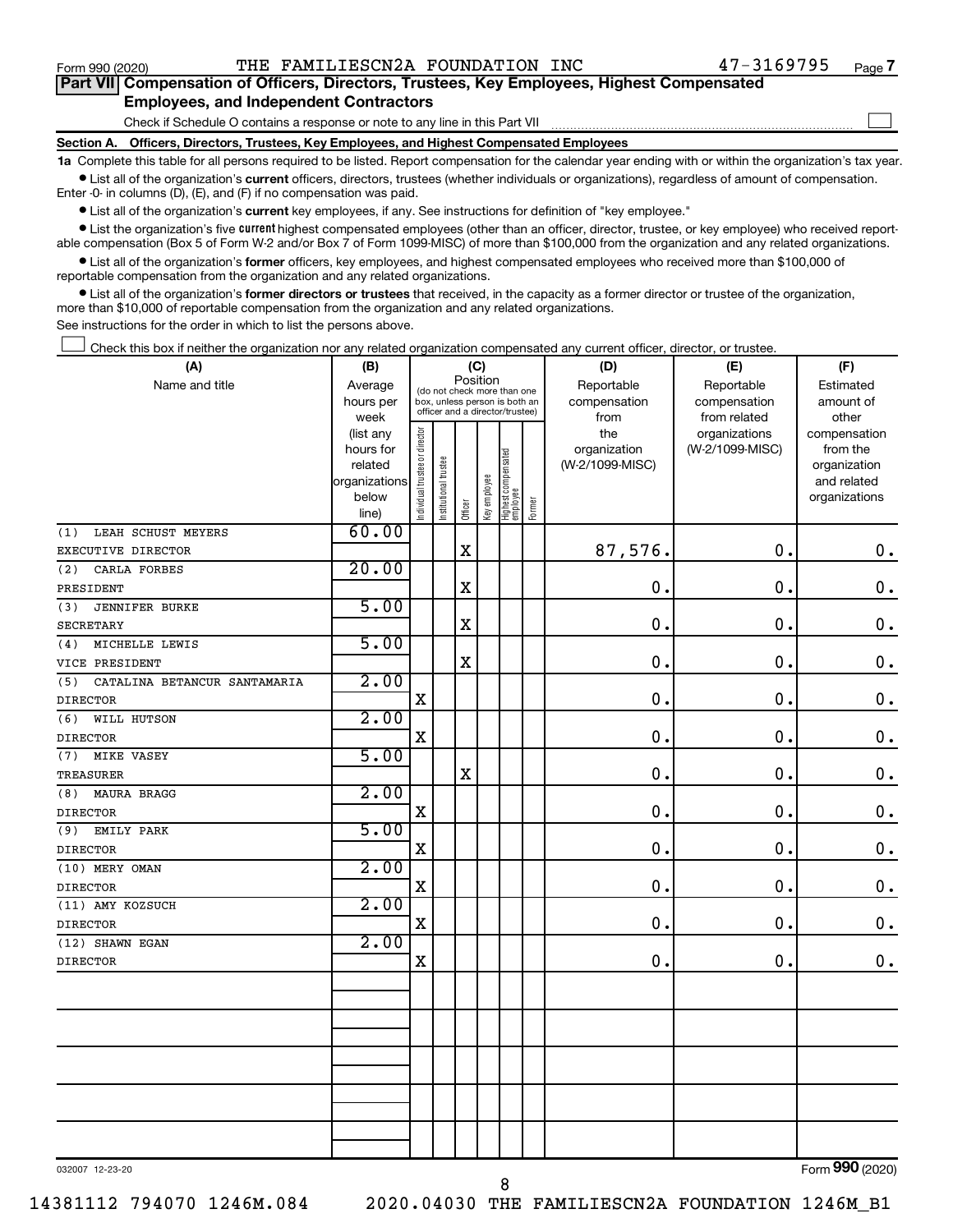|                 | THE FAMILIESCN2A FOUNDATION INC<br>Form 990 (2020)                                                                                                                                                                              |                                                         |                                |                                                                                                 |                 |              |                                   |        |                                                  | 47-3169795                                                         |          |                     |                                                          | Page 8                               |
|-----------------|---------------------------------------------------------------------------------------------------------------------------------------------------------------------------------------------------------------------------------|---------------------------------------------------------|--------------------------------|-------------------------------------------------------------------------------------------------|-----------------|--------------|-----------------------------------|--------|--------------------------------------------------|--------------------------------------------------------------------|----------|---------------------|----------------------------------------------------------|--------------------------------------|
| <b>Part VII</b> | Section A. Officers, Directors, Trustees, Key Employees, and Highest Compensated Employees (continued)                                                                                                                          |                                                         |                                |                                                                                                 |                 |              |                                   |        |                                                  |                                                                    |          |                     |                                                          |                                      |
|                 | (A)<br>Name and title                                                                                                                                                                                                           | (B)<br>Average<br>hours per<br>week<br>(list any        |                                | (do not check more than one<br>box, unless person is both an<br>officer and a director/trustee) | (C)<br>Position |              |                                   |        | (D)<br>Reportable<br>compensation<br>from<br>the | (E)<br>Reportable<br>compensation<br>from related<br>organizations |          |                     | (F)<br>Estimated<br>amount of<br>other<br>compensation   |                                      |
|                 |                                                                                                                                                                                                                                 | hours for<br>related<br>organizations<br>below<br>line) | Individual trustee or director | Institutional trustee                                                                           | Officer         | Key employee | Highest compensated<br>  employee | Former | organization<br>(W-2/1099-MISC)                  | (W-2/1099-MISC)                                                    |          |                     | from the<br>organization<br>and related<br>organizations |                                      |
|                 |                                                                                                                                                                                                                                 |                                                         |                                |                                                                                                 |                 |              |                                   |        |                                                  |                                                                    |          |                     |                                                          |                                      |
|                 |                                                                                                                                                                                                                                 |                                                         |                                |                                                                                                 |                 |              |                                   |        |                                                  |                                                                    |          |                     |                                                          |                                      |
|                 |                                                                                                                                                                                                                                 |                                                         |                                |                                                                                                 |                 |              |                                   |        |                                                  |                                                                    |          |                     |                                                          |                                      |
|                 |                                                                                                                                                                                                                                 |                                                         |                                |                                                                                                 |                 |              |                                   |        |                                                  |                                                                    |          |                     |                                                          |                                      |
|                 |                                                                                                                                                                                                                                 |                                                         |                                |                                                                                                 |                 |              |                                   |        | 87,576.<br>σ.                                    |                                                                    | σ.<br>σ. |                     |                                                          | $\overline{0}$ .<br>$\overline{0}$ . |
| 2               | Total number of individuals (including but not limited to those listed above) who received more than \$100,000 of reportable                                                                                                    |                                                         |                                |                                                                                                 |                 |              |                                   |        | 87,576.                                          |                                                                    | σ.       |                     |                                                          | σ.                                   |
|                 | compensation from the organization $\blacktriangleright$                                                                                                                                                                        |                                                         |                                |                                                                                                 |                 |              |                                   |        |                                                  |                                                                    |          |                     | Yes                                                      | 0<br>No                              |
| 3               | Did the organization list any former officer, director, trustee, key employee, or highest compensated employee on                                                                                                               |                                                         |                                |                                                                                                 |                 |              |                                   |        |                                                  |                                                                    |          | 3                   |                                                          | x                                    |
|                 | For any individual listed on line 1a, is the sum of reportable compensation and other compensation from the organization<br>and related organizations greater than \$150,000? If "Yes," complete Schedule J for such individual |                                                         |                                |                                                                                                 |                 |              |                                   |        |                                                  |                                                                    |          | 4                   |                                                          | х                                    |
| 5               | Did any person listed on line 1a receive or accrue compensation from any unrelated organization or individual for services                                                                                                      |                                                         |                                |                                                                                                 |                 |              |                                   |        |                                                  |                                                                    |          | 5                   |                                                          | x                                    |
| 1.              | <b>Section B. Independent Contractors</b><br>Complete this table for your five highest compensated independent contractors that received more than \$100,000 of compensation from                                               |                                                         |                                |                                                                                                 |                 |              |                                   |        |                                                  |                                                                    |          |                     |                                                          |                                      |
|                 | the organization. Report compensation for the calendar year ending with or within the organization's tax year.                                                                                                                  |                                                         |                                |                                                                                                 |                 |              |                                   |        |                                                  |                                                                    |          |                     |                                                          |                                      |
|                 | (A)<br>Name and business address                                                                                                                                                                                                |                                                         |                                | <b>NONE</b>                                                                                     |                 |              |                                   |        | (B)<br>Description of services                   |                                                                    |          | (C)<br>Compensation |                                                          |                                      |
|                 |                                                                                                                                                                                                                                 |                                                         |                                |                                                                                                 |                 |              |                                   |        |                                                  |                                                                    |          |                     |                                                          |                                      |
|                 |                                                                                                                                                                                                                                 |                                                         |                                |                                                                                                 |                 |              |                                   |        |                                                  |                                                                    |          |                     |                                                          |                                      |
|                 |                                                                                                                                                                                                                                 |                                                         |                                |                                                                                                 |                 |              |                                   |        |                                                  |                                                                    |          |                     |                                                          |                                      |
| 2               | Total number of independent contractors (including but not limited to those listed above) who received more than<br>\$100,000 of compensation from the organization                                                             |                                                         |                                |                                                                                                 |                 |              | 0                                 |        |                                                  |                                                                    |          |                     |                                                          |                                      |
|                 |                                                                                                                                                                                                                                 |                                                         |                                |                                                                                                 |                 |              |                                   |        |                                                  |                                                                    |          | Form 990 (2020)     |                                                          |                                      |

032008 12-23-20

14381112 794070 1246M.084

2020.04030 THE FAMILIESCN2A FOUNDATION 1246M\_B1

 $\boldsymbol{9}$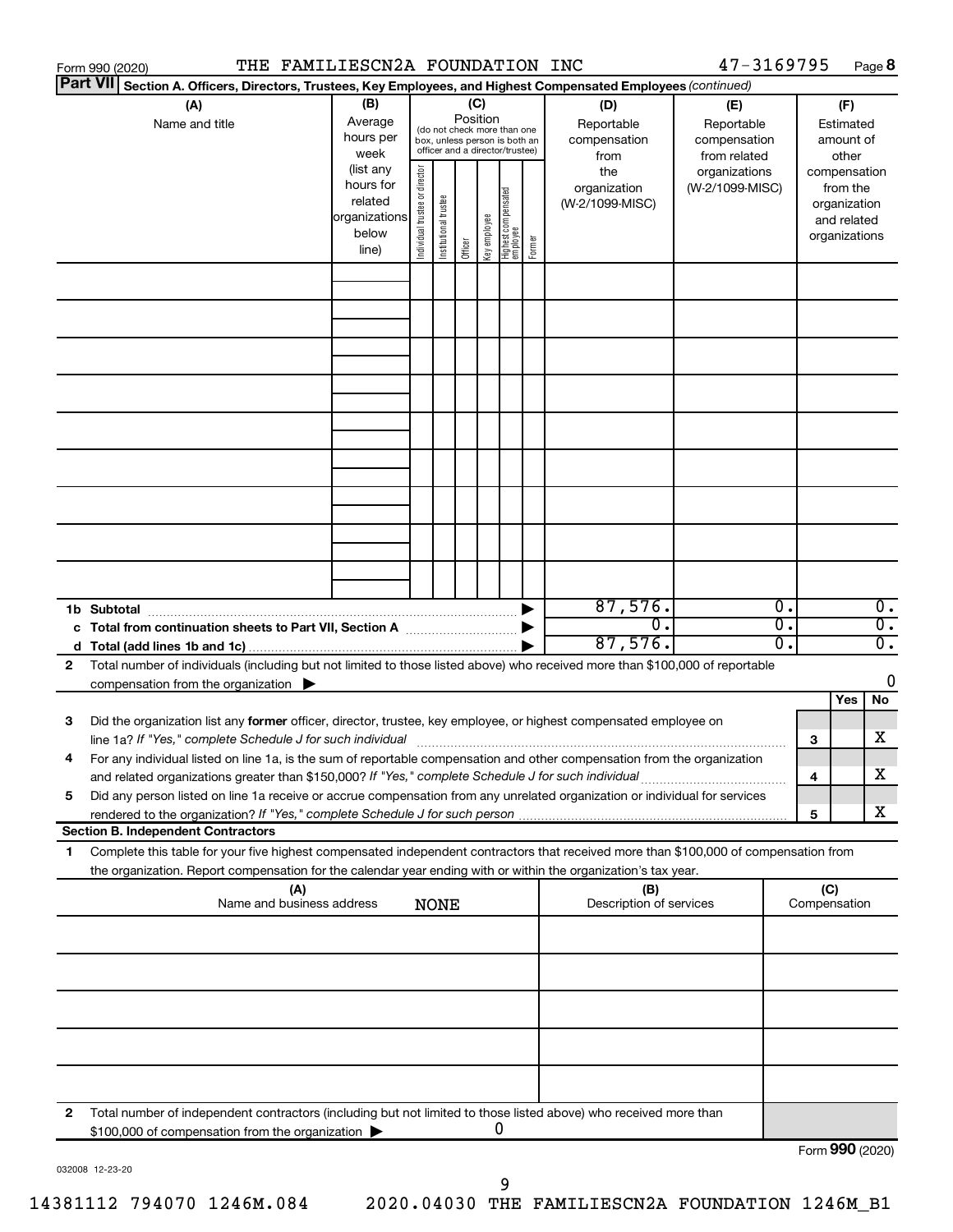|                                                           |                  |     | Form 990 (2020)                                                                                                                                                                                                                      |      |                |                |                       | THE FAMILIESCN2A FOUNDATION INC |                                   | 47-3169795 |                    | Page 9 |
|-----------------------------------------------------------|------------------|-----|--------------------------------------------------------------------------------------------------------------------------------------------------------------------------------------------------------------------------------------|------|----------------|----------------|-----------------------|---------------------------------|-----------------------------------|------------|--------------------|--------|
|                                                           | <b>Part VIII</b> |     | <b>Statement of Revenue</b>                                                                                                                                                                                                          |      |                |                |                       |                                 |                                   |            |                    |        |
|                                                           |                  |     |                                                                                                                                                                                                                                      |      |                |                |                       |                                 | (B)                               | (C)        | (D)                |        |
|                                                           |                  |     |                                                                                                                                                                                                                                      |      |                |                |                       | (A)<br>Total revenue            | Related or exempt                 | Unrelated  | Revenue excluded   |        |
|                                                           |                  |     |                                                                                                                                                                                                                                      |      |                |                |                       |                                 | function revenue business revenue |            | from tax under     |        |
|                                                           |                  |     |                                                                                                                                                                                                                                      |      |                |                |                       |                                 |                                   |            | sections 512 - 514 |        |
| Contributions, Gifts, Grants<br>and Other Similar Amounts |                  |     | 1 a Federated campaigns                                                                                                                                                                                                              |      | 1a             |                |                       |                                 |                                   |            |                    |        |
|                                                           |                  |     | <b>b</b> Membership dues                                                                                                                                                                                                             |      | 1 <sub>b</sub> |                |                       |                                 |                                   |            |                    |        |
|                                                           |                  |     | c Fundraising events                                                                                                                                                                                                                 |      | 1 <sub>c</sub> |                |                       |                                 |                                   |            |                    |        |
|                                                           |                  |     | d Related organizations                                                                                                                                                                                                              |      | 1 <sub>d</sub> |                |                       |                                 |                                   |            |                    |        |
|                                                           |                  |     | e Government grants (contributions)                                                                                                                                                                                                  |      | 1e             |                |                       |                                 |                                   |            |                    |        |
|                                                           |                  |     | f All other contributions, gifts, grants, and                                                                                                                                                                                        |      |                |                |                       |                                 |                                   |            |                    |        |
|                                                           |                  |     | similar amounts not included above                                                                                                                                                                                                   |      | 1f             |                | 605,287.              |                                 |                                   |            |                    |        |
|                                                           |                  |     | Noncash contributions included in lines 1a-1f                                                                                                                                                                                        |      | 1g  \$         |                | 105,721.              |                                 |                                   |            |                    |        |
|                                                           |                  |     |                                                                                                                                                                                                                                      |      |                |                |                       | 605,287.                        |                                   |            |                    |        |
|                                                           |                  |     |                                                                                                                                                                                                                                      |      |                |                | <b>Business Code</b>  |                                 |                                   |            |                    |        |
|                                                           |                  | 2 a | the control of the control of the control of the control of the control of                                                                                                                                                           |      |                |                |                       |                                 |                                   |            |                    |        |
|                                                           |                  | b   | <u> 1989 - Johann Barn, mars et al. (b. 1989)</u>                                                                                                                                                                                    |      |                |                |                       |                                 |                                   |            |                    |        |
|                                                           |                  | с   |                                                                                                                                                                                                                                      |      |                |                |                       |                                 |                                   |            |                    |        |
|                                                           |                  | d   | <u> 1989 - Johann Barbara, martin a bhann an t-Alban an t-Alban an t-Alban an t-Alban an t-Alban an t-Alban an t-Alban an t-Alban an t-Alban an t-Alban an t-Alban an t-Alban an t-Alban an t-Alban an t-Alban an t-Alban an t-A</u> |      |                |                |                       |                                 |                                   |            |                    |        |
| Program Service<br>Revenue                                |                  |     |                                                                                                                                                                                                                                      |      |                |                |                       |                                 |                                   |            |                    |        |
|                                                           |                  | f.  | All other program service revenue                                                                                                                                                                                                    |      |                |                |                       |                                 |                                   |            |                    |        |
|                                                           |                  |     |                                                                                                                                                                                                                                      |      |                |                | $\blacktriangleright$ |                                 |                                   |            |                    |        |
|                                                           | 3                |     | Investment income (including dividends, interest, and                                                                                                                                                                                |      |                |                |                       |                                 |                                   |            |                    |        |
|                                                           |                  |     |                                                                                                                                                                                                                                      |      |                |                |                       |                                 |                                   |            |                    |        |
|                                                           | 4                |     | Income from investment of tax-exempt bond proceeds                                                                                                                                                                                   |      |                |                |                       |                                 |                                   |            |                    |        |
|                                                           | 5                |     |                                                                                                                                                                                                                                      |      |                |                |                       |                                 |                                   |            |                    |        |
|                                                           |                  |     |                                                                                                                                                                                                                                      |      | (i) Real       |                | (ii) Personal         |                                 |                                   |            |                    |        |
|                                                           |                  | 6а  | Gross rents                                                                                                                                                                                                                          | l 6a |                |                |                       |                                 |                                   |            |                    |        |
|                                                           |                  | b   | Less: rental expenses                                                                                                                                                                                                                | 6b   |                |                |                       |                                 |                                   |            |                    |        |
|                                                           |                  | c   | Rental income or (loss)                                                                                                                                                                                                              | 6с   |                |                |                       |                                 |                                   |            |                    |        |
|                                                           |                  |     | d Net rental income or (loss)                                                                                                                                                                                                        |      |                |                |                       |                                 |                                   |            |                    |        |
|                                                           |                  |     | 7 a Gross amount from sales of                                                                                                                                                                                                       |      | (i) Securities |                | (ii) Other            |                                 |                                   |            |                    |        |
|                                                           |                  |     | assets other than inventory                                                                                                                                                                                                          | 7a   |                |                |                       |                                 |                                   |            |                    |        |
|                                                           |                  |     | <b>b</b> Less: cost or other basis                                                                                                                                                                                                   |      |                |                |                       |                                 |                                   |            |                    |        |
|                                                           |                  |     | and sales expenses                                                                                                                                                                                                                   | 7b   |                |                |                       |                                 |                                   |            |                    |        |
| venue                                                     |                  |     | c Gain or (loss)                                                                                                                                                                                                                     | 7c   |                |                |                       |                                 |                                   |            |                    |        |
| č                                                         |                  |     |                                                                                                                                                                                                                                      |      |                |                |                       |                                 |                                   |            |                    |        |
|                                                           |                  |     | 8 a Gross income from fundraising events (not                                                                                                                                                                                        |      |                |                |                       |                                 |                                   |            |                    |        |
| Other                                                     |                  |     |                                                                                                                                                                                                                                      |      |                |                |                       |                                 |                                   |            |                    |        |
|                                                           |                  |     | contributions reported on line 1c). See                                                                                                                                                                                              |      |                |                |                       |                                 |                                   |            |                    |        |
|                                                           |                  |     |                                                                                                                                                                                                                                      |      |                | 8a             |                       |                                 |                                   |            |                    |        |
|                                                           |                  |     | b Less: direct expenses                                                                                                                                                                                                              |      |                | 8b             |                       |                                 |                                   |            |                    |        |
|                                                           |                  |     | c Net income or (loss) from fundraising events                                                                                                                                                                                       |      |                |                | .                     |                                 |                                   |            |                    |        |
|                                                           |                  |     | 9 a Gross income from gaming activities. See                                                                                                                                                                                         |      |                |                |                       |                                 |                                   |            |                    |        |
|                                                           |                  |     |                                                                                                                                                                                                                                      |      |                | 9a             |                       |                                 |                                   |            |                    |        |
|                                                           |                  |     | b Less: direct expenses                                                                                                                                                                                                              |      |                | 9 <sub>b</sub> |                       |                                 |                                   |            |                    |        |
|                                                           |                  |     | c Net income or (loss) from gaming activities                                                                                                                                                                                        |      |                |                |                       |                                 |                                   |            |                    |        |
|                                                           |                  |     | 10 a Gross sales of inventory, less returns                                                                                                                                                                                          |      |                |                |                       |                                 |                                   |            |                    |        |
|                                                           |                  |     |                                                                                                                                                                                                                                      |      |                | <b>10a</b>     |                       |                                 |                                   |            |                    |        |
|                                                           |                  |     | <b>b</b> Less: cost of goods sold                                                                                                                                                                                                    |      |                | 10bl           |                       |                                 |                                   |            |                    |        |
|                                                           |                  |     |                                                                                                                                                                                                                                      |      |                |                |                       |                                 |                                   |            |                    |        |
|                                                           |                  |     | c Net income or (loss) from sales of inventory                                                                                                                                                                                       |      |                |                | <b>Business Code</b>  |                                 |                                   |            |                    |        |
|                                                           | 11 a             |     |                                                                                                                                                                                                                                      |      |                |                |                       |                                 |                                   |            |                    |        |
| Miscellaneous<br>Revenue                                  |                  | b   | <u> 1989 - Johann Barbara, martxa alemaniar a</u>                                                                                                                                                                                    |      |                |                |                       |                                 |                                   |            |                    |        |
|                                                           |                  |     | <u> 1989 - John Stein, mars and de Brandenburg and de Brandenburg and de Brandenburg and de Brandenburg and de Br</u>                                                                                                                |      |                |                |                       |                                 |                                   |            |                    |        |
|                                                           |                  | с   |                                                                                                                                                                                                                                      |      |                |                |                       |                                 |                                   |            |                    |        |
|                                                           |                  |     |                                                                                                                                                                                                                                      |      |                |                |                       |                                 |                                   |            |                    |        |
|                                                           | 12               |     |                                                                                                                                                                                                                                      |      |                |                |                       | 605, 287.                       | $\overline{0}$ .                  | 0.         |                    | 0.     |
| 032009 12-23-20                                           |                  |     |                                                                                                                                                                                                                                      |      |                |                |                       |                                 |                                   |            | Form 990 (2020)    |        |

 $10$ 

14381112 794070 1246M.084 2020.04030 THE FAMILIESCN2A FOUNDATION 1246M\_B1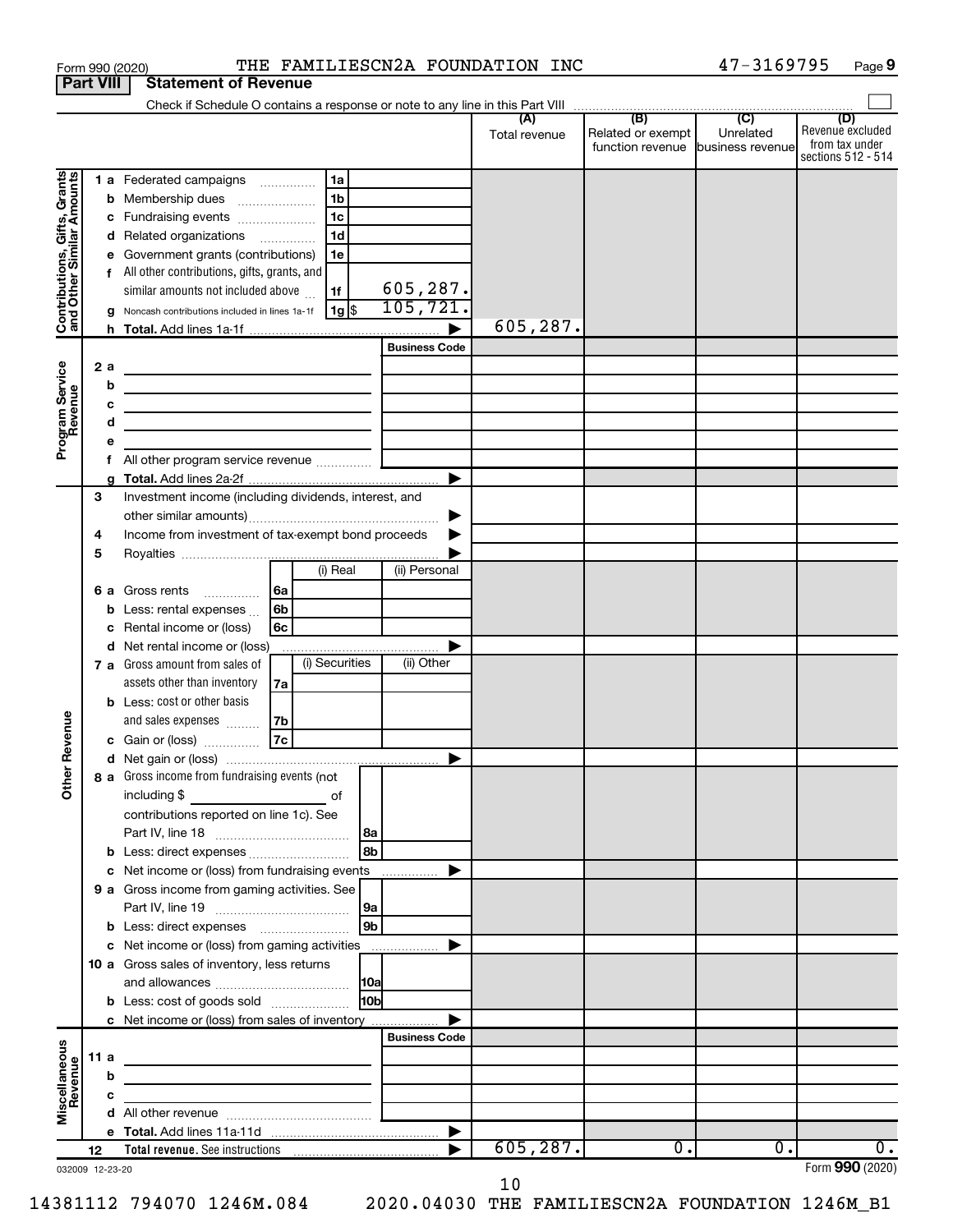**Part IX Statement of Functional Expenses** 

THE FAMILIESCN2A FOUNDATION INC

Section 501(c)(3) and 501(c)(4) organizations must complete all columns. All other organizations must complete column (A).

|          |                                                                                                                               |                       |                        |                       | $\overline{\mathbf{X}}$ |
|----------|-------------------------------------------------------------------------------------------------------------------------------|-----------------------|------------------------|-----------------------|-------------------------|
|          | Do not include amounts reported on lines 6b,<br>7b, 8b, 9b, and 10b of Part VIII.                                             | (A)<br>Total expenses | (B)<br>Program service | (C)<br>Management and | (D)<br>Fundraising      |
|          |                                                                                                                               |                       | expenses               | general expenses      | expenses                |
| 1.       | Grants and other assistance to domestic organizations<br>and domestic governments. See Part IV, line 21                       | 49,579.               | 49,579.                |                       |                         |
| 2        | Grants and other assistance to domestic                                                                                       |                       |                        |                       |                         |
|          | individuals. See Part IV, line 22                                                                                             |                       |                        |                       |                         |
| 3        | Grants and other assistance to foreign                                                                                        |                       |                        |                       |                         |
|          | organizations, foreign governments, and foreign                                                                               |                       |                        |                       |                         |
|          | individuals. See Part IV, lines 15 and 16                                                                                     |                       |                        |                       |                         |
| 4        | Benefits paid to or for members                                                                                               |                       |                        |                       |                         |
| 5        | Compensation of current officers, directors,                                                                                  | 87,576.               | 65,682.                | 4,379.                | 17,515.                 |
| 6        | trustees, and key employees<br>Compensation not included above to disqualified                                                |                       |                        |                       |                         |
|          | persons (as defined under section $4958(f)(1)$ ) and                                                                          |                       |                        |                       |                         |
|          | persons described in section 4958(c)(3)(B)                                                                                    |                       |                        |                       |                         |
| 7        |                                                                                                                               |                       |                        |                       |                         |
| 8        | Pension plan accruals and contributions (include                                                                              |                       |                        |                       |                         |
|          | section 401(k) and 403(b) employer contributions)                                                                             |                       |                        |                       |                         |
| 9        |                                                                                                                               |                       |                        |                       |                         |
| 10       |                                                                                                                               | 7,069.                | 5,302.                 | 353.                  | 1,414.                  |
| 11       | Fees for services (nonemployees):                                                                                             |                       |                        |                       |                         |
|          |                                                                                                                               |                       |                        |                       |                         |
|          |                                                                                                                               |                       |                        |                       |                         |
|          |                                                                                                                               | 24,623.               |                        | 24,623.               |                         |
|          |                                                                                                                               |                       |                        |                       |                         |
|          | e Professional fundraising services. See Part IV, line 17                                                                     |                       |                        |                       |                         |
|          | f Investment management fees                                                                                                  |                       |                        |                       |                         |
|          | g Other. (If line 11g amount exceeds 10% of line 25,                                                                          |                       |                        |                       |                         |
|          | column (A) amount, list line 11g expenses on Sch O.)                                                                          | 1,007.                | 1,007.                 |                       |                         |
| 12       |                                                                                                                               | 8,920.                | 4,460.                 |                       | 4,460.                  |
| 13       |                                                                                                                               | 2,458.                |                        | 1,858.                | 600.                    |
| 14       |                                                                                                                               |                       |                        |                       |                         |
| 15       |                                                                                                                               |                       |                        |                       |                         |
| 16       |                                                                                                                               | 11.                   | 11.                    |                       |                         |
| 17       |                                                                                                                               |                       |                        |                       |                         |
| 18       | Payments of travel or entertainment expenses                                                                                  |                       |                        |                       |                         |
|          | for any federal, state, or local public officials                                                                             |                       |                        |                       |                         |
| 19<br>20 | Conferences, conventions, and meetings<br>Interest                                                                            |                       |                        |                       |                         |
| 21       |                                                                                                                               |                       |                        |                       |                         |
| 22       | Depreciation, depletion, and amortization                                                                                     |                       |                        |                       |                         |
| 23       | Insurance                                                                                                                     | 1,193.                |                        | 1,193.                |                         |
| 24       | Other expenses. Itemize expenses not covered                                                                                  |                       |                        |                       |                         |
|          | above (List miscellaneous expenses on line 24e. If<br>line 24e amount exceeds 10% of line 25, column (A)                      |                       |                        |                       |                         |
|          | amount, list line 24e expenses on Schedule O.)                                                                                |                       |                        |                       |                         |
|          | RESEARCH AND DEVELOPMEN                                                                                                       | 187,619.              | 187,619.               |                       |                         |
|          | COVID-19 ASSISTANCE PRO                                                                                                       | 22,521.               | 22,521.                |                       |                         |
|          | SUPPLIES AND MATERIALS                                                                                                        | 15,841.               | 15,841.                |                       |                         |
| d        | POSTAGE AND SHIPPING                                                                                                          | 8,929.                | 8,929.                 |                       |                         |
| е        | SEE SCH O<br>All other expenses                                                                                               | 20,599.               | 8,863.                 | 1,664.                | 10,072.                 |
| 25       | Total functional expenses. Add lines 1 through 24e                                                                            | 437,945.              | 369,814.               | 34,070.               | 34,061.                 |
| 26       | Joint costs. Complete this line only if the organization                                                                      |                       |                        |                       |                         |
|          | reported in column (B) joint costs from a combined                                                                            |                       |                        |                       |                         |
|          | educational campaign and fundraising solicitation.<br>Check here $\blacktriangleright$<br>if following SOP 98-2 (ASC 958-720) |                       |                        |                       |                         |
|          |                                                                                                                               |                       |                        |                       |                         |

032010 12-23-20

Form 990 (2020)

14381112 794070 1246M.084

 $11$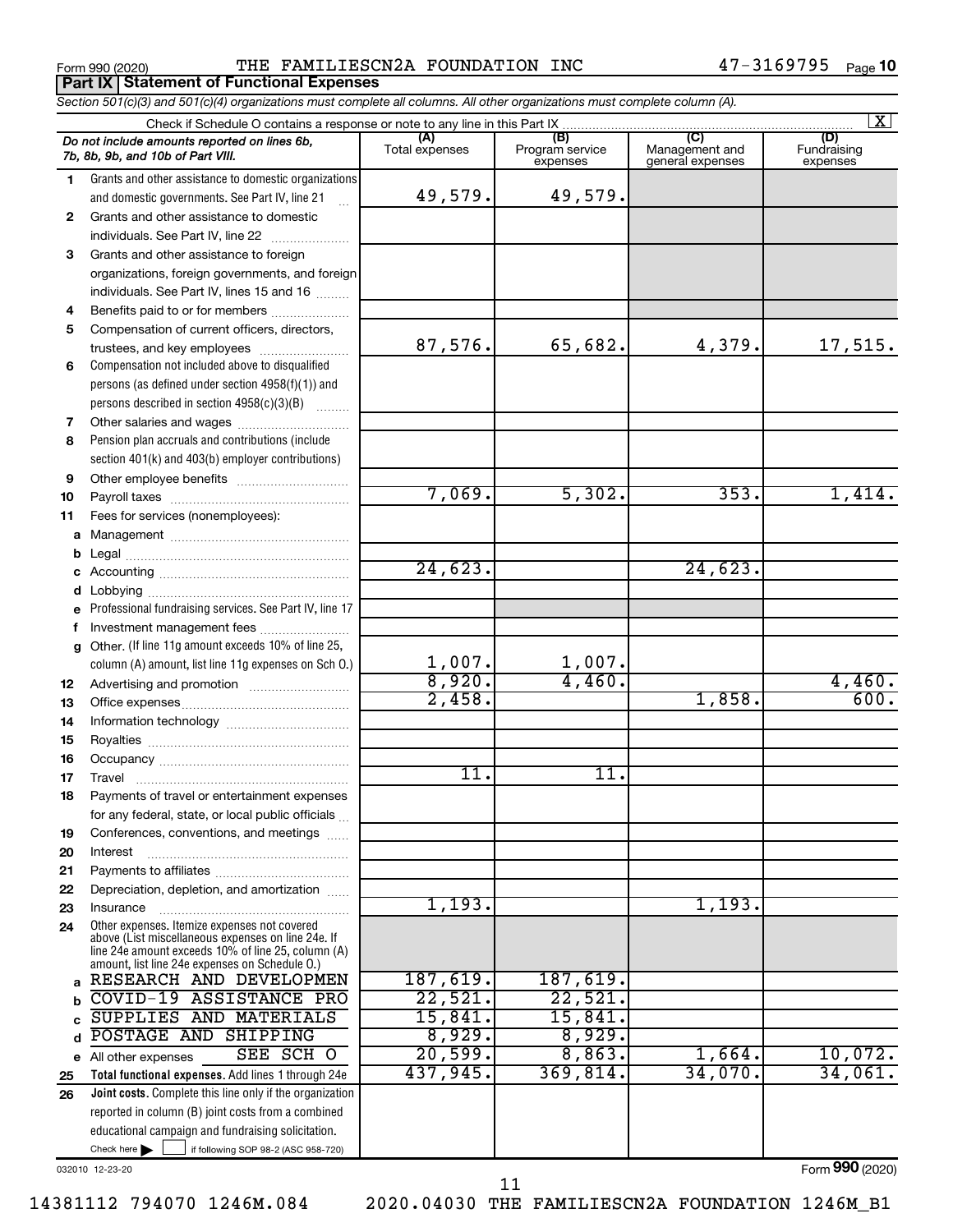$\overline{\phantom{0}}$ 

14381112 794070 1246M.084

47-3169795 Page 11

|                             |    |                                                                                                                                                                                                                                |  | (A)<br>Beginning of year |                 | (B)<br>End of year |
|-----------------------------|----|--------------------------------------------------------------------------------------------------------------------------------------------------------------------------------------------------------------------------------|--|--------------------------|-----------------|--------------------|
|                             | 1  |                                                                                                                                                                                                                                |  | 410,048.                 | 1               | 528, 715.          |
|                             | 2  |                                                                                                                                                                                                                                |  |                          | $\mathbf{2}$    |                    |
|                             | 3  |                                                                                                                                                                                                                                |  | 223,590.                 | 3               | 297,419.           |
|                             | 4  |                                                                                                                                                                                                                                |  |                          | 4               |                    |
|                             | 5  | Loans and other receivables from any current or former officer, director,                                                                                                                                                      |  |                          |                 |                    |
|                             |    | trustee, key employee, creator or founder, substantial contributor, or 35%                                                                                                                                                     |  |                          |                 |                    |
|                             |    | controlled entity or family member of any of these persons                                                                                                                                                                     |  |                          | 5               |                    |
|                             | 6  | Loans and other receivables from other disqualified persons (as defined                                                                                                                                                        |  |                          |                 |                    |
|                             |    | under section $4958(f)(1)$ , and persons described in section $4958(c)(3)(B)$                                                                                                                                                  |  |                          | 6               |                    |
|                             | 7  |                                                                                                                                                                                                                                |  |                          | $\overline{7}$  |                    |
| Assets                      | 8  |                                                                                                                                                                                                                                |  |                          | 8               |                    |
|                             | 9  | Prepaid expenses and deferred charges [11] [11] prepaid expenses and deferred charges [11] [11] minimum and the Prepaid expenses and deferred charges [11] minimum and the Prepaid experiment of Prepaid experiment and the Pr |  | 150.                     | 9               | 1,193.             |
|                             |    | <b>10a</b> Land, buildings, and equipment: cost or other                                                                                                                                                                       |  |                          |                 |                    |
|                             |    | basis. Complete Part VI of Schedule D    10a                                                                                                                                                                                   |  |                          |                 |                    |
|                             |    |                                                                                                                                                                                                                                |  |                          | 10 <sub>c</sub> |                    |
|                             | 11 |                                                                                                                                                                                                                                |  |                          | 11              |                    |
|                             | 12 |                                                                                                                                                                                                                                |  | 12                       |                 |                    |
|                             | 13 |                                                                                                                                                                                                                                |  | 13                       |                 |                    |
|                             | 14 |                                                                                                                                                                                                                                |  |                          | 14              |                    |
|                             | 15 |                                                                                                                                                                                                                                |  |                          | 15              |                    |
|                             | 16 |                                                                                                                                                                                                                                |  | 633,788.                 | 16              | 827, 327.          |
|                             | 17 |                                                                                                                                                                                                                                |  | 29,380.                  | 17              | 38,877.            |
|                             | 18 |                                                                                                                                                                                                                                |  | 18                       |                 |                    |
|                             | 19 |                                                                                                                                                                                                                                |  | 19                       |                 |                    |
|                             | 20 |                                                                                                                                                                                                                                |  | 20                       |                 |                    |
|                             | 21 | Escrow or custodial account liability. Complete Part IV of Schedule D                                                                                                                                                          |  | 21                       |                 |                    |
|                             | 22 | Loans and other payables to any current or former officer, director,                                                                                                                                                           |  |                          |                 |                    |
| Liabilities                 |    | trustee, key employee, creator or founder, substantial contributor, or 35%                                                                                                                                                     |  |                          |                 |                    |
|                             |    |                                                                                                                                                                                                                                |  |                          | 22              |                    |
|                             | 23 | Secured mortgages and notes payable to unrelated third parties                                                                                                                                                                 |  |                          | 23              |                    |
|                             | 24 | Unsecured notes and loans payable to unrelated third parties                                                                                                                                                                   |  |                          | 24              |                    |
|                             | 25 | Other liabilities (including federal income tax, payables to related third                                                                                                                                                     |  |                          |                 |                    |
|                             |    | parties, and other liabilities not included on lines 17-24). Complete Part X                                                                                                                                                   |  |                          |                 |                    |
|                             |    |                                                                                                                                                                                                                                |  | 0.1                      | 25              | 16,700.            |
|                             | 26 |                                                                                                                                                                                                                                |  | 29,380.                  | 26              | 55,577.            |
|                             |    | Organizations that follow FASB ASC 958, check here $\blacktriangleright \lfloor \underline{X} \rfloor$                                                                                                                         |  |                          |                 |                    |
|                             |    | and complete lines 27, 28, 32, and 33.                                                                                                                                                                                         |  |                          |                 |                    |
|                             | 27 |                                                                                                                                                                                                                                |  | 401,225.                 | 27              | 538,339.           |
|                             | 28 |                                                                                                                                                                                                                                |  | 203, 183.                | 28              | 233,411.           |
|                             |    | Organizations that do not follow FASB ASC 958, check here $\blacktriangleright$                                                                                                                                                |  |                          |                 |                    |
| Net Assets or Fund Balances |    | and complete lines 29 through 33.                                                                                                                                                                                              |  |                          |                 |                    |
|                             | 29 |                                                                                                                                                                                                                                |  |                          | 29              |                    |
|                             | 30 | Paid-in or capital surplus, or land, building, or equipment fund                                                                                                                                                               |  |                          | 30              |                    |
|                             | 31 | Retained earnings, endowment, accumulated income, or other funds                                                                                                                                                               |  | 604, 408.                | 31              | 771,750.           |
|                             | 32 |                                                                                                                                                                                                                                |  | 633,788.                 | 32              | 827,327.           |
|                             | 33 |                                                                                                                                                                                                                                |  |                          | 33              |                    |

Form 990 (2020)

12 2020.04030 THE FAMILIESCN2A FOUNDATION 1246M\_B1

Form 990 (2020)

 $\overline{\phantom{0}}$ 

**Part X Balance Sheet**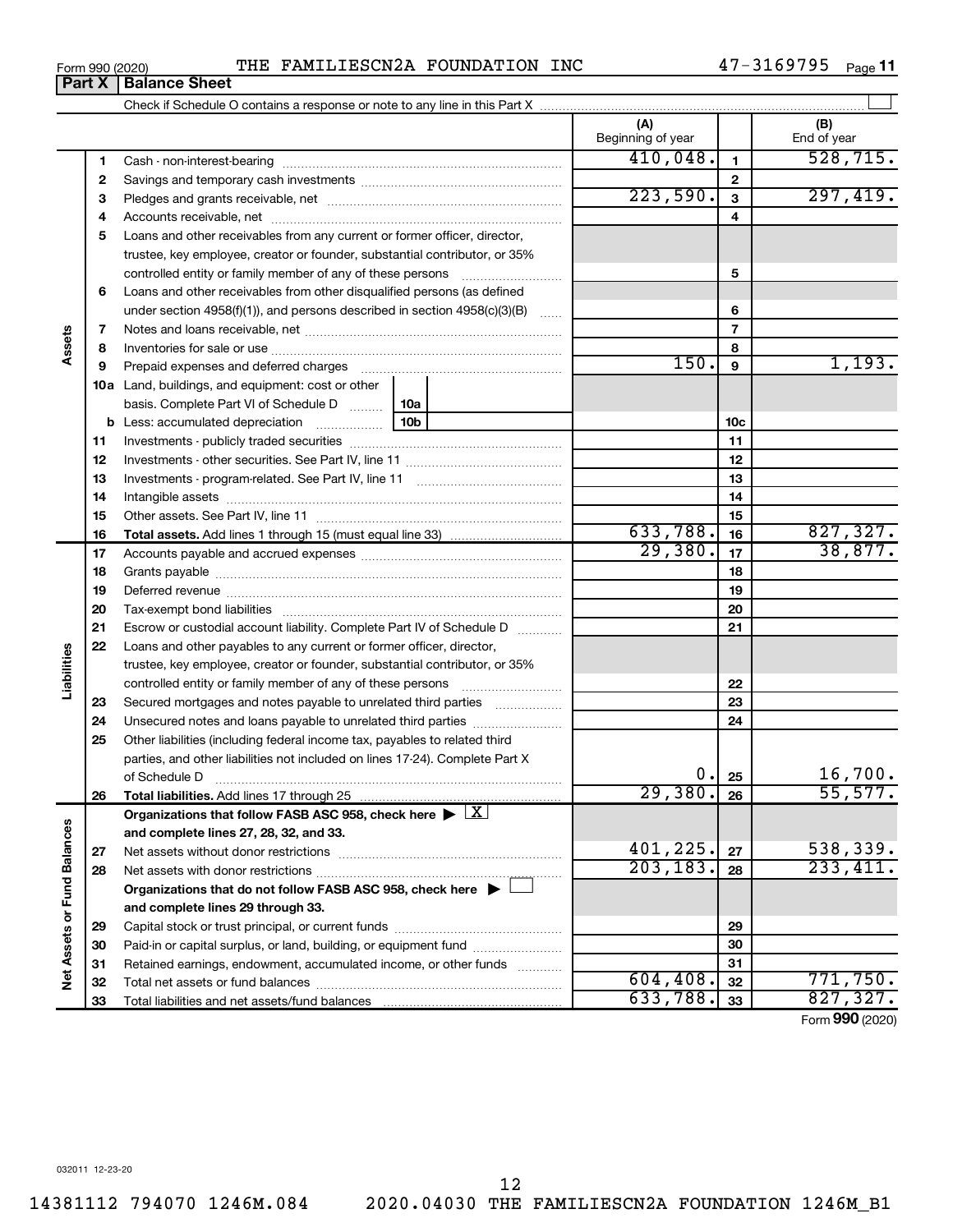|    | THE FAMILIESCN2A FOUNDATION INC<br>Form 990 (2020)                                                                                                                                                                             | 47-3169795     |                |                     | Page 12          |
|----|--------------------------------------------------------------------------------------------------------------------------------------------------------------------------------------------------------------------------------|----------------|----------------|---------------------|------------------|
|    | <b>Part XI Reconciliation of Net Assets</b>                                                                                                                                                                                    |                |                |                     |                  |
|    |                                                                                                                                                                                                                                |                |                |                     |                  |
|    |                                                                                                                                                                                                                                |                |                |                     |                  |
| 1  |                                                                                                                                                                                                                                | $\mathbf{1}$   |                |                     | 605,287.         |
| 2  |                                                                                                                                                                                                                                | $\overline{2}$ |                | 437,945.            |                  |
| 3  | Revenue less expenses. Subtract line 2 from line 1                                                                                                                                                                             | 3              |                |                     | 167, 342.        |
| 4  |                                                                                                                                                                                                                                | 4              |                |                     | 604, 408.        |
| 5  |                                                                                                                                                                                                                                | 5              |                |                     |                  |
| 6  | Donated services and use of facilities [[111] matter contracts and use of facilities [[11] matter contracts and use of facilities [[11] matter contracts and use of facilities [[11] matter contracts and a service contract o | 6              |                |                     |                  |
| 7  |                                                                                                                                                                                                                                | $\overline{7}$ |                |                     |                  |
| 8  | Prior period adjustments [111] manufactured and prior period adjustments [11] manufactured and period adjustments                                                                                                              | 8              |                |                     |                  |
| 9  | Other changes in net assets or fund balances (explain on Schedule O)                                                                                                                                                           | 9              |                |                     | $\overline{0}$ . |
| 10 | Net assets or fund balances at end of year. Combine lines 3 through 9 (must equal Part X, line 32,                                                                                                                             |                |                |                     |                  |
|    |                                                                                                                                                                                                                                | 10             |                | 771,750.            |                  |
|    | Part XII Financial Statements and Reporting                                                                                                                                                                                    |                |                |                     |                  |
|    |                                                                                                                                                                                                                                |                |                |                     |                  |
|    | $\lfloor \mathbf{X} \rfloor$ Accrual                                                                                                                                                                                           |                |                | Yes                 | <b>No</b>        |
| 1  | Accounting method used to prepare the Form 990: [130] Cash<br>$\Box$ Other                                                                                                                                                     |                |                |                     |                  |
|    | If the organization changed its method of accounting from a prior year or checked "Other," explain in Schedule O.                                                                                                              |                |                |                     | x                |
|    |                                                                                                                                                                                                                                |                | 2a             |                     |                  |
|    | If "Yes," check a box below to indicate whether the financial statements for the year were compiled or reviewed on a                                                                                                           |                |                |                     |                  |
|    | separate basis, consolidated basis, or both:                                                                                                                                                                                   |                |                |                     |                  |
|    | Consolidated basis<br>Both consolidated and separate basis<br>Separate basis                                                                                                                                                   |                |                | х                   |                  |
|    |                                                                                                                                                                                                                                |                | 2 <sub>b</sub> |                     |                  |
|    | If "Yes," check a box below to indicate whether the financial statements for the year were audited on a separate basis,                                                                                                        |                |                |                     |                  |
|    | consolidated basis, or both:                                                                                                                                                                                                   |                |                |                     |                  |
|    | $\lfloor x \rfloor$ Separate basis<br>Consolidated basis<br>Both consolidated and separate basis                                                                                                                               |                |                |                     |                  |
|    | c If "Yes" to line 2a or 2b, does the organization have a committee that assumes responsibility for oversight of the audit,                                                                                                    |                |                | х                   |                  |
|    |                                                                                                                                                                                                                                |                | 2 <sub>c</sub> |                     |                  |
|    | If the organization changed either its oversight process or selection process during the tax year, explain on Schedule O.                                                                                                      |                |                |                     |                  |
|    | 3a As a result of a federal award, was the organization required to undergo an audit or audits as set forth in the Single Audit                                                                                                |                |                |                     |                  |
|    |                                                                                                                                                                                                                                |                | 3a             |                     | х                |
|    | <b>b</b> If "Yes," did the organization undergo the required audit or audits? If the organization did not undergo the required audit                                                                                           |                |                |                     |                  |
|    |                                                                                                                                                                                                                                |                | 3b             | $000 \text{ hours}$ |                  |

Form 990 (2020)

032012 12-23-20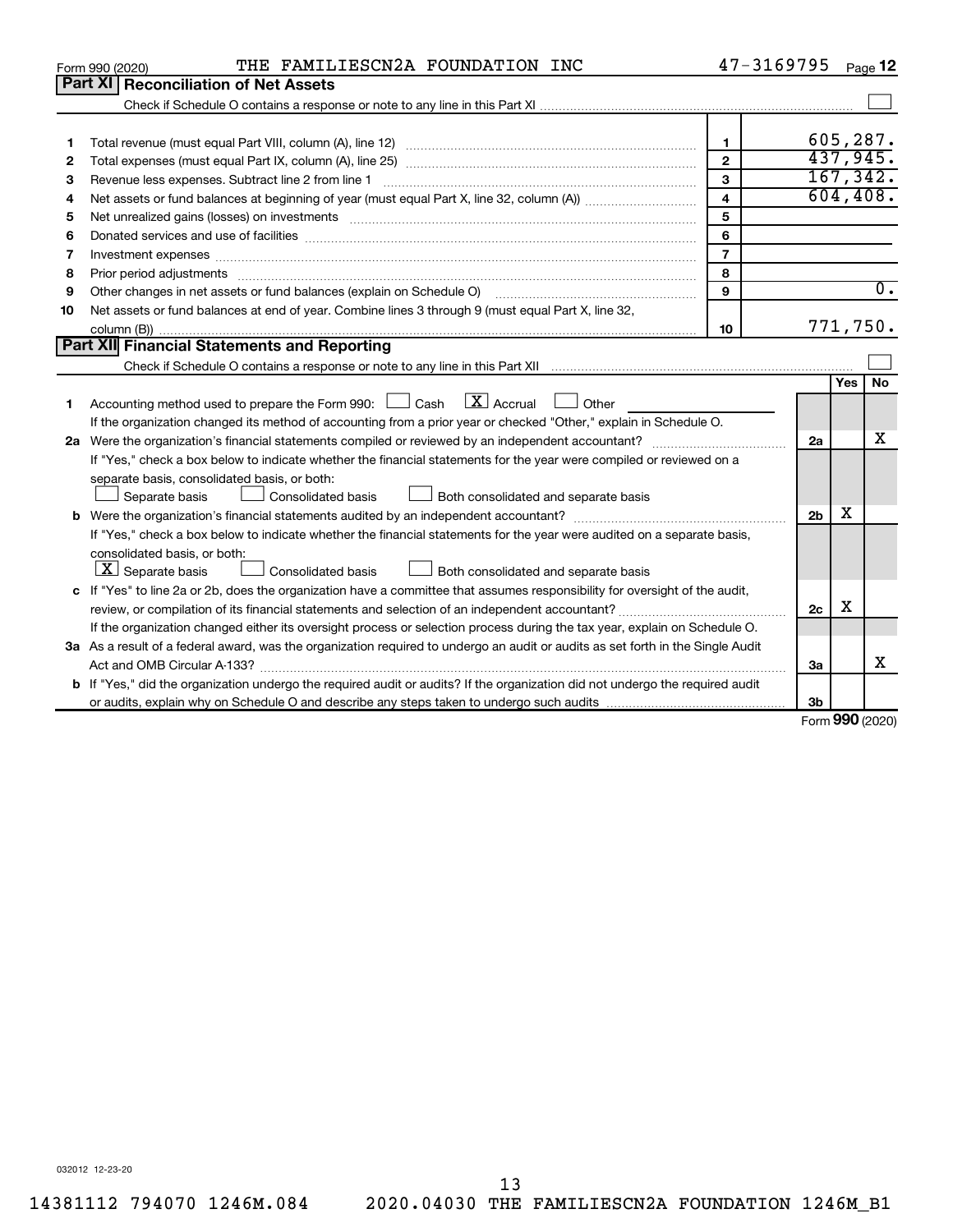| <b>SCHEDULE A</b> |  |
|-------------------|--|
|-------------------|--|

|  |  |  |  |  | (Form 990 or 990-EZ) |  |
|--|--|--|--|--|----------------------|--|
|--|--|--|--|--|----------------------|--|

## **Public Charity Status and Public Support**

Complete if the organization is a section 501(c)(3) organization or a section

4947(a)(1) nonexempt charitable trust.

| OMB No. 1545-0047                   |
|-------------------------------------|
| 2020                                |
| <b>Open to Public</b><br>Inspection |

|       |              | Department of the Treasury<br>Internal Revenue Service |                                               |                                                                        | ▶ Attach to Form 990 or Form 990-EZ.<br>$\blacktriangleright$ Go to www.irs.gov/Form990 for instructions and the latest information.                                                                                                                                                     |                                    |    |                            | Open to Fublic<br>Inspection          |
|-------|--------------|--------------------------------------------------------|-----------------------------------------------|------------------------------------------------------------------------|------------------------------------------------------------------------------------------------------------------------------------------------------------------------------------------------------------------------------------------------------------------------------------------|------------------------------------|----|----------------------------|---------------------------------------|
|       |              | Name of the organization                               |                                               |                                                                        |                                                                                                                                                                                                                                                                                          |                                    |    |                            | <b>Employer identification number</b> |
|       |              |                                                        |                                               |                                                                        | THE FAMILIESCN2A FOUNDATION INC                                                                                                                                                                                                                                                          |                                    |    |                            | 47-3169795                            |
|       | Part I       |                                                        |                                               |                                                                        | Reason for Public Charity Status. (All organizations must complete this part.) See instructions.                                                                                                                                                                                         |                                    |    |                            |                                       |
|       |              |                                                        |                                               |                                                                        | The organization is not a private foundation because it is: (For lines 1 through 12, check only one box.)                                                                                                                                                                                |                                    |    |                            |                                       |
| 1     |              |                                                        |                                               |                                                                        | A church, convention of churches, or association of churches described in section 170(b)(1)(A)(i).                                                                                                                                                                                       |                                    |    |                            |                                       |
| 2     |              |                                                        |                                               |                                                                        | A school described in section 170(b)(1)(A)(ii). (Attach Schedule E (Form 990 or 990-EZ).)                                                                                                                                                                                                |                                    |    |                            |                                       |
| 3     |              |                                                        |                                               |                                                                        | A hospital or a cooperative hospital service organization described in section 170(b)(1)(A)(iii).                                                                                                                                                                                        |                                    |    |                            |                                       |
| 4     |              |                                                        |                                               |                                                                        | A medical research organization operated in conjunction with a hospital described in section 170(b)(1)(A)(iii). Enter the hospital's name,                                                                                                                                               |                                    |    |                            |                                       |
|       |              | city, and state:                                       |                                               |                                                                        |                                                                                                                                                                                                                                                                                          |                                    |    |                            |                                       |
| 5     |              |                                                        |                                               |                                                                        | An organization operated for the benefit of a college or university owned or operated by a governmental unit described in                                                                                                                                                                |                                    |    |                            |                                       |
|       |              |                                                        |                                               | section 170(b)(1)(A)(iv). (Complete Part II.)                          |                                                                                                                                                                                                                                                                                          |                                    |    |                            |                                       |
| 6     |              |                                                        |                                               |                                                                        | A federal, state, or local government or governmental unit described in section $170(b)(1)(A)(v)$ .                                                                                                                                                                                      |                                    |    |                            |                                       |
| 7     | $\mathbf{X}$ |                                                        |                                               |                                                                        | An organization that normally receives a substantial part of its support from a governmental unit or from the general public described in                                                                                                                                                |                                    |    |                            |                                       |
|       |              |                                                        |                                               | section 170(b)(1)(A)(vi). (Complete Part II.)                          |                                                                                                                                                                                                                                                                                          |                                    |    |                            |                                       |
| 8     |              |                                                        |                                               |                                                                        | A community trust described in section 170(b)(1)(A)(vi). (Complete Part II.)                                                                                                                                                                                                             |                                    |    |                            |                                       |
| 9     |              |                                                        |                                               |                                                                        | An agricultural research organization described in section 170(b)(1)(A)(ix) operated in conjunction with a land-grant college                                                                                                                                                            |                                    |    |                            |                                       |
|       |              |                                                        |                                               |                                                                        | or university or a non-land-grant college of agriculture (see instructions). Enter the name, city, and state of the college or                                                                                                                                                           |                                    |    |                            |                                       |
|       |              | university:                                            |                                               |                                                                        |                                                                                                                                                                                                                                                                                          |                                    |    |                            |                                       |
| 10    |              |                                                        |                                               |                                                                        | An organization that normally receives (1) more than 33 1/3% of its support from contributions, membership fees, and gross receipts from<br>activities related to its exempt functions, subject to certain exceptions; and (2) no more than 33 1/3% of its support from gross investment |                                    |    |                            |                                       |
|       |              |                                                        |                                               |                                                                        | income and unrelated business taxable income (less section 511 tax) from businesses acquired by the organization after June 30, 1975.                                                                                                                                                    |                                    |    |                            |                                       |
|       |              |                                                        |                                               | See section 509(a)(2). (Complete Part III.)                            |                                                                                                                                                                                                                                                                                          |                                    |    |                            |                                       |
| 11    |              |                                                        |                                               |                                                                        | An organization organized and operated exclusively to test for public safety. See section 509(a)(4).                                                                                                                                                                                     |                                    |    |                            |                                       |
| 12    |              |                                                        |                                               |                                                                        | An organization organized and operated exclusively for the benefit of, to perform the functions of, or to carry out the purposes of one or                                                                                                                                               |                                    |    |                            |                                       |
|       |              |                                                        |                                               |                                                                        | more publicly supported organizations described in section 509(a)(1) or section 509(a)(2). See section 509(a)(3). Check the box in                                                                                                                                                       |                                    |    |                            |                                       |
|       |              |                                                        |                                               |                                                                        | lines 12a through 12d that describes the type of supporting organization and complete lines 12e, 12f, and 12g.                                                                                                                                                                           |                                    |    |                            |                                       |
| a     |              |                                                        |                                               |                                                                        | Type I. A supporting organization operated, supervised, or controlled by its supported organization(s), typically by giving                                                                                                                                                              |                                    |    |                            |                                       |
|       |              |                                                        |                                               |                                                                        | the supported organization(s) the power to regularly appoint or elect a majority of the directors or trustees of the supporting                                                                                                                                                          |                                    |    |                            |                                       |
|       |              |                                                        |                                               | organization. You must complete Part IV, Sections A and B.             |                                                                                                                                                                                                                                                                                          |                                    |    |                            |                                       |
| b     |              |                                                        |                                               |                                                                        | Type II. A supporting organization supervised or controlled in connection with its supported organization(s), by having                                                                                                                                                                  |                                    |    |                            |                                       |
|       |              |                                                        |                                               |                                                                        | control or management of the supporting organization vested in the same persons that control or manage the supported                                                                                                                                                                     |                                    |    |                            |                                       |
|       |              |                                                        |                                               | organization(s). You must complete Part IV, Sections A and C.          |                                                                                                                                                                                                                                                                                          |                                    |    |                            |                                       |
| с     |              |                                                        |                                               |                                                                        | Type III functionally integrated. A supporting organization operated in connection with, and functionally integrated with,                                                                                                                                                               |                                    |    |                            |                                       |
|       |              |                                                        |                                               |                                                                        | its supported organization(s) (see instructions). You must complete Part IV, Sections A, D, and E.                                                                                                                                                                                       |                                    |    |                            |                                       |
| d     |              |                                                        |                                               |                                                                        | Type III non-functionally integrated. A supporting organization operated in connection with its supported organization(s)                                                                                                                                                                |                                    |    |                            |                                       |
|       |              |                                                        |                                               |                                                                        | that is not functionally integrated. The organization generally must satisfy a distribution requirement and an attentiveness                                                                                                                                                             |                                    |    |                            |                                       |
|       |              |                                                        |                                               |                                                                        | requirement (see instructions). You must complete Part IV, Sections A and D, and Part V.                                                                                                                                                                                                 |                                    |    |                            |                                       |
| е     |              |                                                        |                                               |                                                                        | Check this box if the organization received a written determination from the IRS that it is a Type I, Type II, Type III                                                                                                                                                                  |                                    |    |                            |                                       |
|       |              |                                                        |                                               |                                                                        | functionally integrated, or Type III non-functionally integrated supporting organization.                                                                                                                                                                                                |                                    |    |                            |                                       |
|       |              |                                                        | f Enter the number of supported organizations | Provide the following information about the supported organization(s). |                                                                                                                                                                                                                                                                                          |                                    |    |                            |                                       |
| g     |              | (i) Name of supported                                  |                                               | (ii) EIN                                                               | (iii) Type of organization                                                                                                                                                                                                                                                               | (iv) Is the organization listed    |    | (v) Amount of monetary     | (vi) Amount of other                  |
|       |              | organization                                           |                                               |                                                                        | (described on lines 1-10                                                                                                                                                                                                                                                                 | in your governing document?<br>Yes | No | support (see instructions) | support (see instructions)            |
|       |              |                                                        |                                               |                                                                        | above (see instructions))                                                                                                                                                                                                                                                                |                                    |    |                            |                                       |
|       |              |                                                        |                                               |                                                                        |                                                                                                                                                                                                                                                                                          |                                    |    |                            |                                       |
|       |              |                                                        |                                               |                                                                        |                                                                                                                                                                                                                                                                                          |                                    |    |                            |                                       |
|       |              |                                                        |                                               |                                                                        |                                                                                                                                                                                                                                                                                          |                                    |    |                            |                                       |
|       |              |                                                        |                                               |                                                                        |                                                                                                                                                                                                                                                                                          |                                    |    |                            |                                       |
|       |              |                                                        |                                               |                                                                        |                                                                                                                                                                                                                                                                                          |                                    |    |                            |                                       |
|       |              |                                                        |                                               |                                                                        |                                                                                                                                                                                                                                                                                          |                                    |    |                            |                                       |
|       |              |                                                        |                                               |                                                                        |                                                                                                                                                                                                                                                                                          |                                    |    |                            |                                       |
|       |              |                                                        |                                               |                                                                        |                                                                                                                                                                                                                                                                                          |                                    |    |                            |                                       |
|       |              |                                                        |                                               |                                                                        |                                                                                                                                                                                                                                                                                          |                                    |    |                            |                                       |
| Total |              |                                                        |                                               |                                                                        |                                                                                                                                                                                                                                                                                          |                                    |    |                            |                                       |

LHA For Paperwork Reduction Act Notice, see the Instructions for Form 990 or 990-EZ. 032021 01-25-21 Schedule A (Form 990 or 990-EZ) 2020 14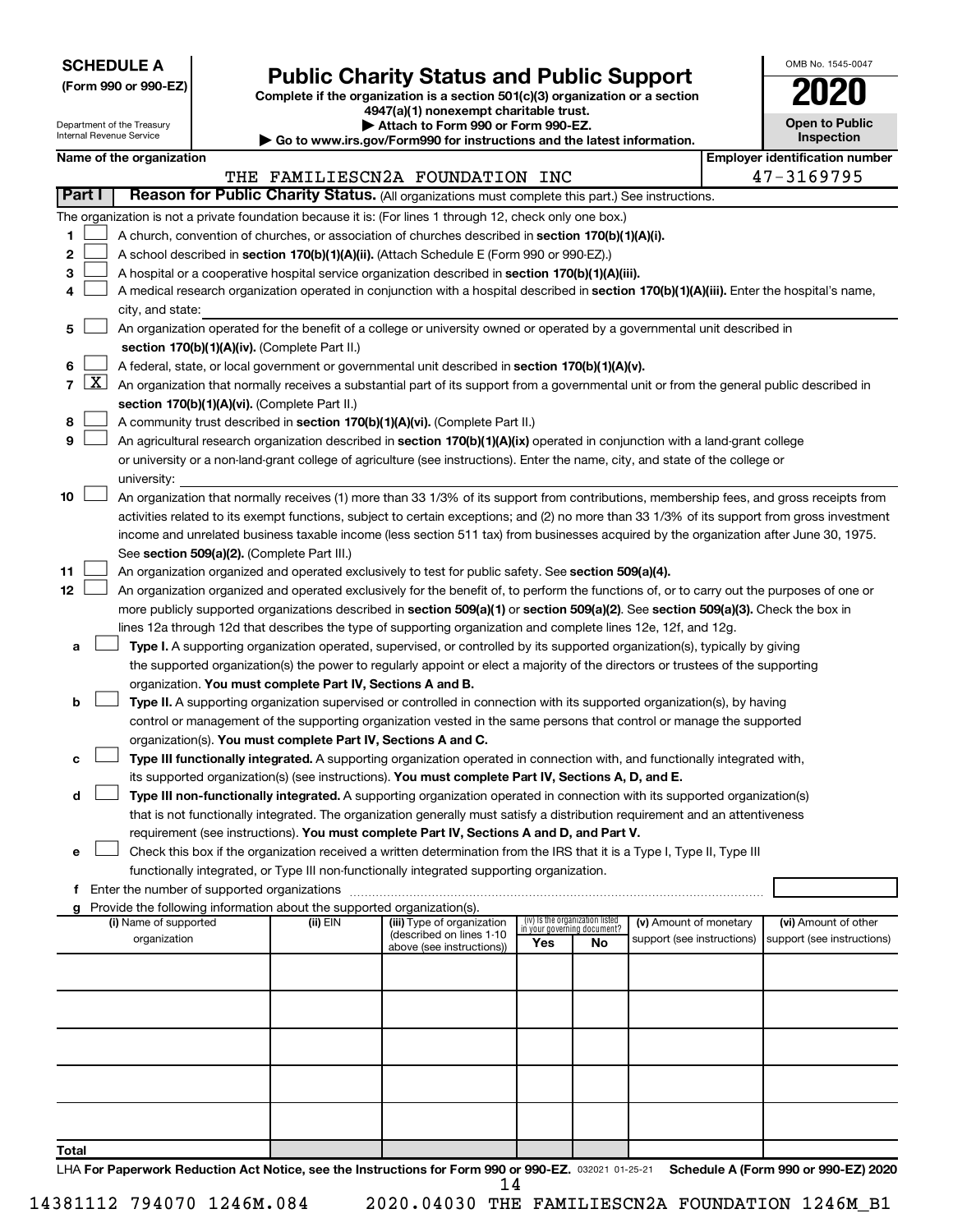### Schedule A (Form 990 or 990-EZ) 2020 THE FAMILIESCN2A FOUNDATION INC

Part II | Support Schedule for Organizations Described in Sections 170(b)(1)(A)(iv) and 170(b)(1)(A)(vi)

(Complete only if you checked the box on line 5, 7, or 8 of Part I or if the organization failed to qualify under Part III. If the organization fails to qualify under the tests listed below, please complete Part III.)

|    | Section A. Public Support                                                                                                                      |          |           |                       |            |                                      |                                          |  |  |  |  |
|----|------------------------------------------------------------------------------------------------------------------------------------------------|----------|-----------|-----------------------|------------|--------------------------------------|------------------------------------------|--|--|--|--|
|    | Calendar year (or fiscal year beginning in)                                                                                                    | (a) 2016 | (b) 2017  | $(c)$ 2018            | $(d)$ 2019 | (e) 2020                             | (f) Total                                |  |  |  |  |
|    | 1 Gifts, grants, contributions, and                                                                                                            |          |           |                       |            |                                      |                                          |  |  |  |  |
|    | membership fees received. (Do not                                                                                                              |          |           |                       |            |                                      |                                          |  |  |  |  |
|    | include any "unusual grants.")                                                                                                                 | 39, 355. |           | $126, 753.$ 147, 256. | 859,862.   | 605, 287.                            | 1,778,513.                               |  |  |  |  |
|    | 2 Tax revenues levied for the organ-                                                                                                           |          |           |                       |            |                                      |                                          |  |  |  |  |
|    | ization's benefit and either paid to                                                                                                           |          |           |                       |            |                                      |                                          |  |  |  |  |
|    | or expended on its behalf                                                                                                                      |          |           |                       |            |                                      |                                          |  |  |  |  |
|    | 3 The value of services or facilities                                                                                                          |          |           |                       |            |                                      |                                          |  |  |  |  |
|    | furnished by a governmental unit to                                                                                                            |          |           |                       |            |                                      |                                          |  |  |  |  |
|    | the organization without charge                                                                                                                |          |           |                       |            |                                      |                                          |  |  |  |  |
|    | 4 Total. Add lines 1 through 3                                                                                                                 | 39, 355. | 126, 753. | 147, 256.             | 859,862.   | 605, 287.                            | 1,778,513.                               |  |  |  |  |
| 5. | The portion of total contributions                                                                                                             |          |           |                       |            |                                      |                                          |  |  |  |  |
|    | by each person (other than a                                                                                                                   |          |           |                       |            |                                      |                                          |  |  |  |  |
|    | governmental unit or publicly                                                                                                                  |          |           |                       |            |                                      |                                          |  |  |  |  |
|    | supported organization) included                                                                                                               |          |           |                       |            |                                      |                                          |  |  |  |  |
|    | on line 1 that exceeds 2% of the                                                                                                               |          |           |                       |            |                                      |                                          |  |  |  |  |
|    | amount shown on line 11,                                                                                                                       |          |           |                       |            |                                      |                                          |  |  |  |  |
|    | column (f)                                                                                                                                     |          |           |                       |            |                                      | 878,843.                                 |  |  |  |  |
|    | 6 Public support. Subtract line 5 from line 4.                                                                                                 |          |           |                       |            |                                      | 899,670.                                 |  |  |  |  |
|    | <b>Section B. Total Support</b>                                                                                                                |          |           |                       |            |                                      |                                          |  |  |  |  |
|    | Calendar year (or fiscal year beginning in)                                                                                                    | (a) 2016 | (b) 2017  | $(c)$ 2018            | $(d)$ 2019 | (e) 2020                             | (f) Total                                |  |  |  |  |
|    | 7 Amounts from line 4                                                                                                                          | 39,355.  | 126, 753. | 147, 256.             | 859, 862.  | 605, 287.                            | 1,778,513.                               |  |  |  |  |
| 8  | Gross income from interest,                                                                                                                    |          |           |                       |            |                                      |                                          |  |  |  |  |
|    | dividends, payments received on                                                                                                                |          |           |                       |            |                                      |                                          |  |  |  |  |
|    | securities loans, rents, royalties,                                                                                                            |          |           |                       |            |                                      |                                          |  |  |  |  |
|    | and income from similar sources                                                                                                                |          |           |                       |            |                                      |                                          |  |  |  |  |
| 9  | Net income from unrelated business                                                                                                             |          |           |                       |            |                                      |                                          |  |  |  |  |
|    | activities, whether or not the                                                                                                                 |          |           |                       |            |                                      |                                          |  |  |  |  |
|    | business is regularly carried on                                                                                                               |          |           |                       |            |                                      |                                          |  |  |  |  |
|    | 10 Other income. Do not include gain                                                                                                           |          |           |                       |            |                                      |                                          |  |  |  |  |
|    | or loss from the sale of capital                                                                                                               |          |           |                       |            |                                      |                                          |  |  |  |  |
|    | assets (Explain in Part VI.)                                                                                                                   |          |           |                       |            |                                      |                                          |  |  |  |  |
|    | 11 Total support. Add lines 7 through 10                                                                                                       |          |           |                       |            |                                      | 1,778,513.                               |  |  |  |  |
|    | 12 Gross receipts from related activities, etc. (see instructions)                                                                             |          |           |                       |            | 12                                   |                                          |  |  |  |  |
|    | 13 First 5 years. If the Form 990 is for the organization's first, second, third, fourth, or fifth tax year as a section 501(c)(3)             |          |           |                       |            |                                      |                                          |  |  |  |  |
|    | organization, check this box and stop here                                                                                                     |          |           |                       |            |                                      |                                          |  |  |  |  |
|    | <b>Section C. Computation of Public Support Percentage</b>                                                                                     |          |           |                       |            |                                      |                                          |  |  |  |  |
|    |                                                                                                                                                |          |           |                       |            | 14                                   | 50.59<br>%                               |  |  |  |  |
|    |                                                                                                                                                |          |           |                       |            | 15                                   | 62.49<br>%                               |  |  |  |  |
|    | 16a 33 1/3% support test - 2020. If the organization did not check the box on line 13, and line 14 is 33 1/3% or more, check this box and      |          |           |                       |            |                                      |                                          |  |  |  |  |
|    |                                                                                                                                                |          |           |                       |            |                                      | $\blacktriangleright$ $\boxed{\text{X}}$ |  |  |  |  |
|    | b 33 1/3% support test - 2019. If the organization did not check a box on line 13 or 16a, and line 15 is 33 1/3% or more, check this box       |          |           |                       |            |                                      |                                          |  |  |  |  |
|    |                                                                                                                                                |          |           |                       |            |                                      |                                          |  |  |  |  |
|    | 17a 10% -facts-and-circumstances test - 2020. If the organization did not check a box on line 13, 16a, or 16b, and line 14 is 10% or more,     |          |           |                       |            |                                      |                                          |  |  |  |  |
|    | and if the organization meets the facts-and-circumstances test, check this box and stop here. Explain in Part VI how the organization          |          |           |                       |            |                                      |                                          |  |  |  |  |
|    | meets the facts-and-circumstances test. The organization qualifies as a publicly supported organization                                        |          |           |                       |            |                                      |                                          |  |  |  |  |
|    | <b>b 10% -facts-and-circumstances test - 2019.</b> If the organization did not check a box on line 13, 16a, 16b, or 17a, and line 15 is 10% or |          |           |                       |            |                                      |                                          |  |  |  |  |
|    | more, and if the organization meets the facts-and-circumstances test, check this box and stop here. Explain in Part VI how the                 |          |           |                       |            |                                      |                                          |  |  |  |  |
|    | organization meets the facts-and-circumstances test. The organization qualifies as a publicly supported organization                           |          |           |                       |            |                                      |                                          |  |  |  |  |
| 18 | Private foundation. If the organization did not check a box on line 13, 16a, 16b, 17a, or 17b, check this box and see instructions             |          |           |                       |            |                                      |                                          |  |  |  |  |
|    |                                                                                                                                                |          |           |                       |            | Schedule A (Form 990 or 990-EZ) 2020 |                                          |  |  |  |  |

032022 01-25-21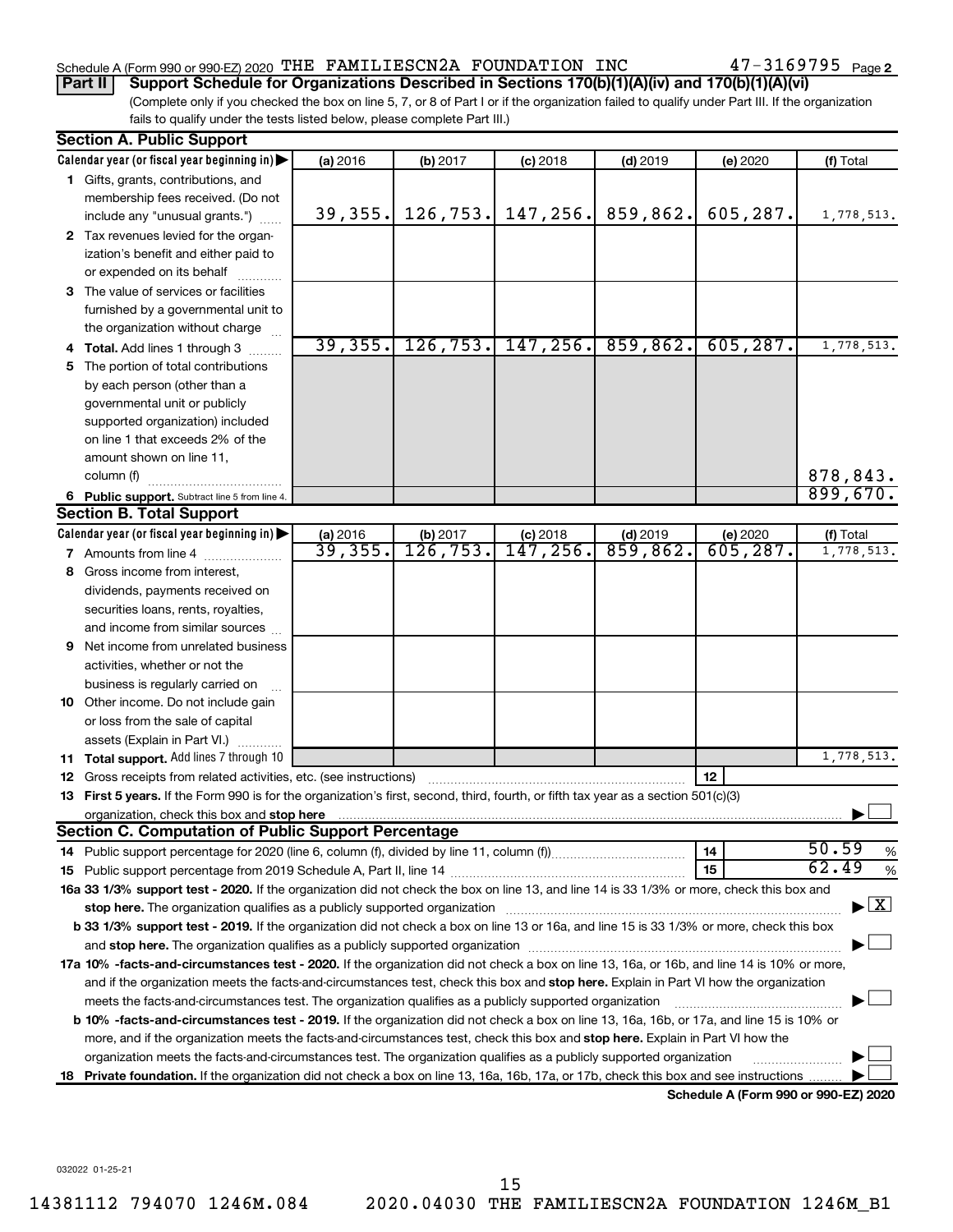### Schedule A (Form 990 or 990-EZ) 2020 THE FAMILIESCN2A FOUNDATION INC **Part III | Support Schedule for Organizations Described in Section 509(a)(2)**

(Complete only if you checked the box on line 10 of Part I or if the organization failed to qualify under Part II. If the organization fails to qualify under the tests listed below, please complete Part II.)

| Section A. Public Support                                                                                                                                                                |          |          |            |            |          |                                      |
|------------------------------------------------------------------------------------------------------------------------------------------------------------------------------------------|----------|----------|------------|------------|----------|--------------------------------------|
| Calendar year (or fiscal year beginning in)                                                                                                                                              | (a) 2016 | (b) 2017 | $(c)$ 2018 | $(d)$ 2019 | (e) 2020 | (f) Total                            |
| 1 Gifts, grants, contributions, and                                                                                                                                                      |          |          |            |            |          |                                      |
| membership fees received. (Do not                                                                                                                                                        |          |          |            |            |          |                                      |
| include any "unusual grants.")                                                                                                                                                           |          |          |            |            |          |                                      |
| 2 Gross receipts from admissions,<br>merchandise sold or services per-<br>formed, or facilities furnished in<br>any activity that is related to the<br>organization's tax-exempt purpose |          |          |            |            |          |                                      |
| Gross receipts from activities that<br>3                                                                                                                                                 |          |          |            |            |          |                                      |
| are not an unrelated trade or bus-                                                                                                                                                       |          |          |            |            |          |                                      |
| iness under section 513                                                                                                                                                                  |          |          |            |            |          |                                      |
| 4 Tax revenues levied for the organ-                                                                                                                                                     |          |          |            |            |          |                                      |
| ization's benefit and either paid to                                                                                                                                                     |          |          |            |            |          |                                      |
| or expended on its behalf<br>1.1.1.1.1.1.1.1.1                                                                                                                                           |          |          |            |            |          |                                      |
| 5 The value of services or facilities                                                                                                                                                    |          |          |            |            |          |                                      |
| furnished by a governmental unit to                                                                                                                                                      |          |          |            |            |          |                                      |
| the organization without charge                                                                                                                                                          |          |          |            |            |          |                                      |
| <b>6 Total.</b> Add lines 1 through 5                                                                                                                                                    |          |          |            |            |          |                                      |
| 7a Amounts included on lines 1, 2, and                                                                                                                                                   |          |          |            |            |          |                                      |
| 3 received from disqualified persons                                                                                                                                                     |          |          |            |            |          |                                      |
| <b>b</b> Amounts included on lines 2 and 3 received<br>from other than disqualified persons that<br>exceed the greater of \$5,000 or 1% of the<br>amount on line 13 for the year         |          |          |            |            |          |                                      |
| c Add lines 7a and 7b                                                                                                                                                                    |          |          |            |            |          |                                      |
| 8 Public support. (Subtract line 7c from line 6.)                                                                                                                                        |          |          |            |            |          |                                      |
| <b>Section B. Total Support</b>                                                                                                                                                          |          |          |            |            |          |                                      |
| Calendar year (or fiscal year beginning in)                                                                                                                                              | (a) 2016 | (b) 2017 | $(c)$ 2018 | $(d)$ 2019 | (e) 2020 | (f) Total                            |
| 9 Amounts from line 6                                                                                                                                                                    |          |          |            |            |          |                                      |
| <b>10a</b> Gross income from interest,<br>dividends, payments received on<br>securities loans, rents, royalties,<br>and income from similar sources                                      |          |          |            |            |          |                                      |
| <b>b</b> Unrelated business taxable income<br>(less section 511 taxes) from businesses<br>acquired after June 30, 1975<br>1.1.1.1.1.1.1.1.1.1                                            |          |          |            |            |          |                                      |
| c Add lines 10a and 10b                                                                                                                                                                  |          |          |            |            |          |                                      |
| <b>11</b> Net income from unrelated business<br>activities not included in line 10b,<br>whether or not the business is<br>regularly carried on                                           |          |          |            |            |          |                                      |
| 12 Other income. Do not include gain<br>or loss from the sale of capital                                                                                                                 |          |          |            |            |          |                                      |
| assets (Explain in Part VI.)<br>13 Total support. (Add lines 9, 10c, 11, and 12.)                                                                                                        |          |          |            |            |          |                                      |
| 14 First 5 years. If the Form 990 is for the organization's first, second, third, fourth, or fifth tax year as a section 501(c)(3) organization,                                         |          |          |            |            |          |                                      |
| check this box and stop here                                                                                                                                                             |          |          |            |            |          |                                      |
| <b>Section C. Computation of Public Support Percentage</b>                                                                                                                               |          |          |            |            |          |                                      |
|                                                                                                                                                                                          |          |          |            |            | 15       | %                                    |
| 16 Public support percentage from 2019 Schedule A, Part III, line 15                                                                                                                     |          |          |            |            | 16       | %                                    |
| Section D. Computation of Investment Income Percentage                                                                                                                                   |          |          |            |            |          |                                      |
|                                                                                                                                                                                          |          |          |            |            | 17       | %                                    |
| 18 Investment income percentage from 2019 Schedule A, Part III, line 17                                                                                                                  |          |          |            |            | 18       | %                                    |
| 19a 33 1/3% support tests - 2020. If the organization did not check the box on line 14, and line 15 is more than 33 1/3%, and line 17 is not                                             |          |          |            |            |          |                                      |
| more than 33 1/3%, check this box and stop here. The organization qualifies as a publicly supported organization                                                                         |          |          |            |            |          |                                      |
| b 33 1/3% support tests - 2019. If the organization did not check a box on line 14 or line 19a, and line 16 is more than 33 1/3%, and                                                    |          |          |            |            |          |                                      |
| line 18 is not more than 33 1/3%, check this box and stop here. The organization qualifies as a publicly supported organization                                                          |          |          |            |            |          |                                      |
| 20 Private foundation. If the organization did not check a box on line 14, 19a, or 19b, check this box and see instructions                                                              |          |          |            |            |          |                                      |
| 032023 01-25-21                                                                                                                                                                          |          |          |            |            |          | Schedule A (Form 990 or 990-EZ) 2020 |
|                                                                                                                                                                                          |          |          | 16         |            |          |                                      |

14381112 794070 1246M.084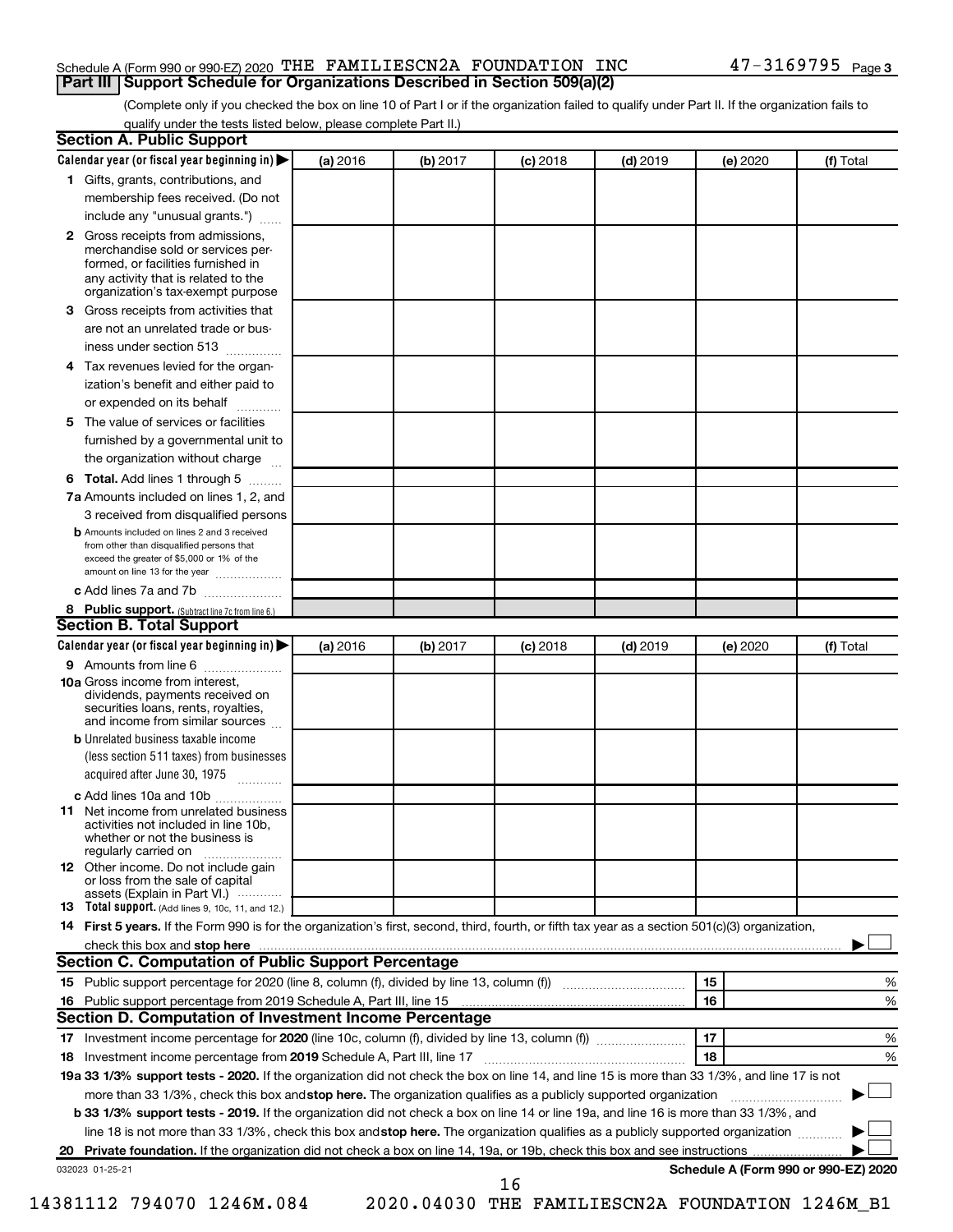### Schedule A (Form 990 or 990-EZ) 2020 THE FAMILIESCN2A FOUNDATION INC

 $\blacksquare$ 

 $\overline{2}$ 

3a

3b

3c

4a

4b

4c

 $5a$ 

5<sub>b</sub>

5c

6

 $\overline{7}$ 

8

9a

9b

 $9c$ 

 $10a$ 

 $10<sub>b</sub>$ 

Yes

**No** 

### **Part IV Supporting Organizations**

(Complete only if you checked a box in line 12 on Part I. If you checked box 12a, Part I, complete Sections A and B. If you checked box 12b, Part I, complete Sections A and C. If you checked box 12c, Part I, complete Sections A, D, and E. If you checked box 12d, Part I, complete Sections A and D, and complete Part V.)

### **Section A. All Supporting Organizations**

- 1 Are all of the organization's supported organizations listed by name in the organization's governing documents? If "No." describe in Part VI how the supported organizations are designated. If designated by class or purpose, describe the designation. If historic and continuing relationship, explain.
- 2 Did the organization have any supported organization that does not have an IRS determination of status under section 509(a)(1) or (2)? If "Yes," explain in Part VI how the organization determined that the supported organization was described in section 509(a)(1) or (2).
- 3a Did the organization have a supported organization described in section  $501(c)(4)$ , (5), or (6)? If "Yes," answer lines 3b and 3c below.
- **b** Did the organization confirm that each supported organization qualified under section  $501(c)(4)$ , (5), or (6) and satisfied the public support tests under section 509(a)(2)? If "Yes," describe in Part VI when and how the organization made the determination.
- c Did the organization ensure that all support to such organizations was used exclusively for section 170(c)(2)(B) purposes? If "Yes," explain in Part VI what controls the organization put in place to ensure such use.
- 4a Was any supported organization not organized in the United States ("foreign supported organization")? If "Yes," and if you checked box 12a or 12b in Part I, answer lines 4b and 4c below.
- **b** Did the organization have ultimate control and discretion in deciding whether to make grants to the foreign supported organization? If "Yes," describe in Part VI how the organization had such control and discretion despite being controlled or supervised by or in connection with its supported organizations.
- c Did the organization support any foreign supported organization that does not have an IRS determination under sections 501(c)(3) and 509(a)(1) or (2)? If "Yes," explain in Part VI what controls the organization used to ensure that all support to the foreign supported organization was used exclusively for section 170(c)(2)(B) purposes.
- 5a Did the organization add, substitute, or remove any supported organizations during the tax year? If "Yes," answer lines 5b and 5c below (if applicable). Also, provide detail in **Part VI,** including (i) the names and EIN numbers of the supported organizations added, substituted, or removed; (ii) the reasons for each such action; (iii) the authority under the organization's organizing document authorizing such action; and (iv) how the action was accomplished (such as by amendment to the organizing document).
- **b** Type I or Type II only. Was any added or substituted supported organization part of a class already designated in the organization's organizing document?
- c Substitutions only. Was the substitution the result of an event beyond the organization's control?
- 6 Did the organization provide support (whether in the form of grants or the provision of services or facilities) to anyone other than (i) its supported organizations, (ii) individuals that are part of the charitable class benefited by one or more of its supported organizations, or (iii) other supporting organizations that also support or benefit one or more of the filing organization's supported organizations? If "Yes," provide detail in Part VI.
- 7 Did the organization provide a grant, loan, compensation, or other similar payment to a substantial contributor (as defined in section 4958(c)(3)(C)), a family member of a substantial contributor, or a 35% controlled entity with regard to a substantial contributor? If "Yes," complete Part I of Schedule L (Form 990 or 990-EZ).
- 8 Did the organization make a loan to a disqualified person (as defined in section 4958) not described in line 7? If "Yes," complete Part I of Schedule L (Form 990 or 990-EZ).
- 9a Was the organization controlled directly or indirectly at any time during the tax year by one or more disqualified persons, as defined in section 4946 (other than foundation managers and organizations described in section 509(a)(1) or (2))? If "Yes," provide detail in Part VI.
- **b** Did one or more disqualified persons (as defined in line 9a) hold a controlling interest in any entity in which the supporting organization had an interest? If "Yes," provide detail in Part VI.
- c Did a disqualified person (as defined in line 9a) have an ownership interest in, or derive any personal benefit from, assets in which the supporting organization also had an interest? If "Yes," provide detail in Part VI.
- 10a Was the organization subject to the excess business holdings rules of section 4943 because of section 4943(f) (regarding certain Type II supporting organizations, and all Type III non-functionally integrated supporting organizations)? If "Yes," answer line 10b below.
	- b Did the organization have any excess business holdings in the tax year? (Use Schedule C, Form 4720, to determine whether the organization had excess business holdings.)

032024 01-25-21

Schedule A (Form 990 or 990-EZ) 2020

14381112 794070 1246M.084

2020.04030 THE FAMILIESCN2A FOUNDATION 1246M\_B1

17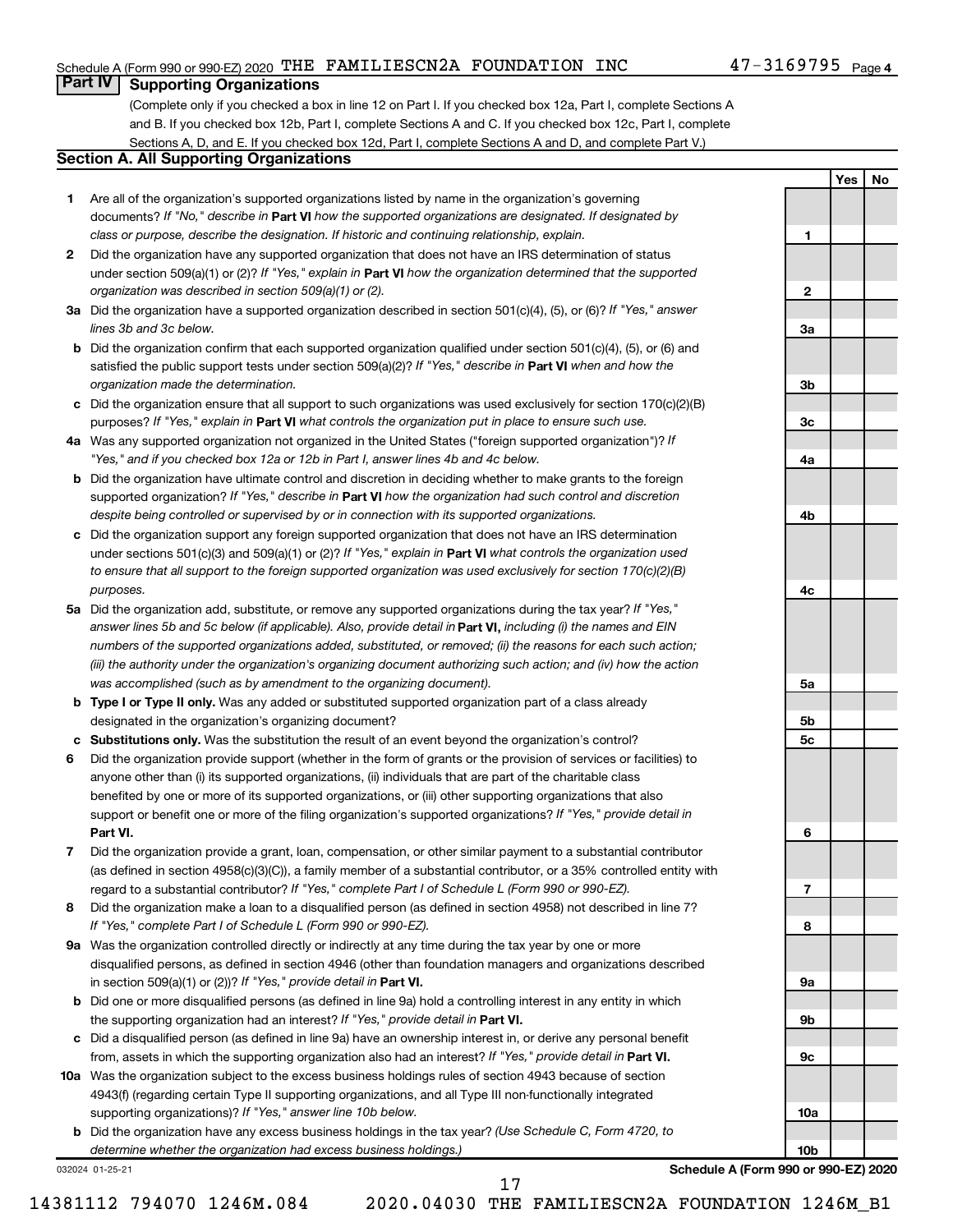# Schedule A (Form 990 or 990-EZ) 2020 THE FAMILIESCN2A FOUNDATION INC

|    | Part IV   Supporting Organizations (continued)                                                                                                                                                                                               |                 |            |    |
|----|----------------------------------------------------------------------------------------------------------------------------------------------------------------------------------------------------------------------------------------------|-----------------|------------|----|
|    |                                                                                                                                                                                                                                              |                 | <b>Yes</b> | No |
| 11 | Has the organization accepted a gift or contribution from any of the following persons?                                                                                                                                                      |                 |            |    |
|    | a A person who directly or indirectly controls, either alone or together with persons described in lines 11b and                                                                                                                             |                 |            |    |
|    | 11c below, the governing body of a supported organization?                                                                                                                                                                                   | 11a             |            |    |
|    | <b>b</b> A family member of a person described in line 11a above?                                                                                                                                                                            | 11 <sub>b</sub> |            |    |
|    | c A 35% controlled entity of a person described in line 11a or 11b above? If "Yes" to line 11a, 11b, or 11c, provide                                                                                                                         |                 |            |    |
|    | detail in Part VI.                                                                                                                                                                                                                           | 11c             |            |    |
|    | <b>Section B. Type I Supporting Organizations</b>                                                                                                                                                                                            |                 |            |    |
|    |                                                                                                                                                                                                                                              |                 | Yes        | No |
| 1  | Did the governing body, members of the governing body, officers acting in their official capacity, or membership of one or                                                                                                                   |                 |            |    |
|    | more supported organizations have the power to regularly appoint or elect at least a majority of the organization's officers,                                                                                                                |                 |            |    |
|    | directors, or trustees at all times during the tax year? If "No," describe in Part VI how the supported organization(s)                                                                                                                      |                 |            |    |
|    | effectively operated, supervised, or controlled the organization's activities. If the organization had more than one supported                                                                                                               |                 |            |    |
|    | organization, describe how the powers to appoint and/or remove officers, directors, or trustees were allocated among the<br>supported organizations and what conditions or restrictions, if any, applied to such powers during the tax year. | 1               |            |    |
| 2  | Did the organization operate for the benefit of any supported organization other than the supported                                                                                                                                          |                 |            |    |
|    | organization(s) that operated, supervised, or controlled the supporting organization? If "Yes," explain in                                                                                                                                   |                 |            |    |
|    | Part VI how providing such benefit carried out the purposes of the supported organization(s) that operated,                                                                                                                                  |                 |            |    |
|    | supervised, or controlled the supporting organization.                                                                                                                                                                                       | $\mathbf{2}$    |            |    |
|    | Section C. Type II Supporting Organizations                                                                                                                                                                                                  |                 |            |    |
|    |                                                                                                                                                                                                                                              |                 | <b>Yes</b> | No |
| 1  |                                                                                                                                                                                                                                              |                 |            |    |
|    | Were a majority of the organization's directors or trustees during the tax year also a majority of the directors<br>or trustees of each of the organization's supported organization(s)? If "No," describe in Part VI how control            |                 |            |    |
|    | or management of the supporting organization was vested in the same persons that controlled or managed                                                                                                                                       |                 |            |    |
|    | the supported organization(s).                                                                                                                                                                                                               | 1               |            |    |
|    | <b>Section D. All Type III Supporting Organizations</b>                                                                                                                                                                                      |                 |            |    |
|    |                                                                                                                                                                                                                                              |                 |            |    |
|    |                                                                                                                                                                                                                                              |                 | <b>Yes</b> | No |
| 1  | Did the organization provide to each of its supported organizations, by the last day of the fifth month of the                                                                                                                               |                 |            |    |
|    | organization's tax year, (i) a written notice describing the type and amount of support provided during the prior tax                                                                                                                        |                 |            |    |
|    | year, (ii) a copy of the Form 990 that was most recently filed as of the date of notification, and (iii) copies of the                                                                                                                       |                 |            |    |
|    | organization's governing documents in effect on the date of notification, to the extent not previously provided?                                                                                                                             | 1               |            |    |
| 2  | Were any of the organization's officers, directors, or trustees either (i) appointed or elected by the supported                                                                                                                             |                 |            |    |
|    | organization(s) or (ii) serving on the governing body of a supported organization? If "No," explain in Part VI how                                                                                                                           |                 |            |    |
| 3  | the organization maintained a close and continuous working relationship with the supported organization(s).                                                                                                                                  | $\mathbf{2}$    |            |    |
|    | By reason of the relationship described in line 2, above, did the organization's supported organizations have a<br>significant voice in the organization's investment policies and in directing the use of the organization's                |                 |            |    |
|    | income or assets at all times during the tax year? If "Yes," describe in Part VI the role the organization's                                                                                                                                 |                 |            |    |
|    | supported organizations played in this regard.                                                                                                                                                                                               | з               |            |    |
|    | Section E. Type III Functionally Integrated Supporting Organizations                                                                                                                                                                         |                 |            |    |
| 1  | Check the box next to the method that the organization used to satisfy the Integral Part Test during the yealsee instructions).                                                                                                              |                 |            |    |
| a  | The organization satisfied the Activities Test. Complete line 2 below.                                                                                                                                                                       |                 |            |    |
| b  | The organization is the parent of each of its supported organizations. Complete line 3 below.                                                                                                                                                |                 |            |    |
| c  | The organization supported a governmental entity. Describe in Part VI how you supported a governmental entity (see instructions).                                                                                                            |                 |            |    |
| 2  | Activities Test. Answer lines 2a and 2b below.                                                                                                                                                                                               |                 | Yes        | No |
| а  | Did substantially all of the organization's activities during the tax year directly further the exempt purposes of                                                                                                                           |                 |            |    |
|    | the supported organization(s) to which the organization was responsive? If "Yes," then in Part VI identify                                                                                                                                   |                 |            |    |
|    | those supported organizations and explain how these activities directly furthered their exempt purposes,                                                                                                                                     |                 |            |    |
|    | how the organization was responsive to those supported organizations, and how the organization determined                                                                                                                                    |                 |            |    |
|    | that these activities constituted substantially all of its activities.                                                                                                                                                                       | 2a              |            |    |
|    | <b>b</b> Did the activities described in line 2a, above, constitute activities that, but for the organization's involvement,                                                                                                                 |                 |            |    |
|    | one or more of the organization's supported organization(s) would have been engaged in? If "Yes," explain in                                                                                                                                 |                 |            |    |
|    | Part VI the reasons for the organization's position that its supported organization(s) would have engaged in                                                                                                                                 |                 |            |    |
|    | these activities but for the organization's involvement.                                                                                                                                                                                     | 2b              |            |    |
| З  | Parent of Supported Organizations. Answer lines 3a and 3b below.                                                                                                                                                                             |                 |            |    |
| а  | Did the organization have the power to regularly appoint or elect a majority of the officers, directors, or                                                                                                                                  |                 |            |    |
|    | trustees of each of the supported organizations? If "Yes" or "No" provide details in Part VI.                                                                                                                                                | За              |            |    |
|    | <b>b</b> Did the organization exercise a substantial degree of direction over the policies, programs, and activities of each                                                                                                                 |                 |            |    |
|    | of its supported organizations? If "Yes," describe in Part VI the role played by the organization in this regard.                                                                                                                            | 3b              |            |    |
|    | Schedule A (Form 990 or 990-EZ) 2020<br>032025 01-25-21                                                                                                                                                                                      |                 |            |    |
|    | 18                                                                                                                                                                                                                                           |                 |            |    |

14381112 794070 1246M.084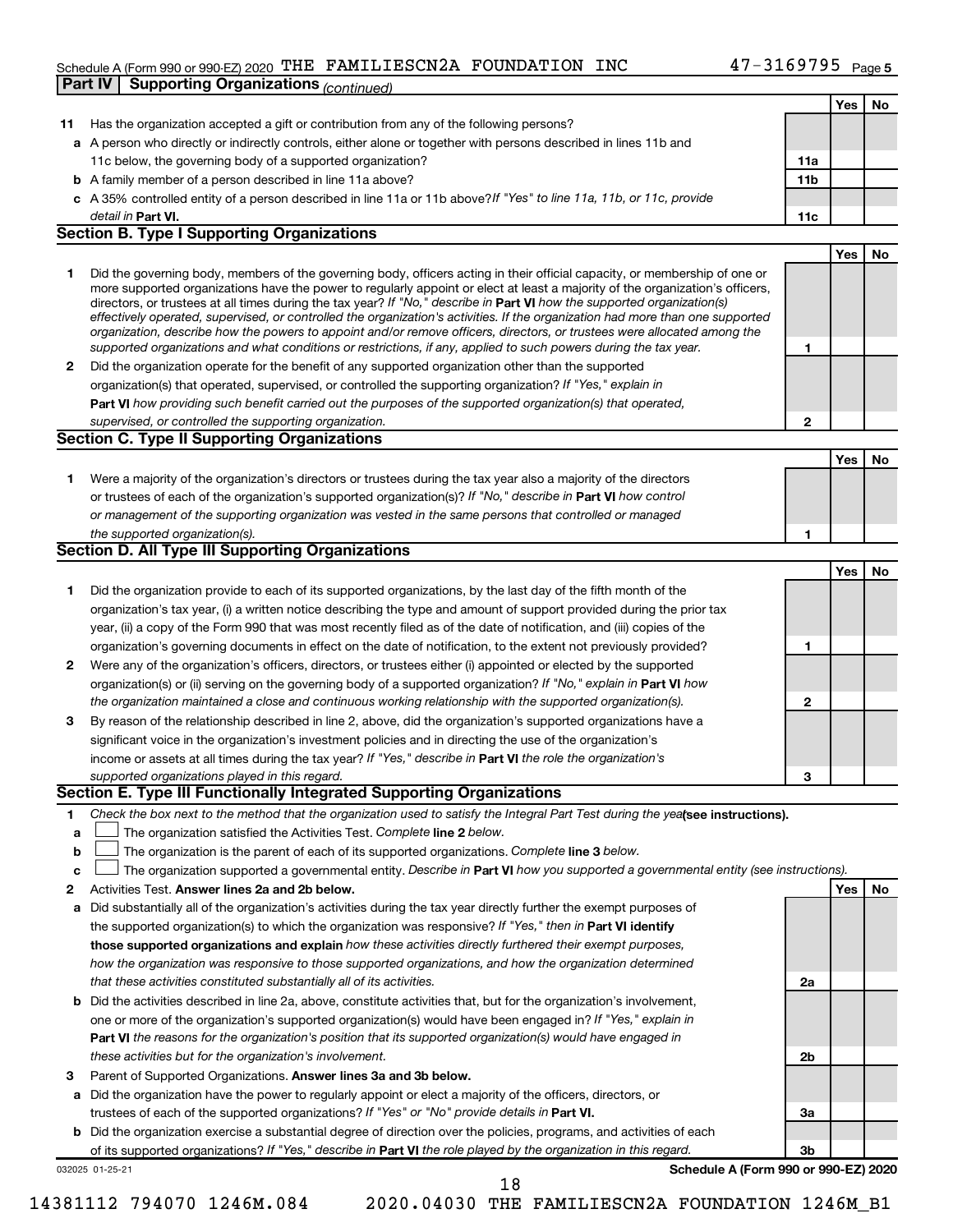### Schedule A (Form 990 or 990-EZ) 2020 THE FAMILIESCN2A FOUNDATION INC **Part V** | Type III Non-Functionally Integrated 509(a)(3) Supporting Organizations

 $\blacksquare$  $\Box$  Check here if the organization satisfied the Integral Part Test as a qualifying trust on Nov. 20, 1970 (explain in Part VI). See instructions. All other Type III non-functionally integrated supporting organizations must complete Sections A through E.

|              | Section A - Adjusted Net Income                                             | (A) Prior Year | (B) Current Year<br>(optional) |                                |
|--------------|-----------------------------------------------------------------------------|----------------|--------------------------------|--------------------------------|
| 1            | Net short-term capital gain                                                 | 1              |                                |                                |
| 2            | Recoveries of prior-year distributions                                      | $\mathbf{2}$   |                                |                                |
| 3            | Other gross income (see instructions)                                       | 3              |                                |                                |
| 4            | Add lines 1 through 3.                                                      | 4              |                                |                                |
| 5            | Depreciation and depletion                                                  | 5              |                                |                                |
| 6            | Portion of operating expenses paid or incurred for production or            |                |                                |                                |
|              | collection of gross income or for management, conservation, or              |                |                                |                                |
|              | maintenance of property held for production of income (see instructions)    | 6              |                                |                                |
| 7            | Other expenses (see instructions)                                           | $\overline{7}$ |                                |                                |
| 8            | Adjusted Net Income (subtract lines 5, 6, and 7 from line 4)                | 8              |                                |                                |
|              | <b>Section B - Minimum Asset Amount</b>                                     |                | (A) Prior Year                 | (B) Current Year<br>(optional) |
| 1            | Aggregate fair market value of all non-exempt-use assets (see               |                |                                |                                |
|              | instructions for short tax year or assets held for part of year):           |                |                                |                                |
|              | <b>a</b> Average monthly value of securities                                | 1a             |                                |                                |
|              | <b>b</b> Average monthly cash balances                                      | 1 <sub>b</sub> |                                |                                |
|              | <b>c</b> Fair market value of other non-exempt-use assets                   | 1c             |                                |                                |
|              | d Total (add lines 1a, 1b, and 1c)                                          | 1d             |                                |                                |
|              | <b>e</b> Discount claimed for blockage or other factors                     |                |                                |                                |
|              | (explain in detail in Part VI):                                             |                |                                |                                |
| 2            | Acquisition indebtedness applicable to non-exempt-use assets                | $\mathbf{2}$   |                                |                                |
| 3            | Subtract line 2 from line 1d.                                               | 3              |                                |                                |
| 4            | Cash deemed held for exempt use. Enter 0.015 of line 3 (for greater amount, |                |                                |                                |
|              | see instructions).                                                          | 4              |                                |                                |
| 5            | Net value of non-exempt-use assets (subtract line 4 from line 3)            | 5              |                                |                                |
| 6            | Multiply line 5 by 0.035.                                                   | 6              |                                |                                |
| 7            | Recoveries of prior-year distributions                                      | 7              |                                |                                |
| 8            | Minimum Asset Amount (add line 7 to line 6)                                 | 8              |                                |                                |
|              | <b>Section C - Distributable Amount</b>                                     |                |                                | <b>Current Year</b>            |
| 1            | Adjusted net income for prior year (from Section A, line 8, column A)       | 1              |                                |                                |
| $\mathbf{2}$ | Enter 0.85 of line 1.                                                       | $\mathbf{2}$   |                                |                                |
| 3            | Minimum asset amount for prior year (from Section B, line 8, column A)      | 3              |                                |                                |
| 4            | Enter greater of line 2 or line 3.                                          | 4              |                                |                                |
| 5            | Income tax imposed in prior year                                            | 5              |                                |                                |
| 6            | Distributable Amount. Subtract line 5 from line 4, unless subject to        |                |                                |                                |
|              | emergency temporary reduction (see instructions).                           | 6              |                                |                                |
|              |                                                                             |                |                                |                                |

Check here if the current year is the organization's first as a non-functionally integrated Type III supporting organization (see 7 instructions).

Schedule A (Form 990 or 990-EZ) 2020

032026 01-25-21

14381112 794070 1246M.084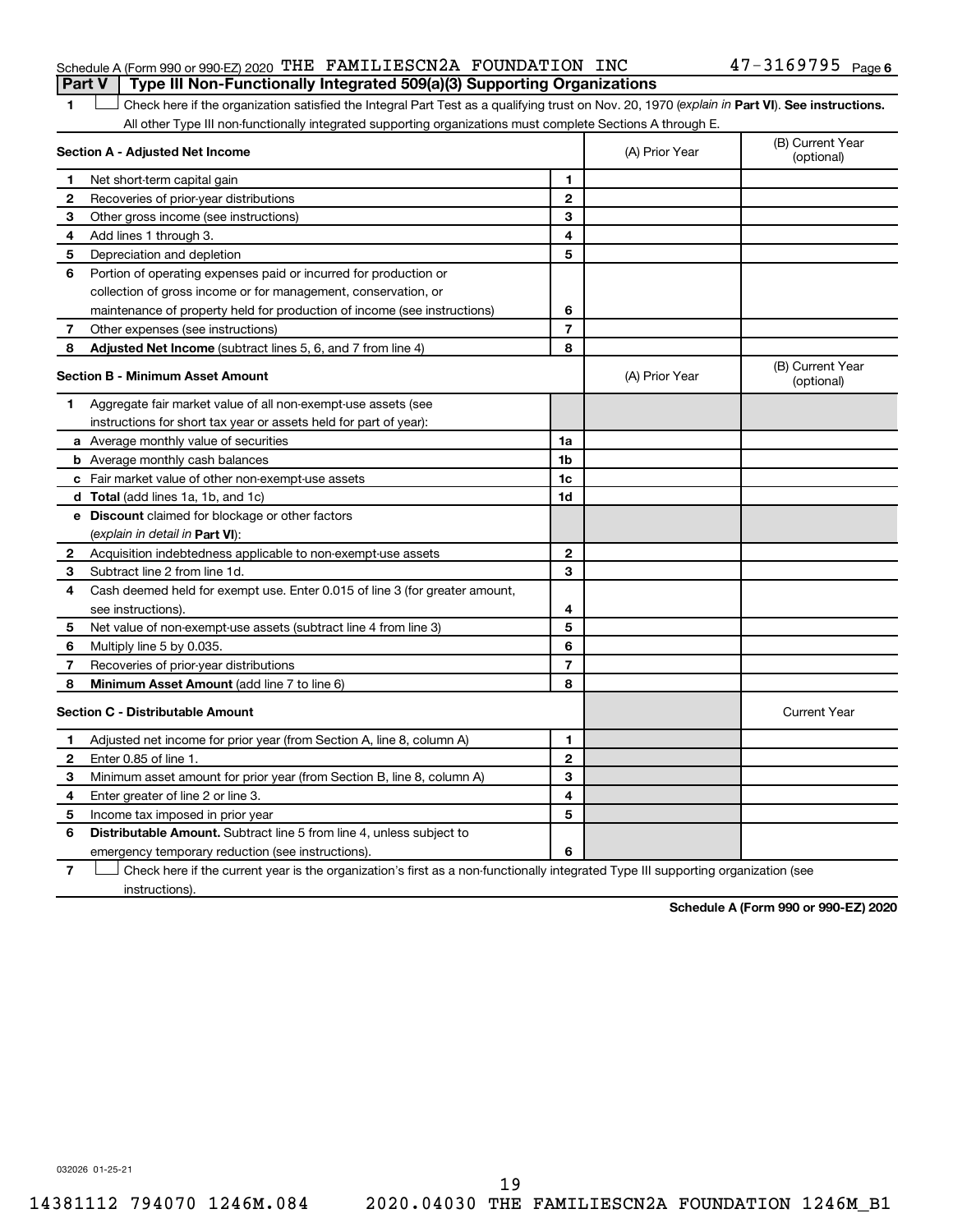# Schedule A (Form 990 or 990-EZ) 2020 THE FAMILIESCN2A FOUNDATION INC<br>**Part V** Type III Non-Functionally Integrated 509(a)(3) Supporting Organizations  $\alpha$

|    | Type III Non-Functionally Integrated 509(a)(3) Supporting Organizations (continued)<br><b>Part V</b> |                             |                                       |                                         |  |  |  |
|----|------------------------------------------------------------------------------------------------------|-----------------------------|---------------------------------------|-----------------------------------------|--|--|--|
|    | <b>Section D - Distributions</b>                                                                     |                             |                                       | <b>Current Year</b>                     |  |  |  |
| 1  | Amounts paid to supported organizations to accomplish exempt purposes                                |                             |                                       | 1                                       |  |  |  |
| 2  | Amounts paid to perform activity that directly furthers exempt purposes of supported                 |                             |                                       |                                         |  |  |  |
|    | organizations, in excess of income from activity                                                     |                             | 2                                     |                                         |  |  |  |
| З  | Administrative expenses paid to accomplish exempt purposes of supported organizations                |                             | 3                                     |                                         |  |  |  |
| 4  | Amounts paid to acquire exempt-use assets                                                            |                             |                                       | 4                                       |  |  |  |
| 5  | Qualified set-aside amounts (prior IRS approval required - provide details in Part VI)               |                             |                                       | 5                                       |  |  |  |
| 6  | Other distributions (describe in Part VI). See instructions.                                         |                             |                                       | 6                                       |  |  |  |
| 7  | <b>Total annual distributions.</b> Add lines 1 through 6.                                            |                             |                                       | 7                                       |  |  |  |
| 8  | Distributions to attentive supported organizations to which the organization is responsive           |                             |                                       |                                         |  |  |  |
|    | ( <i>provide details in Part VI</i> ). See instructions.                                             |                             |                                       | 8                                       |  |  |  |
| 9  | Distributable amount for 2020 from Section C, line 6                                                 |                             |                                       | 9                                       |  |  |  |
| 10 | Line 8 amount divided by line 9 amount                                                               |                             | 10                                    |                                         |  |  |  |
|    |                                                                                                      | (i)                         | (ii)                                  | (iii)                                   |  |  |  |
|    | <b>Section E - Distribution Allocations (see instructions)</b>                                       | <b>Excess Distributions</b> | <b>Underdistributions</b><br>Pre-2020 | <b>Distributable</b><br>Amount for 2020 |  |  |  |
| 1. | Distributable amount for 2020 from Section C, line 6                                                 |                             |                                       |                                         |  |  |  |
| 2  | Underdistributions, if any, for years prior to 2020 (reason-                                         |                             |                                       |                                         |  |  |  |
|    | able cause required - explain in Part VI). See instructions.                                         |                             |                                       |                                         |  |  |  |
| З  | Excess distributions carryover, if any, to 2020                                                      |                             |                                       |                                         |  |  |  |
|    | <b>a</b> From 2015                                                                                   |                             |                                       |                                         |  |  |  |
|    | $b$ From 2016                                                                                        |                             |                                       |                                         |  |  |  |
|    | c From 2017                                                                                          |                             |                                       |                                         |  |  |  |
|    | <b>d</b> From 2018                                                                                   |                             |                                       |                                         |  |  |  |
|    | e From 2019                                                                                          |                             |                                       |                                         |  |  |  |
|    | f Total of lines 3a through 3e                                                                       |                             |                                       |                                         |  |  |  |
|    | <b>g</b> Applied to underdistributions of prior years                                                |                             |                                       |                                         |  |  |  |
|    | <b>h</b> Applied to 2020 distributable amount                                                        |                             |                                       |                                         |  |  |  |
| Ι. | Carryover from 2015 not applied (see instructions)                                                   |                             |                                       |                                         |  |  |  |
|    | Remainder. Subtract lines 3g, 3h, and 3i from line 3f.                                               |                             |                                       |                                         |  |  |  |
| 4  | Distributions for 2020 from Section D,                                                               |                             |                                       |                                         |  |  |  |
|    | line $7:$                                                                                            |                             |                                       |                                         |  |  |  |
|    | <b>a</b> Applied to underdistributions of prior years                                                |                             |                                       |                                         |  |  |  |
|    | <b>b</b> Applied to 2020 distributable amount                                                        |                             |                                       |                                         |  |  |  |
|    | <b>c</b> Remainder. Subtract lines 4a and 4b from line 4.                                            |                             |                                       |                                         |  |  |  |
| 5  | Remaining underdistributions for years prior to 2020, if                                             |                             |                                       |                                         |  |  |  |
|    | any. Subtract lines 3g and 4a from line 2. For result greater                                        |                             |                                       |                                         |  |  |  |
|    | than zero, explain in Part VI. See instructions.                                                     |                             |                                       |                                         |  |  |  |
| 6  | Remaining underdistributions for 2020. Subtract lines 3h                                             |                             |                                       |                                         |  |  |  |
|    | and 4b from line 1. For result greater than zero, explain in                                         |                             |                                       |                                         |  |  |  |
|    | <b>Part VI.</b> See instructions.                                                                    |                             |                                       |                                         |  |  |  |
| 7  | Excess distributions carryover to 2021. Add lines 3j                                                 |                             |                                       |                                         |  |  |  |
|    | and 4c.                                                                                              |                             |                                       |                                         |  |  |  |
| 8  | Breakdown of line 7:                                                                                 |                             |                                       |                                         |  |  |  |
|    | a Excess from 2016                                                                                   |                             |                                       |                                         |  |  |  |
|    | <b>b</b> Excess from 2017                                                                            |                             |                                       |                                         |  |  |  |
|    | c Excess from 2018                                                                                   |                             |                                       |                                         |  |  |  |
|    | d Excess from 2019                                                                                   |                             |                                       |                                         |  |  |  |
|    | e Excess from 2020                                                                                   |                             |                                       |                                         |  |  |  |

Schedule A (Form 990 or 990-EZ) 2020

032027 01-25-21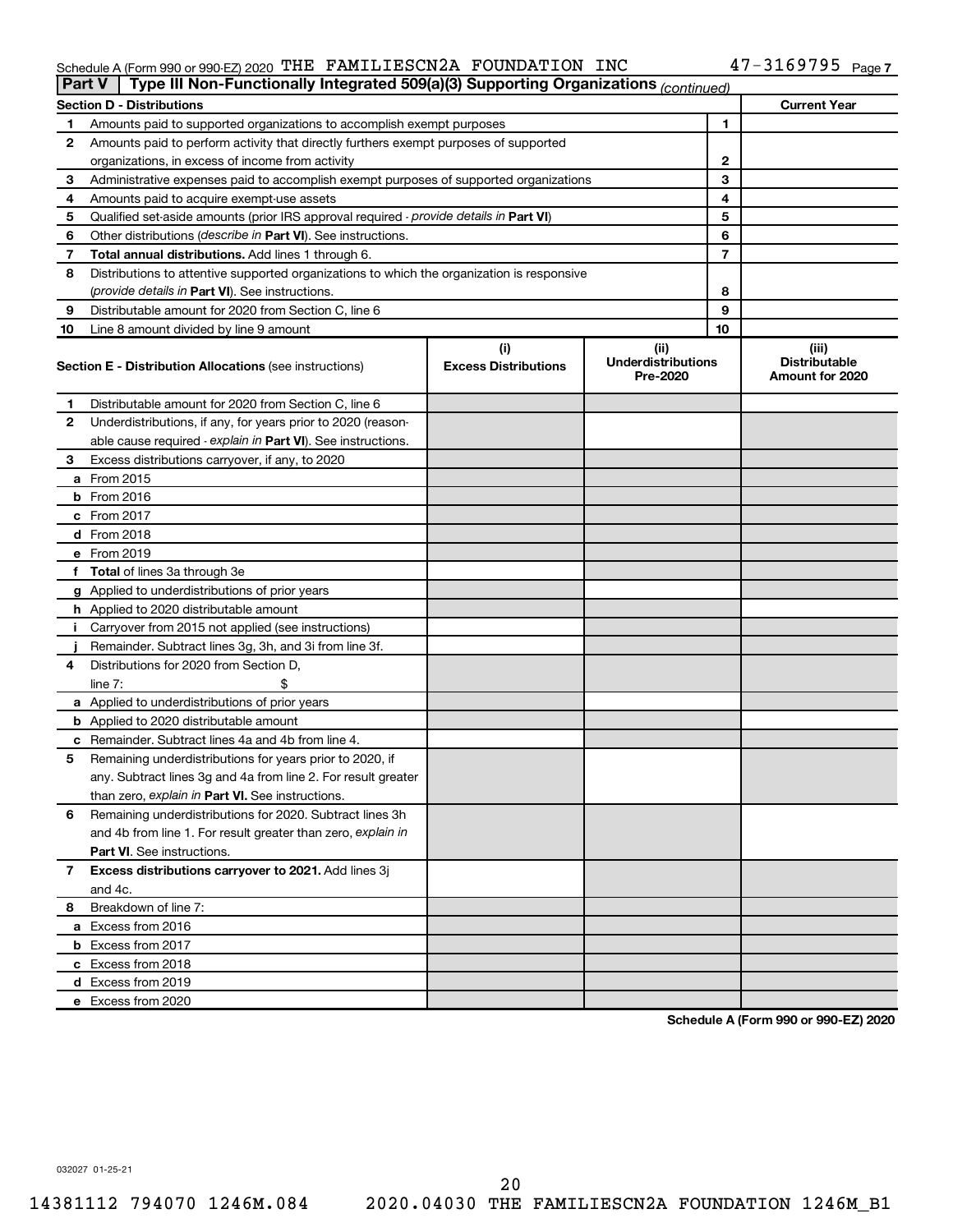| <b>Part VI</b>  | Schedule A (Form 990 or 990-EZ) 2020 THE FAMILIESCN2A FOUNDATION INC<br>Supplemental Information. Provide the explanations required by Part II, line 10; Part II, line 17a or 17b; Part III, line 12; |  |                                      |
|-----------------|-------------------------------------------------------------------------------------------------------------------------------------------------------------------------------------------------------|--|--------------------------------------|
|                 | Part IV, Section A, lines 1, 2, 3b, 3c, 4b, 4c, 5a, 6, 9a, 9b, 9c, 11a, 11b, and 11c; Part IV, Section B, lines 1 and 2; Part IV, Section C,                                                          |  |                                      |
|                 | line 1; Part IV, Section D, lines 2 and 3; Part IV, Section E, lines 1c, 2a, 2b, 3a, and 3b; Part V, line 1; Part V, Section B, line 1e; Part V,                                                      |  |                                      |
|                 | Section D, lines 5, 6, and 8; and Part V, Section E, lines 2, 5, and 6. Also complete this part for any additional information.<br>(See instructions.)                                                |  |                                      |
|                 |                                                                                                                                                                                                       |  |                                      |
|                 |                                                                                                                                                                                                       |  |                                      |
|                 |                                                                                                                                                                                                       |  |                                      |
|                 |                                                                                                                                                                                                       |  |                                      |
|                 |                                                                                                                                                                                                       |  |                                      |
|                 |                                                                                                                                                                                                       |  |                                      |
|                 |                                                                                                                                                                                                       |  |                                      |
|                 |                                                                                                                                                                                                       |  |                                      |
|                 |                                                                                                                                                                                                       |  |                                      |
|                 |                                                                                                                                                                                                       |  |                                      |
|                 |                                                                                                                                                                                                       |  |                                      |
|                 |                                                                                                                                                                                                       |  |                                      |
|                 |                                                                                                                                                                                                       |  |                                      |
|                 |                                                                                                                                                                                                       |  |                                      |
|                 |                                                                                                                                                                                                       |  |                                      |
|                 |                                                                                                                                                                                                       |  |                                      |
|                 |                                                                                                                                                                                                       |  |                                      |
|                 |                                                                                                                                                                                                       |  |                                      |
|                 |                                                                                                                                                                                                       |  |                                      |
|                 |                                                                                                                                                                                                       |  |                                      |
|                 |                                                                                                                                                                                                       |  |                                      |
|                 |                                                                                                                                                                                                       |  |                                      |
|                 |                                                                                                                                                                                                       |  |                                      |
|                 |                                                                                                                                                                                                       |  |                                      |
|                 |                                                                                                                                                                                                       |  |                                      |
|                 |                                                                                                                                                                                                       |  |                                      |
|                 |                                                                                                                                                                                                       |  |                                      |
|                 |                                                                                                                                                                                                       |  |                                      |
|                 |                                                                                                                                                                                                       |  |                                      |
|                 |                                                                                                                                                                                                       |  |                                      |
|                 |                                                                                                                                                                                                       |  |                                      |
|                 |                                                                                                                                                                                                       |  |                                      |
|                 |                                                                                                                                                                                                       |  |                                      |
|                 |                                                                                                                                                                                                       |  |                                      |
|                 |                                                                                                                                                                                                       |  |                                      |
|                 |                                                                                                                                                                                                       |  |                                      |
|                 |                                                                                                                                                                                                       |  |                                      |
|                 |                                                                                                                                                                                                       |  |                                      |
|                 |                                                                                                                                                                                                       |  |                                      |
|                 |                                                                                                                                                                                                       |  |                                      |
|                 |                                                                                                                                                                                                       |  |                                      |
|                 |                                                                                                                                                                                                       |  |                                      |
|                 |                                                                                                                                                                                                       |  |                                      |
|                 |                                                                                                                                                                                                       |  |                                      |
|                 |                                                                                                                                                                                                       |  |                                      |
|                 |                                                                                                                                                                                                       |  |                                      |
|                 |                                                                                                                                                                                                       |  |                                      |
|                 |                                                                                                                                                                                                       |  |                                      |
|                 |                                                                                                                                                                                                       |  |                                      |
|                 |                                                                                                                                                                                                       |  |                                      |
|                 |                                                                                                                                                                                                       |  |                                      |
|                 |                                                                                                                                                                                                       |  |                                      |
|                 |                                                                                                                                                                                                       |  |                                      |
|                 |                                                                                                                                                                                                       |  | Schedule A (Form 990 or 990-EZ) 2020 |
| 032028 01-25-21 |                                                                                                                                                                                                       |  |                                      |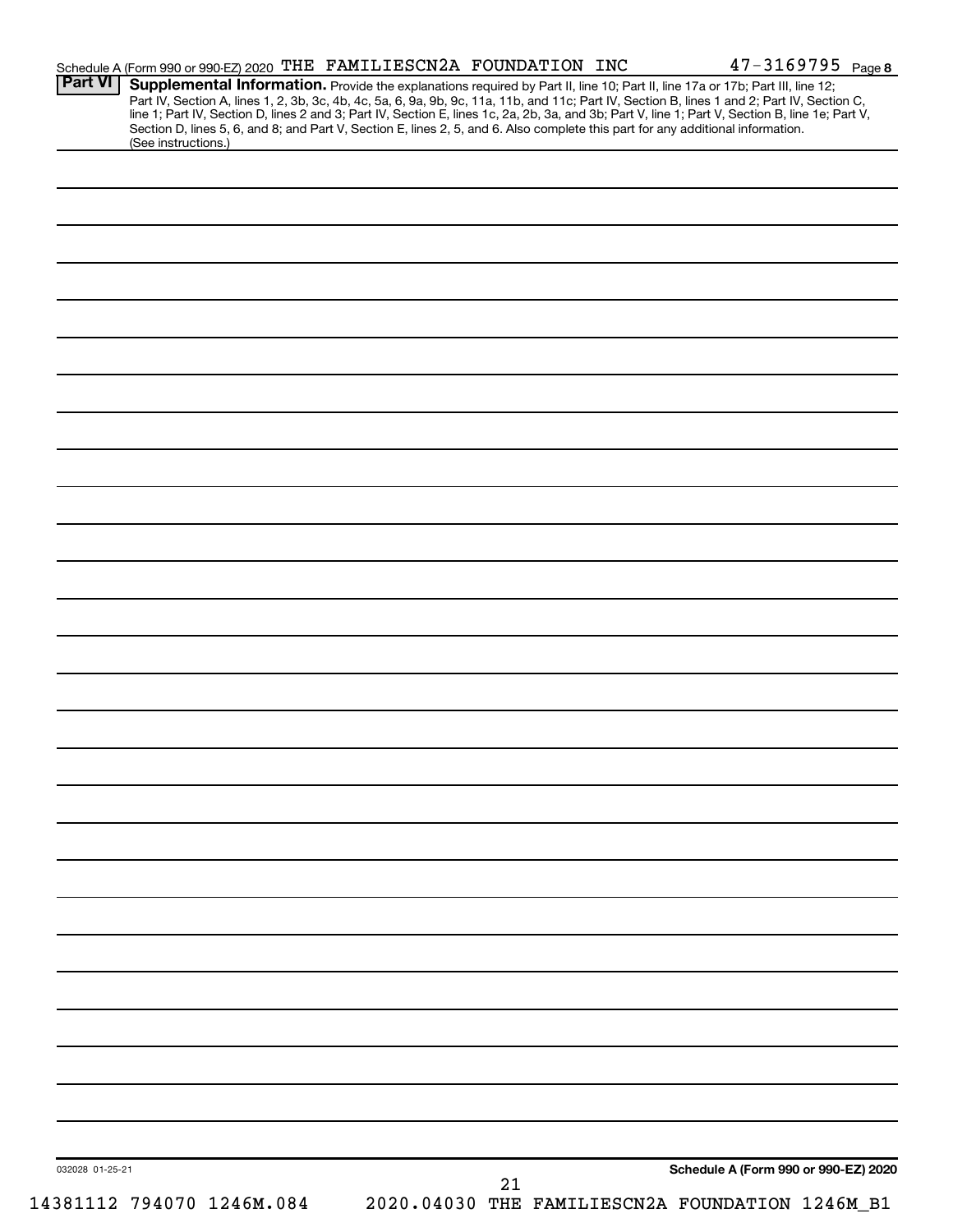| <b>SCHEDULE D</b> |  |
|-------------------|--|
|-------------------|--|

Department of the Treasury<br>Internal Revenue Service

| (Form 990) |  |
|------------|--|
|------------|--|

Supplemental Financial Statements<br>
> complete if the organization answered "Yes" on Form 990,<br>
Part IV, line 6, 7, 8, 9, 10, 11a, 11b, 11c, 11d, 11e, 11f, 12a, or 12b.<br>
> Attach to Form 990.<br>
> Go to www.irs.gov/Form990 fo



Name of the organization

### THE FAMILIESCN2A FOUNDATION INC

**Employer identification number** 47-3169795

| Part I  | <b>Organizations Maintaining Donor Advised Funds or Other Similar Funds or Accounts.</b> Complete if the                                                                                                                                |                         |                                                    |
|---------|-----------------------------------------------------------------------------------------------------------------------------------------------------------------------------------------------------------------------------------------|-------------------------|----------------------------------------------------|
|         | organization answered "Yes" on Form 990, Part IV, line 6.                                                                                                                                                                               | (a) Donor advised funds | (b) Funds and other accounts                       |
|         |                                                                                                                                                                                                                                         |                         |                                                    |
| 1       | Aggregate value of contributions to (during year)                                                                                                                                                                                       |                         |                                                    |
| 2       | Aggregate value of grants from (during year)                                                                                                                                                                                            |                         |                                                    |
| 3       |                                                                                                                                                                                                                                         |                         |                                                    |
| 4<br>5  | Did the organization inform all donors and donor advisors in writing that the assets held in donor advised funds                                                                                                                        |                         |                                                    |
|         |                                                                                                                                                                                                                                         |                         | Yes<br><b>No</b>                                   |
|         |                                                                                                                                                                                                                                         |                         |                                                    |
| 6       | Did the organization inform all grantees, donors, and donor advisors in writing that grant funds can be used only<br>for charitable purposes and not for the benefit of the donor or donor advisor, or for any other purpose conferring |                         |                                                    |
|         | impermissible private benefit?                                                                                                                                                                                                          |                         | Yes<br>No                                          |
| Part II | Conservation Easements. Complete if the organization answered "Yes" on Form 990, Part IV, line 7.                                                                                                                                       |                         |                                                    |
| 1       | Purpose(s) of conservation easements held by the organization (check all that apply).                                                                                                                                                   |                         |                                                    |
|         | Preservation of land for public use (for example, recreation or education)                                                                                                                                                              |                         | Preservation of a historically important land area |
|         | Protection of natural habitat                                                                                                                                                                                                           |                         | Preservation of a certified historic structure     |
|         | Preservation of open space                                                                                                                                                                                                              |                         |                                                    |
| 2       | Complete lines 2a through 2d if the organization held a qualified conservation contribution in the form of a conservation easement on the last                                                                                          |                         |                                                    |
|         | day of the tax year.                                                                                                                                                                                                                    |                         | Held at the End of the Tax Year                    |
| а       |                                                                                                                                                                                                                                         |                         | 2a                                                 |
| b       |                                                                                                                                                                                                                                         |                         | 2b                                                 |
| с       |                                                                                                                                                                                                                                         |                         | 2c                                                 |
|         | d Number of conservation easements included in (c) acquired after 7/25/06, and not on a historic structure                                                                                                                              |                         |                                                    |
|         |                                                                                                                                                                                                                                         |                         | 2d                                                 |
| 3       | Number of conservation easements modified, transferred, released, extinguished, or terminated by the organization during the tax                                                                                                        |                         |                                                    |
|         | $year \blacktriangleright$                                                                                                                                                                                                              |                         |                                                    |
| 4       | Number of states where property subject to conservation easement is located $\blacktriangleright$                                                                                                                                       |                         |                                                    |
| 5       | Does the organization have a written policy regarding the periodic monitoring, inspection, handling of                                                                                                                                  |                         |                                                    |
|         |                                                                                                                                                                                                                                         |                         | Yes<br><b>No</b>                                   |
| 6       | Staff and volunteer hours devoted to monitoring, inspecting, handling of violations, and enforcing conservation easements during the year                                                                                               |                         |                                                    |
|         |                                                                                                                                                                                                                                         |                         |                                                    |
| 7       | Amount of expenses incurred in monitoring, inspecting, handling of violations, and enforcing conservation easements during the year                                                                                                     |                         |                                                    |
|         | $\blacktriangleright$ \$                                                                                                                                                                                                                |                         |                                                    |
| 8       | Does each conservation easement reported on line 2(d) above satisfy the requirements of section 170(h)(4)(B)(i)                                                                                                                         |                         |                                                    |
|         |                                                                                                                                                                                                                                         |                         | Yes<br><b>No</b>                                   |
| 9       | In Part XIII, describe how the organization reports conservation easements in its revenue and expense statement and                                                                                                                     |                         |                                                    |
|         | balance sheet, and include, if applicable, the text of the footnote to the organization's financial statements that describes the                                                                                                       |                         |                                                    |
|         | organization's accounting for conservation easements.<br>Organizations Maintaining Collections of Art, Historical Treasures, or Other Similar Assets.<br>Part III                                                                       |                         |                                                    |
|         | Complete if the organization answered "Yes" on Form 990, Part IV, line 8.                                                                                                                                                               |                         |                                                    |
|         | 1a If the organization elected, as permitted under FASB ASC 958, not to report in its revenue statement and balance sheet works                                                                                                         |                         |                                                    |
|         | of art, historical treasures, or other similar assets held for public exhibition, education, or research in furtherance of public                                                                                                       |                         |                                                    |
|         | service, provide in Part XIII the text of the footnote to its financial statements that describes these items.                                                                                                                          |                         |                                                    |
| b       | If the organization elected, as permitted under FASB ASC 958, to report in its revenue statement and balance sheet works of                                                                                                             |                         |                                                    |
|         | art, historical treasures, or other similar assets held for public exhibition, education, or research in furtherance of public service,                                                                                                 |                         |                                                    |
|         | provide the following amounts relating to these items:                                                                                                                                                                                  |                         |                                                    |
|         |                                                                                                                                                                                                                                         |                         | \$                                                 |
|         | (ii) Assets included in Form 990, Part X                                                                                                                                                                                                |                         | $\blacktriangleright$ \$                           |
| 2       | If the organization received or held works of art, historical treasures, or other similar assets for financial gain, provide                                                                                                            |                         |                                                    |
|         | the following amounts required to be reported under FASB ASC 958 relating to these items:                                                                                                                                               |                         |                                                    |
|         |                                                                                                                                                                                                                                         |                         | $\blacktriangleright$ \$                           |
|         |                                                                                                                                                                                                                                         |                         | $\blacktriangleright$ \$                           |
|         | LHA For Paperwork Reduction Act Notice, see the Instructions for Form 990.                                                                                                                                                              |                         | Schedule D (Form 990) 2020                         |
|         | 032051 12-01-20                                                                                                                                                                                                                         | 27                      |                                                    |
|         |                                                                                                                                                                                                                                         |                         |                                                    |

14381112 794070 1246M.084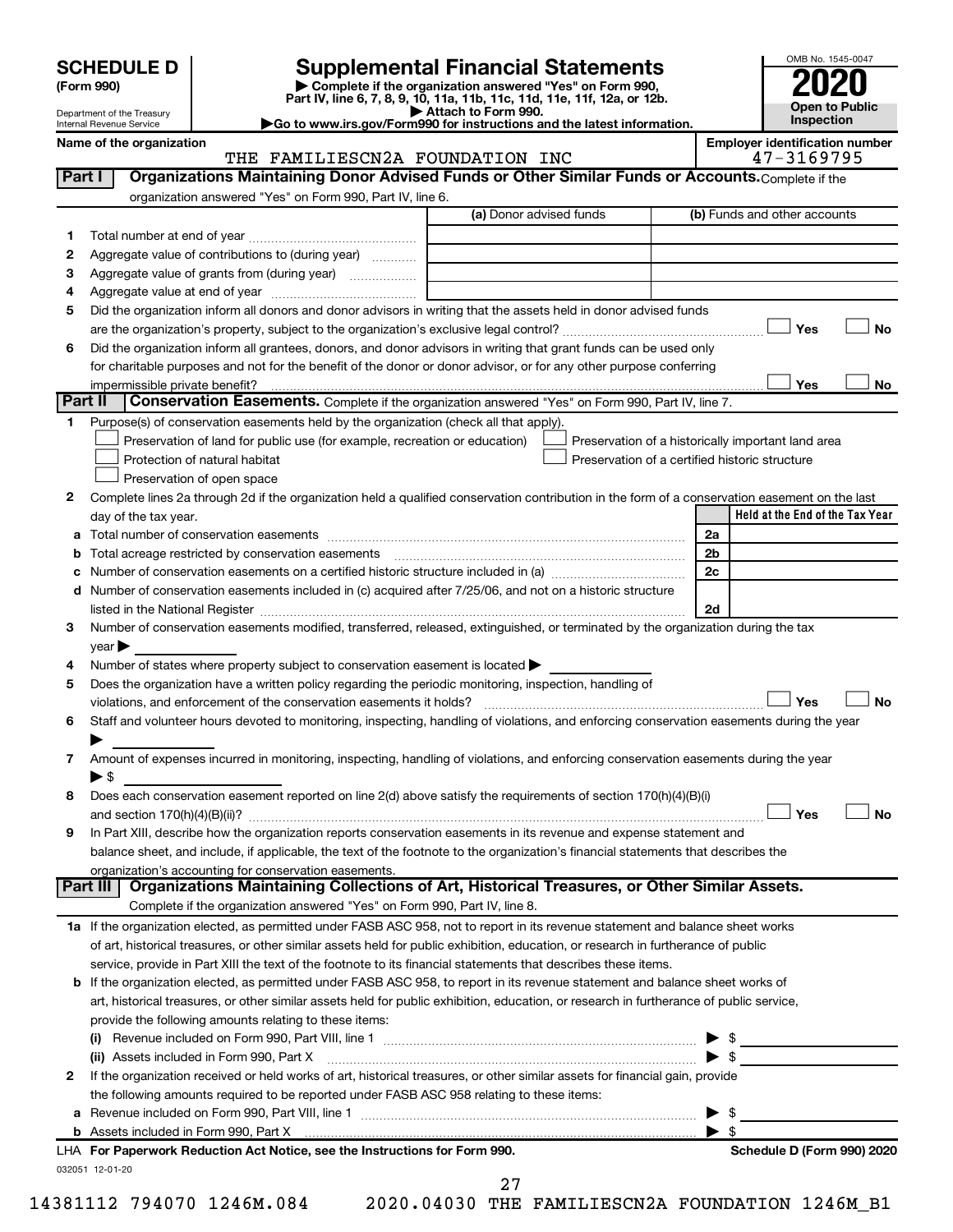|               | Schedule D (Form 990) 2020                                                                                                                                                                                                          | THE FAMILIESCN2A FOUNDATION INC |   |                |                                                                                                                                                                                                                               |                 | 47-3169795 Page 2          |                |     |    |
|---------------|-------------------------------------------------------------------------------------------------------------------------------------------------------------------------------------------------------------------------------------|---------------------------------|---|----------------|-------------------------------------------------------------------------------------------------------------------------------------------------------------------------------------------------------------------------------|-----------------|----------------------------|----------------|-----|----|
|               | Part III  <br>Organizations Maintaining Collections of Art, Historical Treasures, or Other Similar Assets (continued)                                                                                                               |                                 |   |                |                                                                                                                                                                                                                               |                 |                            |                |     |    |
| 3             | Using the organization's acquisition, accession, and other records, check any of the following that make significant use of its                                                                                                     |                                 |   |                |                                                                                                                                                                                                                               |                 |                            |                |     |    |
|               | collection items (check all that apply):                                                                                                                                                                                            |                                 |   |                |                                                                                                                                                                                                                               |                 |                            |                |     |    |
| a             | Public exhibition                                                                                                                                                                                                                   |                                 |   |                | Loan or exchange program                                                                                                                                                                                                      |                 |                            |                |     |    |
| b             | Scholarly research                                                                                                                                                                                                                  |                                 |   |                | Other and the contract of the contract of the contract of the contract of the contract of the contract of the contract of the contract of the contract of the contract of the contract of the contract of the contract of the |                 |                            |                |     |    |
| с             | Preservation for future generations                                                                                                                                                                                                 |                                 |   |                |                                                                                                                                                                                                                               |                 |                            |                |     |    |
| 4             | Provide a description of the organization's collections and explain how they further the organization's exempt purpose in Part XIII.                                                                                                |                                 |   |                |                                                                                                                                                                                                                               |                 |                            |                |     |    |
| 5             | During the year, did the organization solicit or receive donations of art, historical treasures, or other similar assets                                                                                                            |                                 |   |                |                                                                                                                                                                                                                               |                 |                            |                |     |    |
|               |                                                                                                                                                                                                                                     |                                 |   |                |                                                                                                                                                                                                                               |                 |                            | Yes            |     | No |
|               | Part IV<br><b>Escrow and Custodial Arrangements.</b> Complete if the organization answered "Yes" on Form 990, Part IV, line 9, or                                                                                                   |                                 |   |                |                                                                                                                                                                                                                               |                 |                            |                |     |    |
|               | reported an amount on Form 990, Part X, line 21.                                                                                                                                                                                    |                                 |   |                |                                                                                                                                                                                                                               |                 |                            |                |     |    |
|               | 1a Is the organization an agent, trustee, custodian or other intermediary for contributions or other assets not included                                                                                                            |                                 |   |                |                                                                                                                                                                                                                               |                 |                            |                |     |    |
|               |                                                                                                                                                                                                                                     |                                 |   |                |                                                                                                                                                                                                                               |                 |                            | Yes            |     | No |
|               | b If "Yes," explain the arrangement in Part XIII and complete the following table:                                                                                                                                                  |                                 |   |                |                                                                                                                                                                                                                               |                 |                            |                |     |    |
|               |                                                                                                                                                                                                                                     |                                 |   |                |                                                                                                                                                                                                                               | Amount          |                            |                |     |    |
|               | c Beginning balance <b>communications</b> and a construction of the construction of the construction of the construction of the construction of the construction of the construction of the construction of the construction of the |                                 |   |                |                                                                                                                                                                                                                               | 1c              |                            |                |     |    |
|               |                                                                                                                                                                                                                                     |                                 |   |                |                                                                                                                                                                                                                               | 1d              |                            |                |     |    |
|               | e Distributions during the year manufactured and continuum control of the control of the control of the state of the state of the control of the control of the control of the control of the control of the control of the co      |                                 |   |                |                                                                                                                                                                                                                               | 1е<br>1f        |                            |                |     |    |
| Ť.            | 2a Did the organization include an amount on Form 990, Part X, line 21, for escrow or custodial account liability?                                                                                                                  |                                 |   |                |                                                                                                                                                                                                                               |                 |                            | Yes            |     | No |
|               |                                                                                                                                                                                                                                     |                                 |   |                |                                                                                                                                                                                                                               |                 |                            |                |     |    |
| <b>Part V</b> | <b>Endowment Funds.</b> Complete if the organization answered "Yes" on Form 990, Part IV, line 10.                                                                                                                                  |                                 |   |                |                                                                                                                                                                                                                               |                 |                            |                |     |    |
|               |                                                                                                                                                                                                                                     | (a) Current year                |   | (b) Prior year | (c) Two years back $\vert$ (d) Three years back $\vert$ (e) Four years back                                                                                                                                                   |                 |                            |                |     |    |
|               | 1a Beginning of year balance                                                                                                                                                                                                        |                                 |   |                |                                                                                                                                                                                                                               |                 |                            |                |     |    |
| b             |                                                                                                                                                                                                                                     |                                 |   |                |                                                                                                                                                                                                                               |                 |                            |                |     |    |
|               | Net investment earnings, gains, and losses                                                                                                                                                                                          |                                 |   |                |                                                                                                                                                                                                                               |                 |                            |                |     |    |
|               | Grants or scholarships                                                                                                                                                                                                              |                                 |   |                |                                                                                                                                                                                                                               |                 |                            |                |     |    |
|               | e Other expenditures for facilities                                                                                                                                                                                                 |                                 |   |                |                                                                                                                                                                                                                               |                 |                            |                |     |    |
|               | and programs                                                                                                                                                                                                                        |                                 |   |                |                                                                                                                                                                                                                               |                 |                            |                |     |    |
|               |                                                                                                                                                                                                                                     |                                 |   |                |                                                                                                                                                                                                                               |                 |                            |                |     |    |
| g             |                                                                                                                                                                                                                                     |                                 |   |                |                                                                                                                                                                                                                               |                 |                            |                |     |    |
| 2             | Provide the estimated percentage of the current year end balance (line 1g, column (a)) held as:                                                                                                                                     |                                 |   |                |                                                                                                                                                                                                                               |                 |                            |                |     |    |
| а             | Board designated or quasi-endowment >                                                                                                                                                                                               |                                 | % |                |                                                                                                                                                                                                                               |                 |                            |                |     |    |
| b             | Permanent endowment                                                                                                                                                                                                                 | %                               |   |                |                                                                                                                                                                                                                               |                 |                            |                |     |    |
|               | $\mathbf c$ Term endowment $\blacktriangleright$                                                                                                                                                                                    | %                               |   |                |                                                                                                                                                                                                                               |                 |                            |                |     |    |
|               | The percentages on lines 2a, 2b, and 2c should equal 100%.                                                                                                                                                                          |                                 |   |                |                                                                                                                                                                                                                               |                 |                            |                |     |    |
|               | 3a Are there endowment funds not in the possession of the organization that are held and administered for the organization                                                                                                          |                                 |   |                |                                                                                                                                                                                                                               |                 |                            |                |     |    |
|               | by:                                                                                                                                                                                                                                 |                                 |   |                |                                                                                                                                                                                                                               |                 |                            |                | Yes | No |
|               | (i)                                                                                                                                                                                                                                 |                                 |   |                |                                                                                                                                                                                                                               |                 |                            | 3a(i)          |     |    |
|               |                                                                                                                                                                                                                                     |                                 |   |                |                                                                                                                                                                                                                               |                 |                            | 3a(ii)         |     |    |
|               |                                                                                                                                                                                                                                     |                                 |   |                |                                                                                                                                                                                                                               |                 |                            | 3b             |     |    |
| 4             | Describe in Part XIII the intended uses of the organization's endowment funds.                                                                                                                                                      |                                 |   |                |                                                                                                                                                                                                                               |                 |                            |                |     |    |
|               | <b>Part VI</b><br>Land, Buildings, and Equipment.                                                                                                                                                                                   |                                 |   |                |                                                                                                                                                                                                                               |                 |                            |                |     |    |
|               | Complete if the organization answered "Yes" on Form 990, Part IV, line 11a. See Form 990, Part X, line 10.                                                                                                                          |                                 |   |                |                                                                                                                                                                                                                               |                 |                            |                |     |    |
|               | Description of property                                                                                                                                                                                                             | (a) Cost or other               |   |                | (b) Cost or other                                                                                                                                                                                                             | (c) Accumulated |                            | (d) Book value |     |    |
|               |                                                                                                                                                                                                                                     | basis (investment)              |   |                | basis (other)                                                                                                                                                                                                                 | depreciation    |                            |                |     |    |
|               |                                                                                                                                                                                                                                     |                                 |   |                |                                                                                                                                                                                                                               |                 |                            |                |     |    |
| b             |                                                                                                                                                                                                                                     |                                 |   |                |                                                                                                                                                                                                                               |                 |                            |                |     |    |
| c             | Leasehold improvements                                                                                                                                                                                                              |                                 |   |                |                                                                                                                                                                                                                               |                 |                            |                |     |    |
|               |                                                                                                                                                                                                                                     |                                 |   |                |                                                                                                                                                                                                                               |                 |                            |                |     |    |
|               |                                                                                                                                                                                                                                     |                                 |   |                |                                                                                                                                                                                                                               |                 |                            |                |     |    |
|               | Total. Add lines 1a through 1e. (Column (d) must equal Form 990, Part X, column (B), line 10c.)                                                                                                                                     |                                 |   |                |                                                                                                                                                                                                                               |                 |                            |                |     | 0. |
|               |                                                                                                                                                                                                                                     |                                 |   |                |                                                                                                                                                                                                                               |                 | Schedule D (Form 990) 2020 |                |     |    |

032052 12-01-20

14381112 794070 1246M.084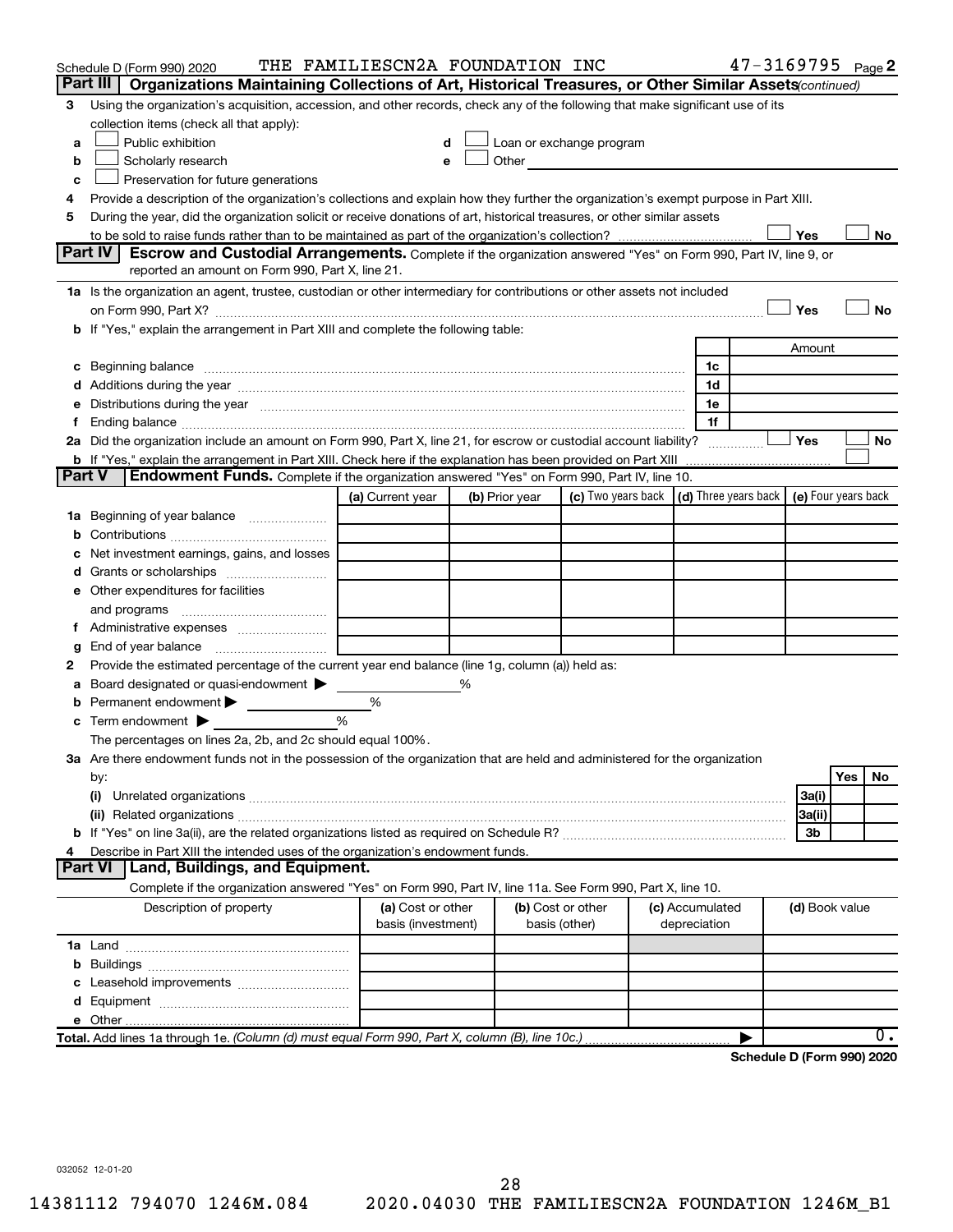| Complete if the organization answered "Yes" on Form 990, Part IV, line 11b. See Form 990, Part X, line 12.        |                 |                                                           |                |
|-------------------------------------------------------------------------------------------------------------------|-----------------|-----------------------------------------------------------|----------------|
| (a) Description of security or category (including name of security)                                              | (b) Book value  | (c) Method of valuation: Cost or end-of-year market value |                |
|                                                                                                                   |                 |                                                           |                |
|                                                                                                                   |                 |                                                           |                |
| (3) Other                                                                                                         |                 |                                                           |                |
| (A)                                                                                                               |                 |                                                           |                |
| (B)                                                                                                               |                 |                                                           |                |
| (C)                                                                                                               |                 |                                                           |                |
| (D)                                                                                                               |                 |                                                           |                |
|                                                                                                                   |                 |                                                           |                |
| (E)                                                                                                               |                 |                                                           |                |
| (F)                                                                                                               |                 |                                                           |                |
| (G)                                                                                                               |                 |                                                           |                |
| (H)                                                                                                               |                 |                                                           |                |
| Total. (Col. (b) must equal Form 990, Part X, col. (B) line 12.)                                                  |                 |                                                           |                |
| Part VIII Investments - Program Related.                                                                          |                 |                                                           |                |
| Complete if the organization answered "Yes" on Form 990, Part IV, line 11c. See Form 990, Part X, line 13.        |                 |                                                           |                |
| (a) Description of investment                                                                                     | (b) Book value  | (c) Method of valuation: Cost or end-of-year market value |                |
| (1)                                                                                                               |                 |                                                           |                |
| (2)                                                                                                               |                 |                                                           |                |
| (3)                                                                                                               |                 |                                                           |                |
| (4)                                                                                                               |                 |                                                           |                |
| (5)                                                                                                               |                 |                                                           |                |
|                                                                                                                   |                 |                                                           |                |
| (6)                                                                                                               |                 |                                                           |                |
| (7)                                                                                                               |                 |                                                           |                |
| (8)                                                                                                               |                 |                                                           |                |
| (9)                                                                                                               |                 |                                                           |                |
| Total. (Col. (b) must equal Form 990, Part X, col. (B) line 13.) $\blacktriangleright$                            |                 |                                                           |                |
| Part IX<br><b>Other Assets.</b>                                                                                   |                 |                                                           |                |
| Complete if the organization answered "Yes" on Form 990, Part IV, line 11d. See Form 990, Part X, line 15.        |                 |                                                           |                |
|                                                                                                                   | (a) Description |                                                           | (b) Book value |
| (1)                                                                                                               |                 |                                                           |                |
| (2)                                                                                                               |                 |                                                           |                |
| (3)                                                                                                               |                 |                                                           |                |
| (4)                                                                                                               |                 |                                                           |                |
| (5)                                                                                                               |                 |                                                           |                |
| (6)                                                                                                               |                 |                                                           |                |
| (7)                                                                                                               |                 |                                                           |                |
| (8)                                                                                                               |                 |                                                           |                |
|                                                                                                                   |                 |                                                           |                |
| (9)                                                                                                               |                 |                                                           |                |
| Total. (Column (b) must equal Form 990, Part X, col. (B) line 15.)                                                |                 |                                                           |                |
| <b>Other Liabilities.</b><br>Part X                                                                               |                 |                                                           |                |
| Complete if the organization answered "Yes" on Form 990, Part IV, line 11e or 11f. See Form 990, Part X, line 25. |                 |                                                           |                |
| (a) Description of liability<br><u>1.</u>                                                                         |                 |                                                           | (b) Book value |
| Federal income taxes<br>(1)                                                                                       |                 |                                                           |                |
| PAYCHECK PROTECTION PROGRAM LOAN<br>(2)                                                                           |                 |                                                           | 16,700.        |
| (3)                                                                                                               |                 |                                                           |                |
| (4)                                                                                                               |                 |                                                           |                |
| (5)                                                                                                               |                 |                                                           |                |
|                                                                                                                   |                 |                                                           |                |
|                                                                                                                   |                 |                                                           |                |
| (6)                                                                                                               |                 |                                                           |                |
| (7)                                                                                                               |                 |                                                           |                |
| (8)                                                                                                               |                 |                                                           |                |
| (9)                                                                                                               |                 |                                                           | 16,700.        |

Schedule D (Form 990) 2020

032053 12-01-20

### THE FAMILIESCN2A FOUNDATION INC Schedule D (Form 990) 2020

**Part VII** Investments - Other Securities.

### 29 2020.04030 THE FAMILIESCN2A FOUNDATION 1246M\_B1

14381112 794070 1246M.084

| (a) Description | (b) Book value |
|-----------------|----------------|
|                 |                |
| (1)             |                |
| (2)             |                |
| (3)             |                |
| (4)             |                |
| (5)             |                |
| (6)             |                |
| (7)             |                |
| (8)             |                |
| (9)             |                |
|                 |                |

organization's liability for uncertain tax positions under FASB ASC 740. Check here if the text of the footnote has been provided in Part XIII... L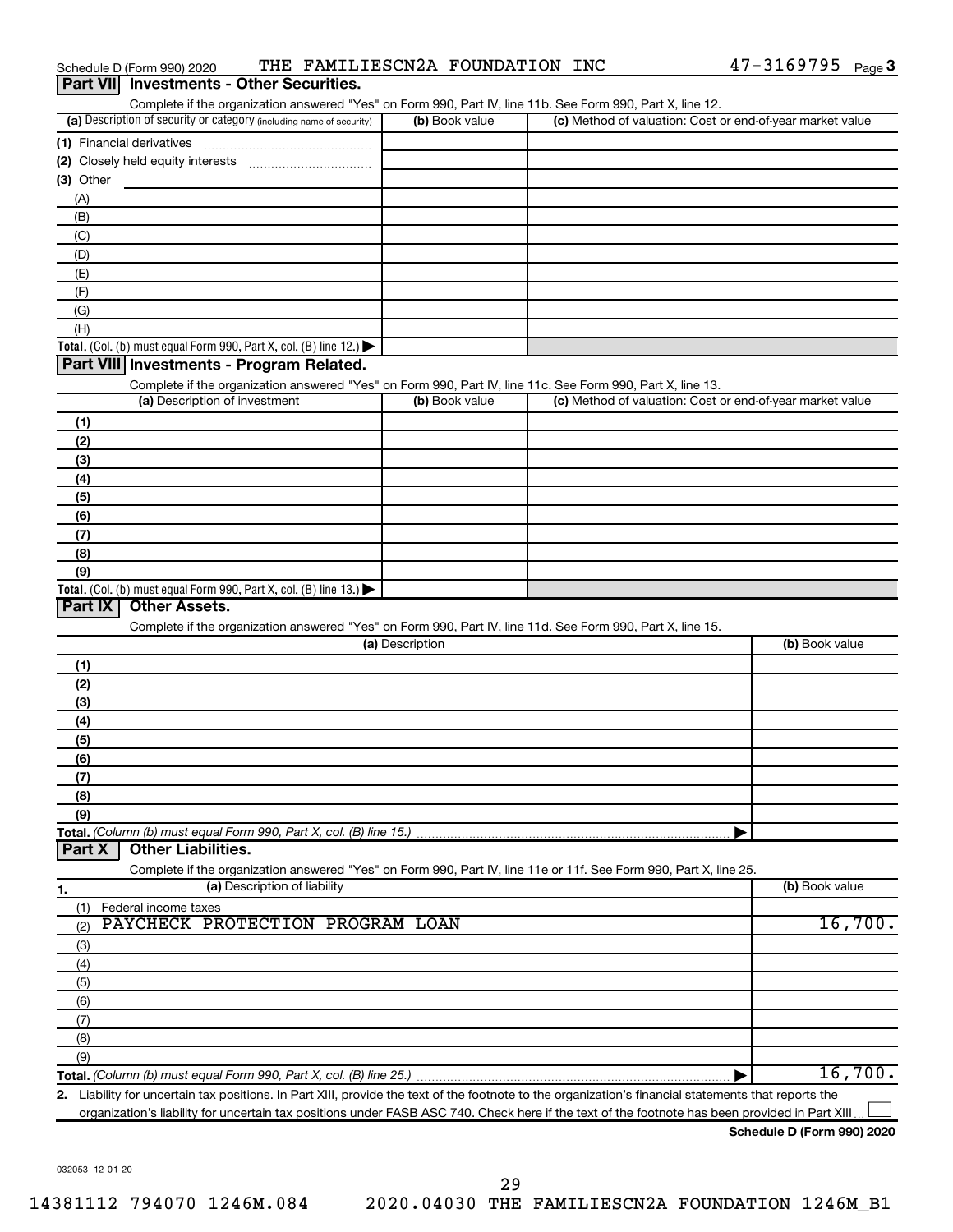|   | THE FAMILIESCN2A FOUNDATION INC<br>Schedule D (Form 990) 2020                                                                                                                                                                  |                |              | 47-3169795 Page 4 |
|---|--------------------------------------------------------------------------------------------------------------------------------------------------------------------------------------------------------------------------------|----------------|--------------|-------------------|
|   | <b>Part XI</b><br>Reconciliation of Revenue per Audited Financial Statements With Revenue per Return.                                                                                                                          |                |              |                   |
|   | Complete if the organization answered "Yes" on Form 990, Part IV, line 12a.                                                                                                                                                    |                |              |                   |
| 1 | Total revenue, gains, and other support per audited financial statements [111][11] matter controller matter controller matter controller matter controller matter controller matter controller matter controller matter contro |                | $\mathbf{1}$ | 621,987.          |
| 2 | Amounts included on line 1 but not on Form 990, Part VIII, line 12:                                                                                                                                                            |                |              |                   |
| a |                                                                                                                                                                                                                                | 2a             |              |                   |
| b |                                                                                                                                                                                                                                | 2 <sub>b</sub> |              |                   |
| c |                                                                                                                                                                                                                                | 2c             |              |                   |
| d |                                                                                                                                                                                                                                | 16,700.<br>2d  |              |                   |
| e | Add lines 2a through 2d                                                                                                                                                                                                        |                | 2е           | 16,700.           |
| 3 |                                                                                                                                                                                                                                |                | 3            | 605, 287.         |
| 4 | Amounts included on Form 990, Part VIII, line 12, but not on line 1:                                                                                                                                                           |                |              |                   |
| a |                                                                                                                                                                                                                                | 4a             |              |                   |
| b |                                                                                                                                                                                                                                |                |              |                   |
|   | c Add lines 4a and 4b                                                                                                                                                                                                          |                | 4с           | 0.                |
|   |                                                                                                                                                                                                                                |                | 5            | 605, 287.         |
|   | Part XII   Reconciliation of Expenses per Audited Financial Statements With Expenses per Return.                                                                                                                               |                |              |                   |
|   | Complete if the organization answered "Yes" on Form 990, Part IV, line 12a.                                                                                                                                                    |                |              |                   |
| 1 |                                                                                                                                                                                                                                |                | $\mathbf{1}$ | 437,945.          |
| 2 | Amounts included on line 1 but not on Form 990, Part IX, line 25:                                                                                                                                                              |                |              |                   |
| a |                                                                                                                                                                                                                                | 2a             |              |                   |
| b |                                                                                                                                                                                                                                | 2 <sub>b</sub> |              |                   |
| c |                                                                                                                                                                                                                                | 2 <sub>c</sub> |              |                   |
| d |                                                                                                                                                                                                                                | 2d             |              |                   |
| е |                                                                                                                                                                                                                                |                | 2е           | υ.                |
| 3 |                                                                                                                                                                                                                                |                | 3            | 437,945.          |
| 4 | Amounts included on Form 990, Part IX, line 25, but not on line 1:                                                                                                                                                             |                |              |                   |
| a |                                                                                                                                                                                                                                | 4a             |              |                   |
|   |                                                                                                                                                                                                                                | 4 <sub>b</sub> |              |                   |
|   | c Add lines 4a and 4b                                                                                                                                                                                                          |                | 4c           | υ.                |
|   |                                                                                                                                                                                                                                |                | 5            | 437,945.          |
|   | Part XIII Supplemental Information.                                                                                                                                                                                            |                |              |                   |
|   | Provide the descriptions required for Part II, lines 3, 5, and 9: Part III, lines 1a and 4: Part IV, lines 1h and 2h; Part V, line 4: Part Y, line 2: Part YI                                                                  |                |              |                   |

ovide the descriptions required for Part II, lines 3, 5, and 9; Part III, lines 1a and 4; Part IV, lines 1b and 2b; Part V, line 4; Part X, line 2; Part XI, lines 2d and 4b; and Part XII, lines 2d and 4b. Also complete this part to provide any additional information.

### PART XI, LINE 2D - OTHER ADJUSTMENTS:

### PAYCHECK PROTECTION PROGRAM LOAN FORGIVENESS

032054 12-01-20

Schedule D (Form 990) 2020

14381112 794070 1246M.084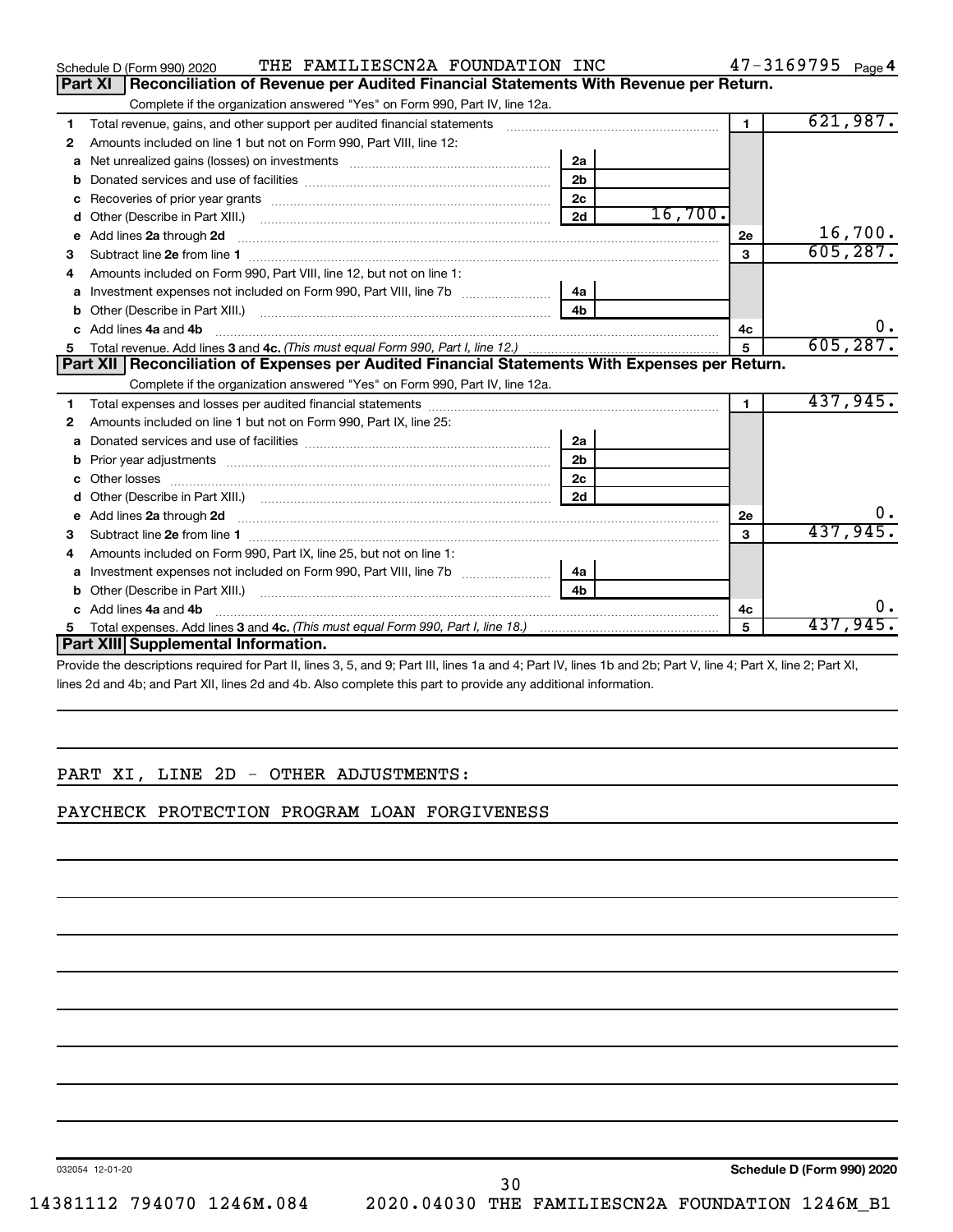| <b>SCHEDULE I</b><br>(Form 990)                                                                                                                                               | <b>Grants and Other Assistance to Organizations,</b><br>Governments, and Individuals in the United States<br>Complete if the organization answered "Yes" on Form 990, Part IV, line 21 or 22. |                                    |                             |                                         |                                                                |                                          | OMB No. 1545-0047<br>2020                                          |  |  |  |  |
|-------------------------------------------------------------------------------------------------------------------------------------------------------------------------------|-----------------------------------------------------------------------------------------------------------------------------------------------------------------------------------------------|------------------------------------|-----------------------------|-----------------------------------------|----------------------------------------------------------------|------------------------------------------|--------------------------------------------------------------------|--|--|--|--|
| Department of the Treasury                                                                                                                                                    | Attach to Form 990.                                                                                                                                                                           |                                    |                             |                                         |                                                                |                                          | <b>Open to Public</b>                                              |  |  |  |  |
| Internal Revenue Service                                                                                                                                                      | Go to www.irs.gov/Form990 for the latest information.                                                                                                                                         |                                    |                             |                                         |                                                                |                                          | Inspection                                                         |  |  |  |  |
| Name of the organization                                                                                                                                                      |                                                                                                                                                                                               | THE FAMILIESCN2A FOUNDATION INC    |                             |                                         |                                                                |                                          | <b>Employer identification number</b><br>47-3169795                |  |  |  |  |
| Part I<br><b>General Information on Grants and Assistance</b>                                                                                                                 |                                                                                                                                                                                               |                                    |                             |                                         |                                                                |                                          |                                                                    |  |  |  |  |
| 1 Does the organization maintain records to substantiate the amount of the grants or assistance, the grantees' eligibility for the grants or assistance, and the selection    |                                                                                                                                                                                               |                                    |                             |                                         |                                                                |                                          |                                                                    |  |  |  |  |
| criteria used to award the grants or assistance?                                                                                                                              |                                                                                                                                                                                               |                                    |                             |                                         |                                                                |                                          | $\boxed{\text{X}}$ Yes<br><b>No</b>                                |  |  |  |  |
| Describe in Part IV the organization's procedures for monitoring the use of grant funds in the United States.<br>$\mathbf{2}$                                                 |                                                                                                                                                                                               |                                    |                             |                                         |                                                                |                                          |                                                                    |  |  |  |  |
| Part II<br>Grants and Other Assistance to Domestic Organizations and Domestic Governments. Complete if the organization answered "Yes" on Form 990, Part IV, line 21, for any |                                                                                                                                                                                               |                                    |                             |                                         |                                                                |                                          |                                                                    |  |  |  |  |
| recipient that received more than \$5,000. Part II can be duplicated if additional space is needed.                                                                           |                                                                                                                                                                                               |                                    |                             |                                         |                                                                |                                          |                                                                    |  |  |  |  |
| 1 (a) Name and address of organization<br>or government                                                                                                                       | $(b)$ EIN                                                                                                                                                                                     | (c) IRC section<br>(if applicable) | (d) Amount of<br>cash grant | (e) Amount of<br>non-cash<br>assistance | (f) Method of<br>valuation (book,<br>FMV, appraisal,<br>other) | (g) Description of<br>noncash assistance | (h) Purpose of grant<br>or assistance                              |  |  |  |  |
| ANN & ROBERT H. LURIE CHILDREN'S<br>HOSPITAL OF CHICAGO - 225 E<br>CHICAGO AVE - CHICAGO, IL                                                                                  | $36 - 2170833$                                                                                                                                                                                |                                    |                             | 0.                                      |                                                                |                                          | TO SUPPORT ADVANCED<br>RESEARCH TOWARDS<br>TREATMENTS AND CURE FOR |  |  |  |  |
| 60611-2605                                                                                                                                                                    |                                                                                                                                                                                               |                                    | 31,419.                     |                                         |                                                                |                                          | SCN2A DISORDERS.<br>TO SUPPORT ADVANCED                            |  |  |  |  |
| UNIVERSITY OF CALIFORNIA SAN                                                                                                                                                  |                                                                                                                                                                                               |                                    |                             |                                         |                                                                |                                          | RESEARCH TOWARDS                                                   |  |  |  |  |
| FRANCISCO - 675 NELSON RISING LANE                                                                                                                                            |                                                                                                                                                                                               |                                    |                             |                                         |                                                                |                                          | TREATMENTS AND CURE FOR                                            |  |  |  |  |
| SAN FRANCISCO, CA 94143                                                                                                                                                       | 94-1156628<br>16,917.<br>$\mathbf 0$                                                                                                                                                          |                                    |                             |                                         |                                                                |                                          | SCN2A DISORDERS.                                                   |  |  |  |  |
|                                                                                                                                                                               |                                                                                                                                                                                               |                                    |                             |                                         |                                                                |                                          |                                                                    |  |  |  |  |
|                                                                                                                                                                               |                                                                                                                                                                                               |                                    |                             |                                         |                                                                |                                          |                                                                    |  |  |  |  |
|                                                                                                                                                                               |                                                                                                                                                                                               |                                    |                             |                                         |                                                                |                                          |                                                                    |  |  |  |  |
|                                                                                                                                                                               |                                                                                                                                                                                               |                                    |                             |                                         |                                                                |                                          |                                                                    |  |  |  |  |
| $\mathbf{2}$<br>Enter total number of other organizations listed in the line 1 table<br>3                                                                                     |                                                                                                                                                                                               |                                    |                             |                                         |                                                                |                                          | 4.                                                                 |  |  |  |  |

LHA For Paperwork Reduction Act Notice, see the Instructions for Form 990.

Schedule I (Form 990) 2020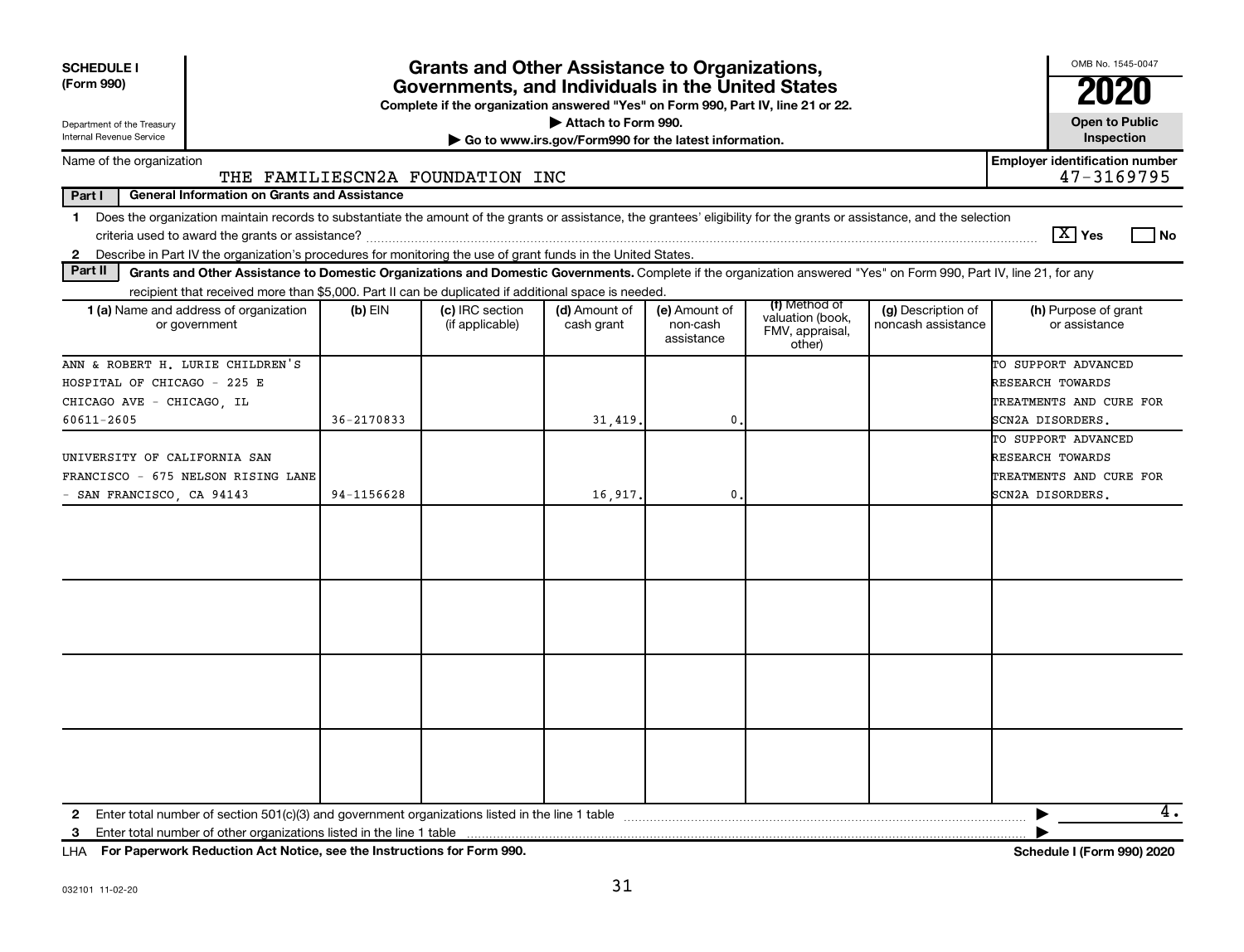### THE FAMILIESCN2A FOUNDATION INC Schedule I (Form 990) 2020

**Part III** Grants and Other Assistance to Domestic Individuals. Complete if the organization answered "Yes" on Form 990, Part IV, line 22.<br>Part III can be duplicated if additional space is needed.

| (a) Type of grant or assistance                                                                                                                      | (b) Number of<br>recipients | (c) Amount of<br>cash grant | (d) Amount of non-<br>cash assistance | (e) Method of valuation<br>(book, FMV, appraisal, other) | (f) Description of noncash assistance |  |  |
|------------------------------------------------------------------------------------------------------------------------------------------------------|-----------------------------|-----------------------------|---------------------------------------|----------------------------------------------------------|---------------------------------------|--|--|
|                                                                                                                                                      |                             |                             |                                       |                                                          |                                       |  |  |
|                                                                                                                                                      |                             |                             |                                       |                                                          |                                       |  |  |
|                                                                                                                                                      |                             |                             |                                       |                                                          |                                       |  |  |
|                                                                                                                                                      |                             |                             |                                       |                                                          |                                       |  |  |
|                                                                                                                                                      |                             |                             |                                       |                                                          |                                       |  |  |
|                                                                                                                                                      |                             |                             |                                       |                                                          |                                       |  |  |
|                                                                                                                                                      |                             |                             |                                       |                                                          |                                       |  |  |
|                                                                                                                                                      |                             |                             |                                       |                                                          |                                       |  |  |
|                                                                                                                                                      |                             |                             |                                       |                                                          |                                       |  |  |
|                                                                                                                                                      |                             |                             |                                       |                                                          |                                       |  |  |
| Part IV<br>Supplemental Information. Provide the information required in Part I, line 2; Part III, column (b); and any other additional information. |                             |                             |                                       |                                                          |                                       |  |  |

47-3169795

Page 2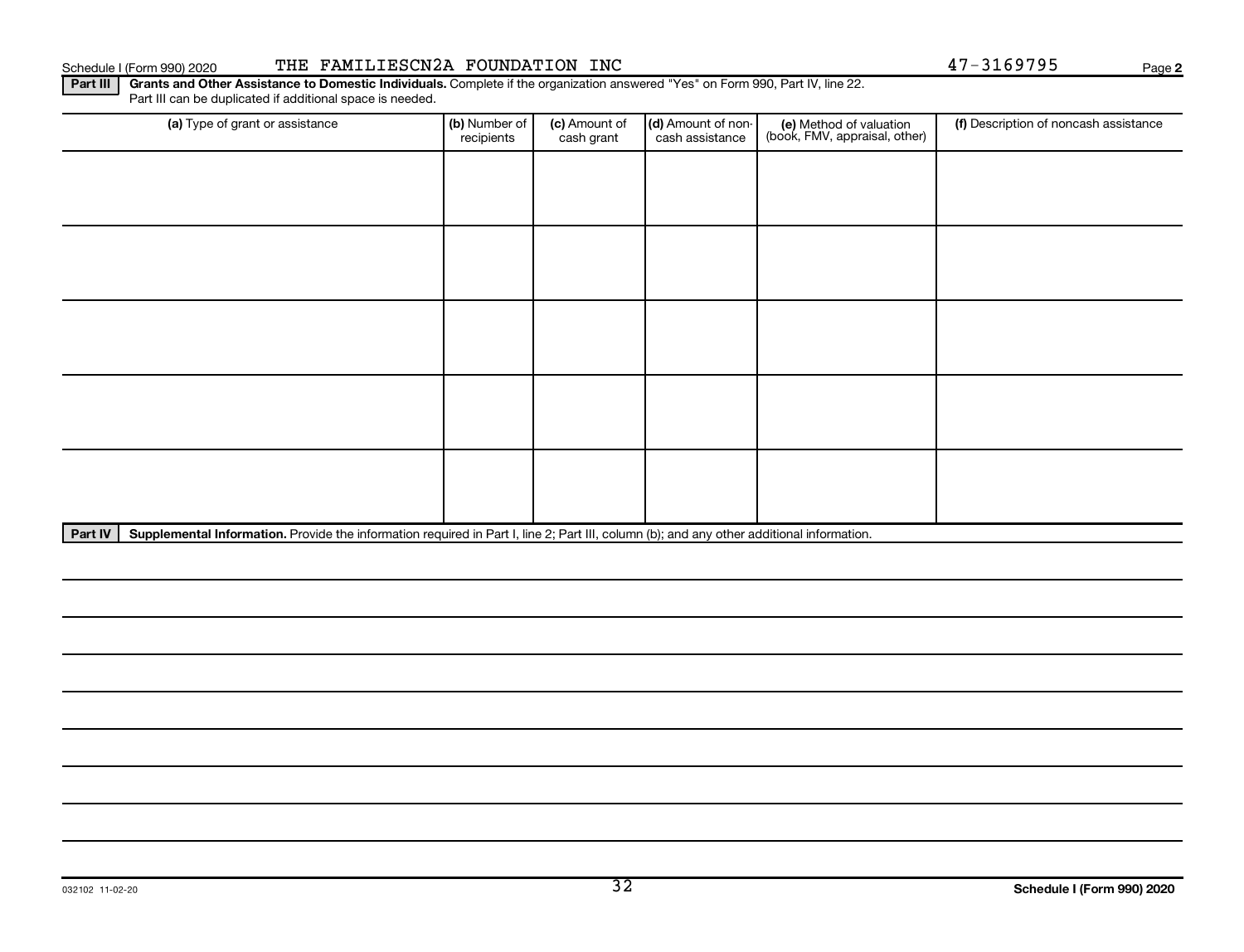### **SCHEDULE M** (Form 990)

# **Noncash Contributions**

OMB No. 1545-0047

œ **ZII** 

**Open to Public** 

Inspection

f

ZU

Department of the Treasury Internal Revenue Service

Complete if the organizations answered "Yes" on Form 990, Part IV, lines 29 or 30. Attach to Form 990.

Go to www.irs.gov/Form990 for instructions and the latest information.

Name of the organization

| <b>Employer identification number</b> |
|---------------------------------------|
| 47-3169795                            |

### THE FAMILIESCN2A FOUNDATION INC

| Part I | <b>Types of Property</b>                                                                                                            |                               |                                      |                                                                                                      |                                                              |     |     |     |
|--------|-------------------------------------------------------------------------------------------------------------------------------------|-------------------------------|--------------------------------------|------------------------------------------------------------------------------------------------------|--------------------------------------------------------------|-----|-----|-----|
|        |                                                                                                                                     | (a)<br>Check if<br>applicable | (b)<br>Number of<br>contributions or | (c)<br>Noncash contribution<br>amounts reported on<br>items contributed Form 990, Part VIII, line 1g | (d)<br>Method of determining<br>noncash contribution amounts |     |     |     |
| 1      |                                                                                                                                     |                               |                                      |                                                                                                      |                                                              |     |     |     |
| 2      |                                                                                                                                     |                               |                                      |                                                                                                      |                                                              |     |     |     |
| 3      | Art - Fractional interests                                                                                                          |                               |                                      |                                                                                                      |                                                              |     |     |     |
| 4      | Books and publications                                                                                                              |                               |                                      |                                                                                                      |                                                              |     |     |     |
| 5      | Clothing and household goods                                                                                                        |                               |                                      |                                                                                                      |                                                              |     |     |     |
| 6      |                                                                                                                                     |                               |                                      |                                                                                                      |                                                              |     |     |     |
| 7      |                                                                                                                                     |                               |                                      |                                                                                                      |                                                              |     |     |     |
| 8      |                                                                                                                                     |                               |                                      |                                                                                                      |                                                              |     |     |     |
| 9      | Securities - Publicly traded                                                                                                        | $\overline{\text{x}}$         | 577                                  |                                                                                                      | 105,721.FAIR MARKET VALUE                                    |     |     |     |
| 10     | Securities - Closely held stock                                                                                                     |                               |                                      |                                                                                                      |                                                              |     |     |     |
| 11     | Securities - Partnership, LLC, or<br>trust interests                                                                                |                               |                                      |                                                                                                      |                                                              |     |     |     |
| 12     | Securities - Miscellaneous                                                                                                          |                               |                                      |                                                                                                      |                                                              |     |     |     |
| 13     | Qualified conservation contribution -                                                                                               |                               |                                      |                                                                                                      |                                                              |     |     |     |
|        |                                                                                                                                     |                               |                                      |                                                                                                      |                                                              |     |     |     |
| 14     | Qualified conservation contribution - Other                                                                                         |                               |                                      |                                                                                                      |                                                              |     |     |     |
| 15     | Real estate - Residential                                                                                                           |                               |                                      |                                                                                                      |                                                              |     |     |     |
| 16     | Real estate - Commercial                                                                                                            |                               |                                      |                                                                                                      |                                                              |     |     |     |
| 17     |                                                                                                                                     |                               |                                      |                                                                                                      |                                                              |     |     |     |
| 18     |                                                                                                                                     |                               |                                      |                                                                                                      |                                                              |     |     |     |
| 19     |                                                                                                                                     |                               |                                      |                                                                                                      |                                                              |     |     |     |
| 20     | Drugs and medical supplies                                                                                                          |                               |                                      |                                                                                                      |                                                              |     |     |     |
| 21     |                                                                                                                                     |                               |                                      |                                                                                                      |                                                              |     |     |     |
| 22     |                                                                                                                                     |                               |                                      |                                                                                                      |                                                              |     |     |     |
| 23     |                                                                                                                                     |                               |                                      |                                                                                                      |                                                              |     |     |     |
| 24     |                                                                                                                                     |                               |                                      |                                                                                                      |                                                              |     |     |     |
| 25     | Other $\blacktriangleright$                                                                                                         |                               |                                      |                                                                                                      |                                                              |     |     |     |
| 26     | Other $\blacktriangleright$                                                                                                         |                               |                                      |                                                                                                      |                                                              |     |     |     |
| 27     | Other $\blacktriangleright$                                                                                                         |                               |                                      |                                                                                                      |                                                              |     |     |     |
| 28     | Other $\blacktriangleright$                                                                                                         |                               |                                      |                                                                                                      |                                                              |     |     |     |
| 29     | Number of Forms 8283 received by the organization during the tax year for contributions                                             |                               |                                      |                                                                                                      |                                                              |     |     |     |
|        | for which the organization completed Form 8283, Part V, Donee Acknowledgement                                                       |                               |                                      | 29                                                                                                   |                                                              |     |     |     |
|        |                                                                                                                                     |                               |                                      |                                                                                                      |                                                              |     | Yes | No. |
|        | 30a During the year, did the organization receive by contribution any property reported in Part I, lines 1 through 28, that it      |                               |                                      |                                                                                                      |                                                              |     |     |     |
|        | must hold for at least three years from the date of the initial contribution, and which isn't required to be used for               |                               |                                      |                                                                                                      |                                                              |     |     |     |
|        |                                                                                                                                     |                               |                                      |                                                                                                      |                                                              | 30a |     | x.  |
|        | <b>b</b> If "Yes," describe the arrangement in Part II.                                                                             |                               |                                      |                                                                                                      |                                                              |     | х   |     |
| 31     | Does the organization have a gift acceptance policy that requires the review of any nonstandard contributions?                      |                               |                                      |                                                                                                      |                                                              | 31  |     |     |
|        | 32a Does the organization hire or use third parties or related organizations to solicit, process, or sell noncash<br>contributions? |                               |                                      |                                                                                                      |                                                              | 32a | х   |     |
|        | b If "Yes," describe in Part II.                                                                                                    |                               |                                      |                                                                                                      |                                                              |     |     |     |
| 33     | If the organization didn't report an amount in column (c) for a type of property for which column (a) is checked,                   |                               |                                      |                                                                                                      |                                                              |     |     |     |
|        | describe in Part II.                                                                                                                |                               |                                      |                                                                                                      |                                                              |     |     |     |
| I HA   | For Paperwork Reduction Act Notice, see the Instructions for Form 990.                                                              |                               |                                      |                                                                                                      | Schedule M (Form 990) 2020                                   |     |     |     |

032141 11-23-20

14381112 794070 1246M.084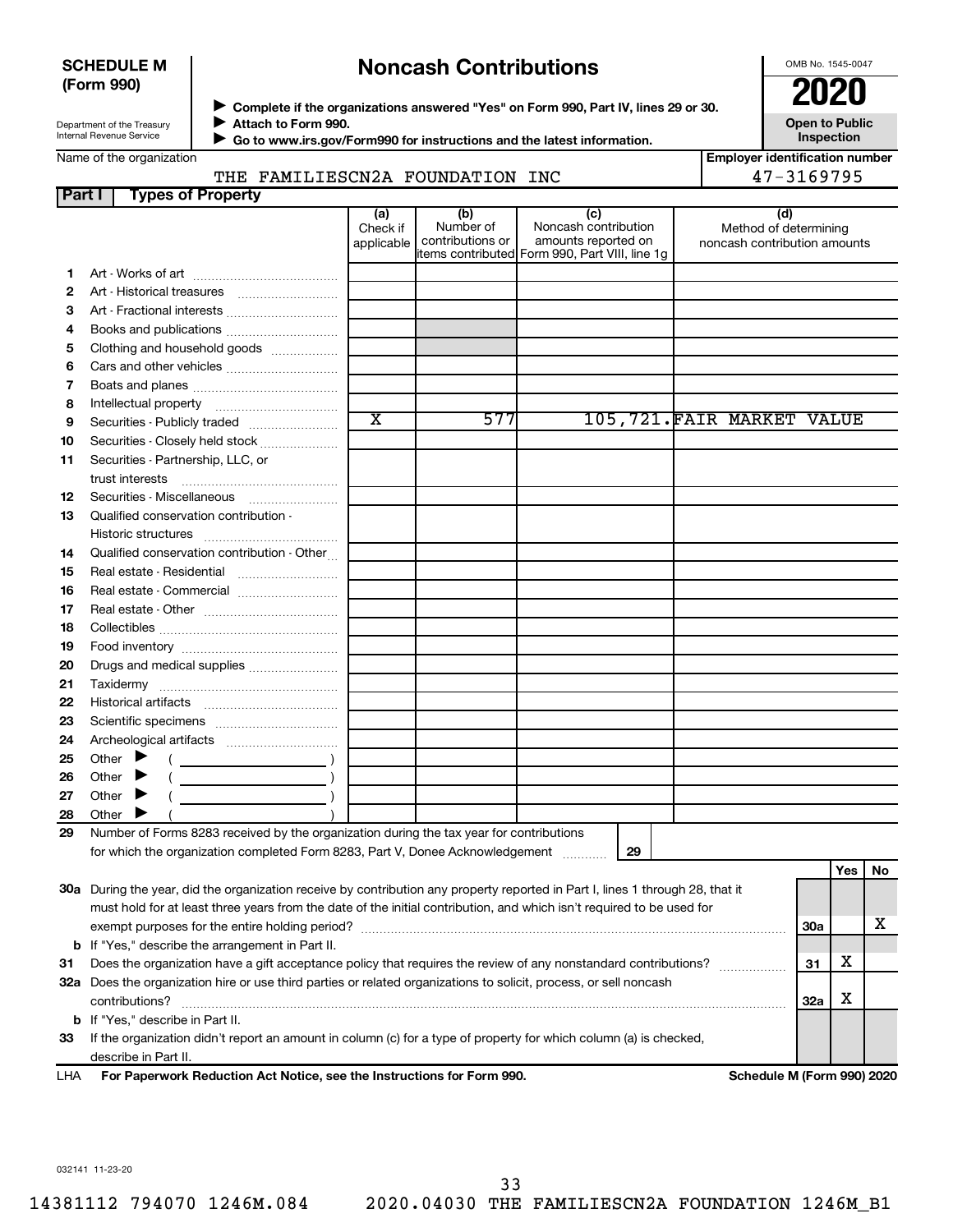Supplemental Information. Provide the information required by Part I, lines 30b, 32b, and 33, and whether the organization is reporting in Part I, column (b), the number of contributions, the number of items received, or a combination of both. Also complete this part for any additional information.

SCHEDULE M, LINE 32B:

**Part II** 

THE ORGANIZATION USED TD AMERITRADE TO SELL STOCK DONATIONS.

Schedule M (Form 990) 2020

47-3169795

Page 2

032142 11-23-20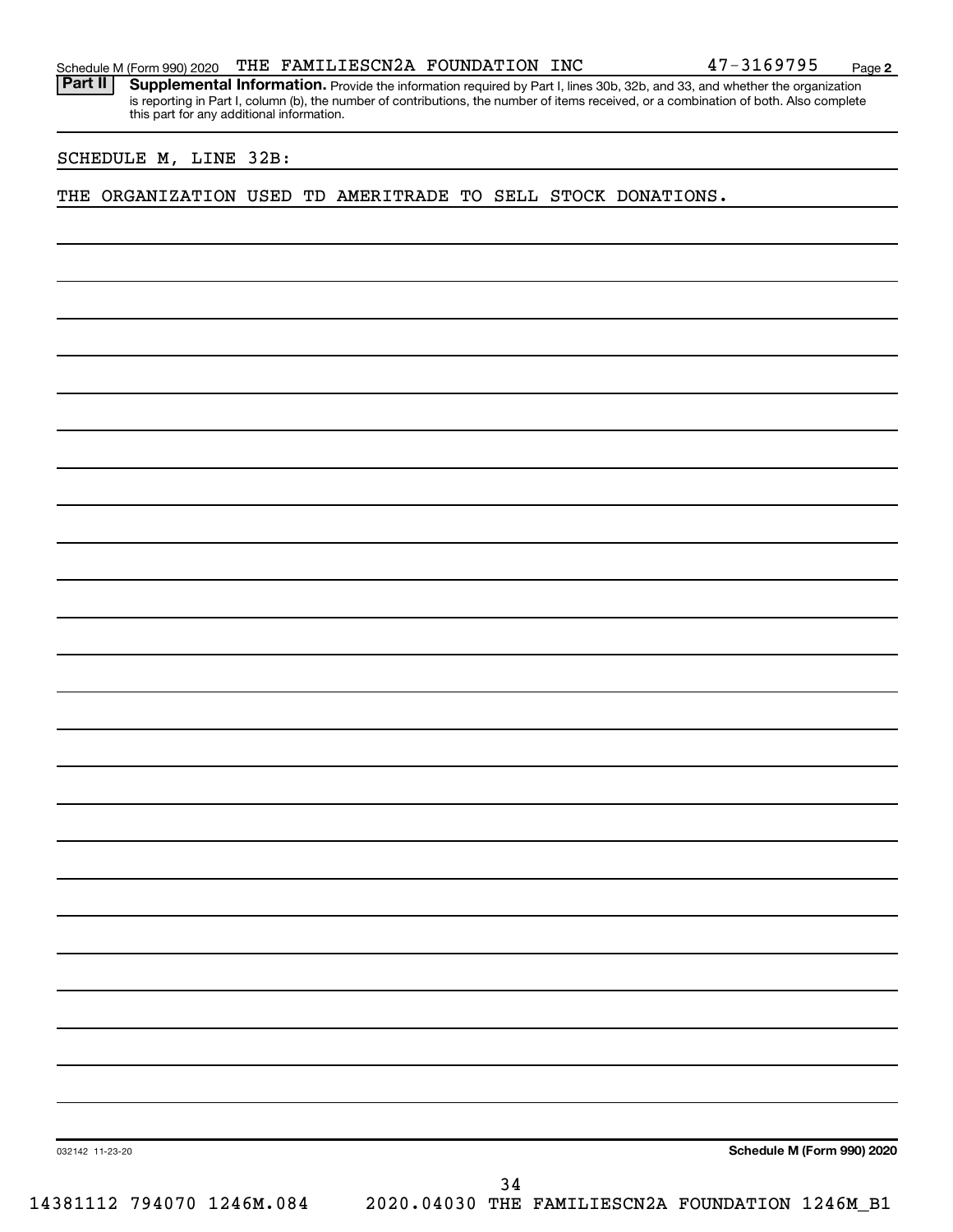**SCHEDULE O** 

(Form 990 or 990-EZ) Department of the Treasury

Internal Revenue Service Name of the organization Supplemental Information to Form 990 or 990-EZ

Complete to provide information for responses to specific questions on Form 990 or 990-EZ or to provide any additional information. Attach to Form 990 or 990-EZ.

Go to www.irs.gov/Form990 for the latest information.



THE FAMILIESCN2A FOUNDATION INC

**Employer identification number** 47-3169795

FORM 990, PART I, LINE 1, DESCRIPTION OF ORGANIZATION MISSION:

THE FAMILIESCN2A IS DEDICATED TO FINDING EFFECTIVE TREATMENTS AND

ULTIMATELY A CURE FOR SCN2A RELATED AUTISM AND EPILEPSY DISORDERS. THE

FAMILIESCN2A FOUNDATION RAISES PUBLIC AWARENESS, PROVIDES PATIENT

ADVOCACY, AND SUPPORTS CLINICAL RESEARCH, GENETIC RESEARCH, AND EARLY

DETECTION.

FORM 990, PART VI, SECTION A, LINE 2:

EMILY PARK (DIRECTOR) AND MIKE VASEY (TREASURER) HAVE A BUSINESS

RELATIONSHIP.

FORM 990, PART VI, SECTION B, LINE 11B:

THE RETURN IS FURNISHED TO THE ORGANIZATION'S TREASURER FOR REVIEW AND

SUBMITTED TO EXECUTIVE BOARD (EXECUTIVE DIRECTOR, PRESIDENT, VICE

TREASURER AND SECRETARY) FOR APPROVAL BEFORE THE RETURN IS PRESIDENT,

SUBMITTED FOR FILING.

FORM 990, PART VI, SECTION B, LINE 12C:

ANY INTERESTS THAT COULD GIVE RISE TO CONFLICT MUST BE DISCLOSED TO THE NO CONTRACT OR TRANSACTION BETWEEN THE ORGANIZATION AND ONE BOARD. HOWEVER, OR MORE OF ITS MEMBERS, DIRECTORS OR OFFICERS OR ANY OTHER FOUNDATION, PARTNERSHIP, ASSOCIATION, OR OTHER ORGANIZATION IN WHICH ONE OR MORE OF THIS FOUNDATION'S DIRECTORS OR OFFICERS ARE DIRECTORS OR OFFICERS, OR HAVE FINANCIAL INTEREST, SHALL BE VOID OR VOIDABLE SOLELY FOR SUCH REASON, А OR. SOLELY BECAUSE THE MEMBER, DIRECTOR OR OFFICER IS PRESENT AT OR PARTICIPATES IN THE MEETING OF THE BOARD OF DIRECTORS WHICH AUTHORIZES THE

LHA For Paperwork Reduction Act Notice, see the Instructions for Form 990 or 990-EZ. Schedule O (Form 990 or 990-EZ) 2020 032211 11-20-20

14381112 794070 1246M.084

35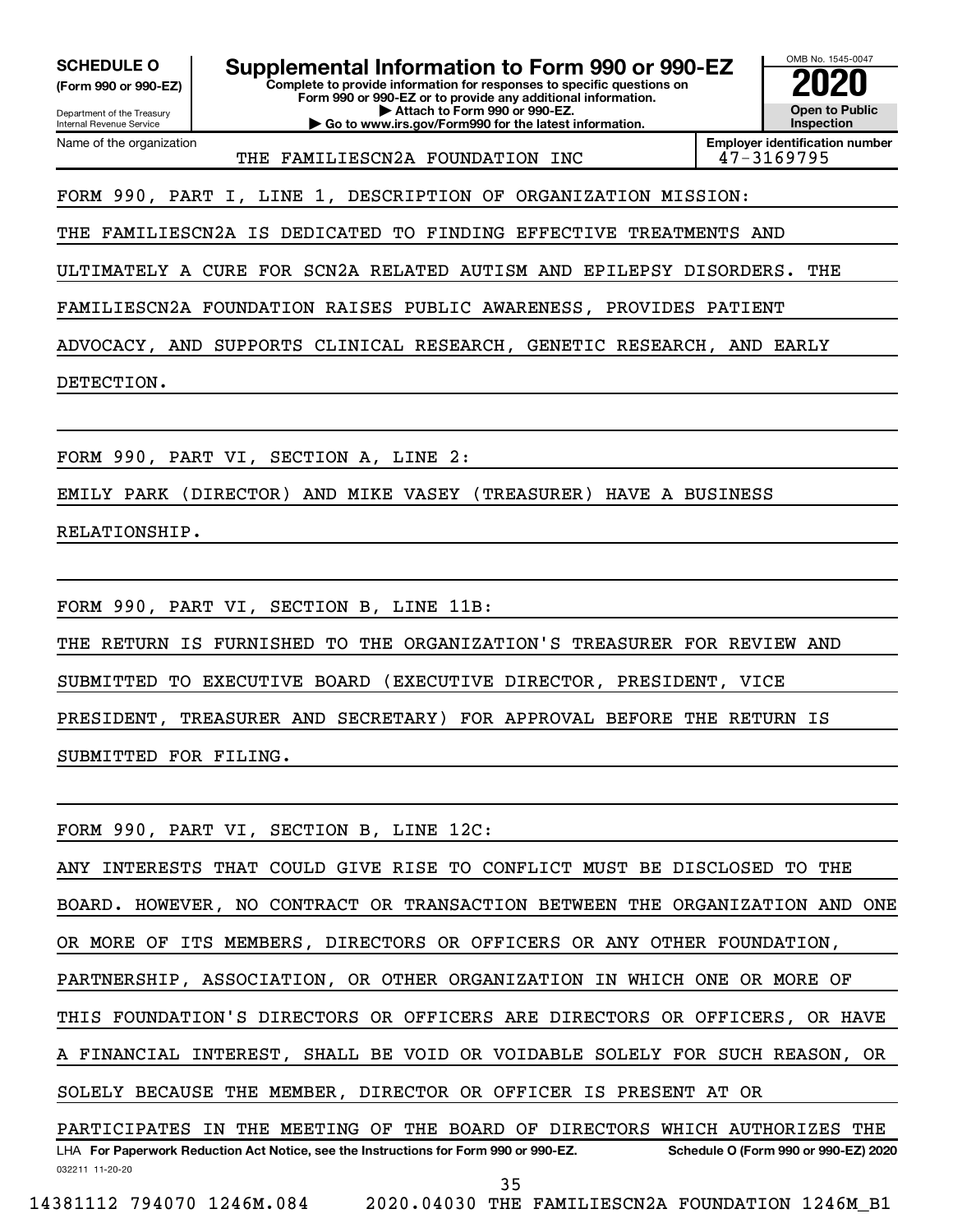| Schedule O (Form 990 or 990-EZ) 2020                                        | Page 2                                              |
|-----------------------------------------------------------------------------|-----------------------------------------------------|
| Name of the organization<br>THE FAMILIESCN2A FOUNDATION INC                 | <b>Employer identification number</b><br>47-3169795 |
| CONTRACT OR TRANSACTION, OR SOLELY BECAUSE HIS OR THEIR VOTES ARE COUNTED   |                                                     |
| FOR SUCH PURPOSE, IF:                                                       |                                                     |
| THE MATERIAL FACTS AS TO THE RELATIONSHIP OR INTEREST AND AS TO THE<br>А.   |                                                     |
| CONTRACT OR TRANSACTION ARE DISCLOSED OR ARE KNOWN TO THE BOARD OF          |                                                     |
| DIRECTORS AND THE BOARD OF DIRECTORS IN GOOD FAITH AUTHORIZES THE CONTRACT  |                                                     |
| OR TRANSACTION BY THE AFFIRMATIVE VOTES OF A MAJORITY OF THE DISINTERESTED  |                                                     |
| DIRECTORS EVEN THOUGH THE DISINTERESTED DIRECTORS ARE LESS THAN A QUORUM;   |                                                     |
| B. THE MATERIAL FACTS AS TO HIS RELATIONSHIP OR INTEREST AND AS TO THE      |                                                     |
| CONTRACT OR TRANSACTION ARE DISCLOSED OR ARE KNOWN TO THE BOARD OF          |                                                     |
| DIRECTORS, AND THE CONTRACT OR TRANSACTION IS SPECIFICALLY APPROVED IN GOOD |                                                     |
| FAITH BY VOTE OF SUCH DIRECTORS; OR                                         |                                                     |
| C. THE CONTRACT OR TRANSACTION IS FAIR AS TO THE ORGANIZATION AS OF THE     |                                                     |
| TIME IT IS AUTHORIZED, APPROVED OR RATIFIED BY THE BOARD OF DIRECTORS.      |                                                     |
|                                                                             |                                                     |
| FORM 990, PART VI, SECTION B, LINE 15A:                                     |                                                     |
| THE COMPENSATION COMMITTEE SHALL CONSIST OF THE PRESIDENT AND VICE          |                                                     |
| PRESIDENT. THEY WILL REVIEW THE SALARY AND OTHER BENEFITS OF THE EXECUTIVE  |                                                     |
| DIRECTOR. AS PART OF THIS REVIEW, THE COMPENSATION COMMITTEE WILL MAKE A    |                                                     |
| RECOMMENDATION TO THE BOARD OF DIRECTORS REGARDING THE EXECUTIVE DIRECTOR'S |                                                     |
| SALARY AND OTHER BENEFITS TO BE PAID FOR THE UPCOMING YEAR. THIS SHALL BE   |                                                     |
| DONE ON AN ANNUAL BASIS. THE VOTE OF A MAJORITY OF THE DIRECTORS ENTITLED   |                                                     |
| TO VOTE AT A MEETING AT WHICH THERE IS A QUORUM SHALL DETERMINE THE SALARY  |                                                     |
| AND OTHER BENEFITS OF THE EXECUTIVE DIRECTOR AND THIS SHALL BE DONE ON AN   |                                                     |
| ANNUAL BASIS, NO LATER THAN SIXTY (60) DAYS AFTER THE ANNIVERSARY DATE OF   |                                                     |
| THE EXECUTIVE DIRECTOR'S DATE OF HIRE.                                      |                                                     |

FORM 990, PART VI, SECTION C, LINE 19: THE ORGANIZATION MADE ITS GOVERNING DOCUMENTS, CONFLICT OF INTEREST POLICY, Schedule O (Form 990 or 990-EZ) 2020 032212 11-20-20 36 14381112 794070 1246M.084 2020.04030 THE FAMILIESCN2A FOUNDATION 1246M\_B1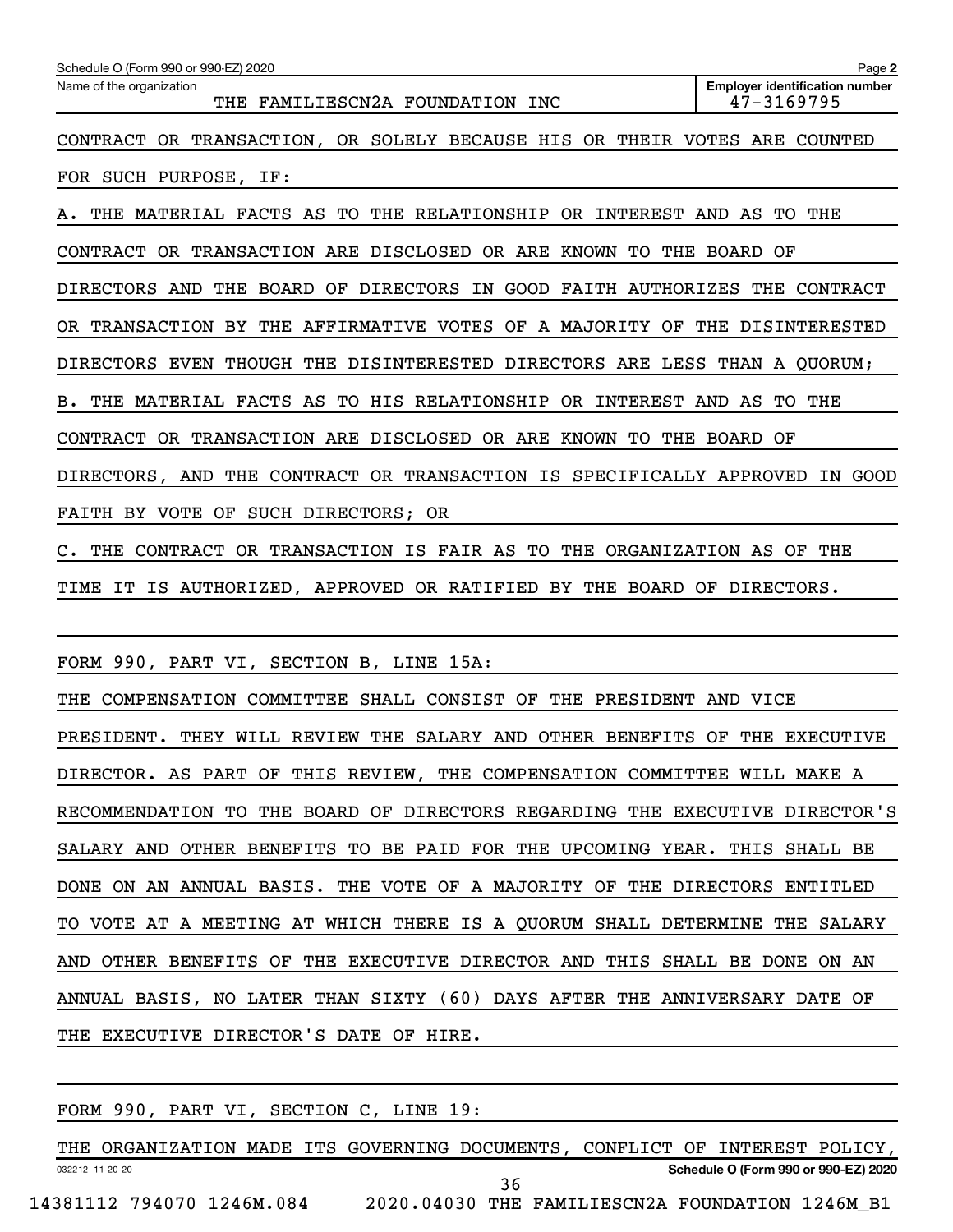| Schedule O (Form 990 or 990-EZ) 2020                                           | Page 2                                              |
|--------------------------------------------------------------------------------|-----------------------------------------------------|
| Name of the organization<br>THE FAMILIESCN2A FOUNDATION INC                    | <b>Employer identification number</b><br>47-3169795 |
| AND FINANCIAL STATEMENTS AVAILABLE TO THE PUBLIC ON ITS OWN WEBSITE AND        |                                                     |
| GUIDE STAR UPON REQUEST.                                                       |                                                     |
| FORM 990, PART IX, LINE 24E, ALL OTHER FUNCTIONAL EXPENSES:<br>STRATEGIC PLAN: |                                                     |
| PROGRAM SERVICE EXPENSES                                                       | 0.                                                  |
| MANAGEMENT AND GENERAL EXPENSES                                                | 0.                                                  |
| FUNDRAISING EXPENSES                                                           | 7,000.                                              |
| TOTAL EXPENSES                                                                 | 7,000.                                              |
| OTHER PAYROLL RELATED COSTS:                                                   |                                                     |
| PROGRAM SERVICE EXPENSES                                                       | 3,703.                                              |
| MANAGEMENT AND GENERAL EXPENSES                                                | 247.                                                |
| FUNDRAISING EXPENSES                                                           | 987.                                                |
| TOTAL EXPENSES                                                                 | 4,937.                                              |
| MERCHANDISE EXPENSE:                                                           |                                                     |
| PROGRAM SERVICE EXPENSES                                                       | 2,626.                                              |
| MANAGEMENT AND GENERAL EXPENSES                                                | 0.                                                  |
| FUNDRAISING EXPENSES                                                           | 875.                                                |
| <b>TOTAL EXPENSES</b>                                                          | 3,501.                                              |
| PRINTING AND COPYING:                                                          |                                                     |
| PROGRAM SERVICE EXPENSES                                                       | 1,766.                                              |
| MANAGEMENT AND GENERAL EXPENSES                                                | $\mathbf 0$ .                                       |
| FUNDRAISING EXPENSES                                                           | 0.                                                  |
| TOTAL EXPENSES                                                                 | 1,766.                                              |
|                                                                                |                                                     |

032212 11-20-20

Schedule O (Form 990 or 990-EZ) 2020

14381112 794070 1246M.084

 $37$